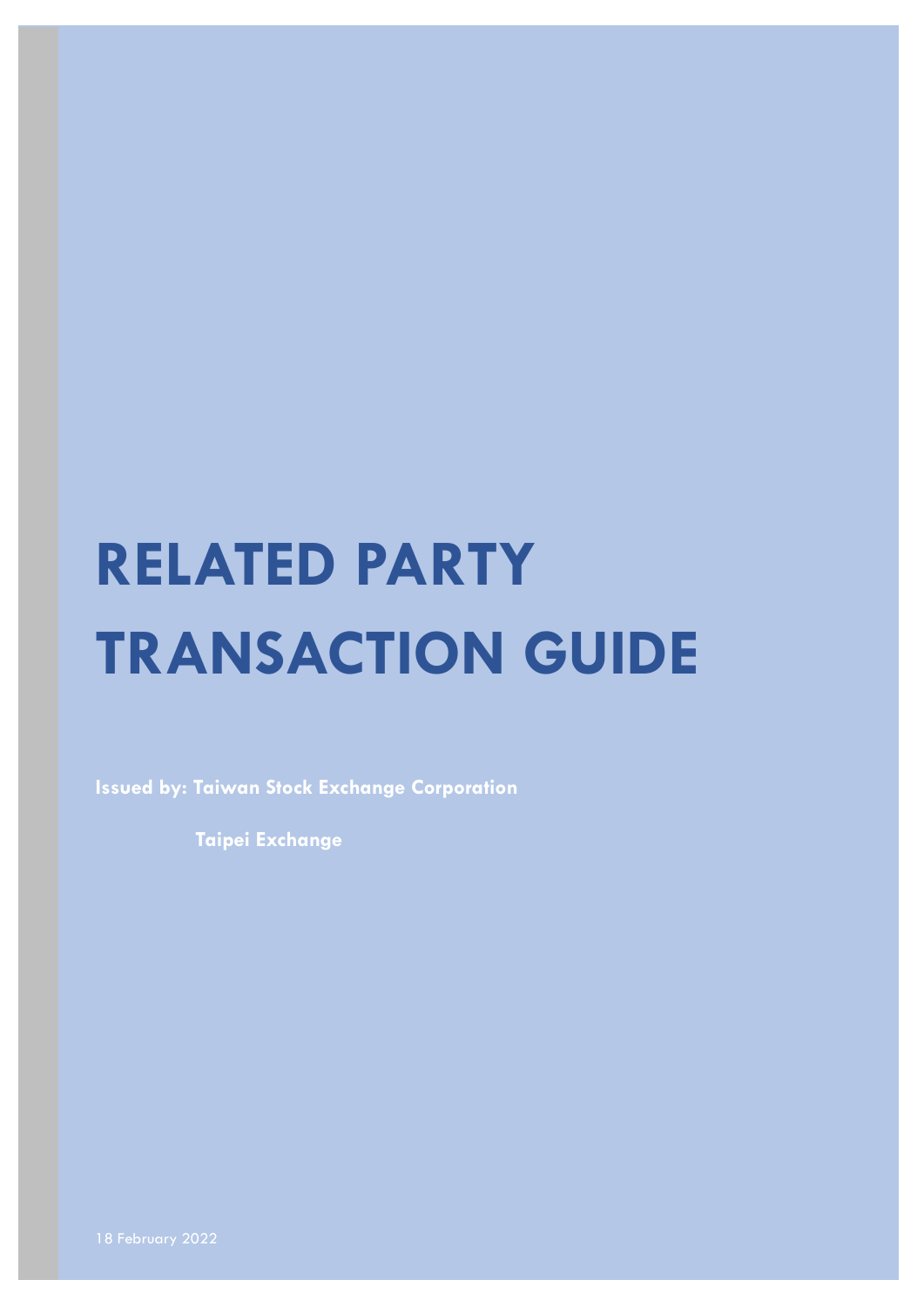#### Initial Announcement Date: 18 February 2022

Amendment Date:

Disclaimer: This guide is intended to provide a summary of laws and regulations governing related party transactions and examples for information purpose. All reasonable measures have been taken to ensure accuracy and completeness of information contained in this document. We, however, do not guarantee there is no omission or error in this information. We will not be responsible for any omissions or errors in the information contained in this document or any losses arising from your reliance on this information. In the event of any difference between the contents of this document and the announced law, the announced law shall govern.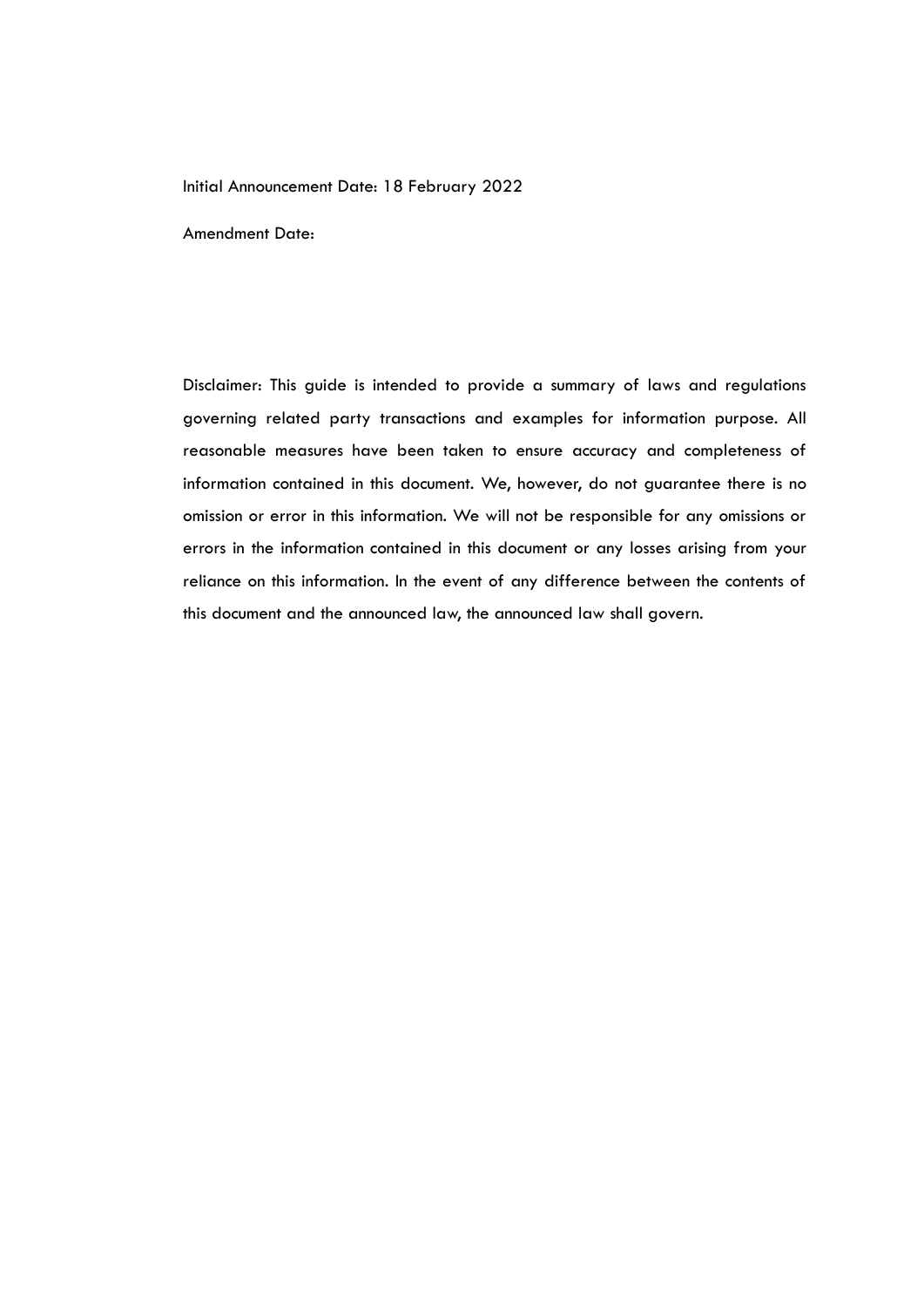# **Table of Contents**

| $\mathbf{l}$ . |                                                                           |
|----------------|---------------------------------------------------------------------------|
| П.             |                                                                           |
| 1.             |                                                                           |
| 2.             | <b>Regulations Governing the Preparation of Financial Reports by</b>      |
| III.           | <b>Structure of Laws Governing Related Party Transactions 10</b>          |
| 1.             |                                                                           |
| 2.             |                                                                           |
| (1)            | Transactions involving regular business activities  16                    |
| (2)            |                                                                           |
| (3)            |                                                                           |
| (4)            |                                                                           |
| (5)            | Remuneration of Directors, Supervisors and Managerial Officers  32        |
| IV.            | Disclosure of Information about Related Party Transactions36              |
| 1.             |                                                                           |
| 2.             |                                                                           |
|                | <b>Schedule 1: Resolution Procedure for Related Party Transaction and</b> |
|                |                                                                           |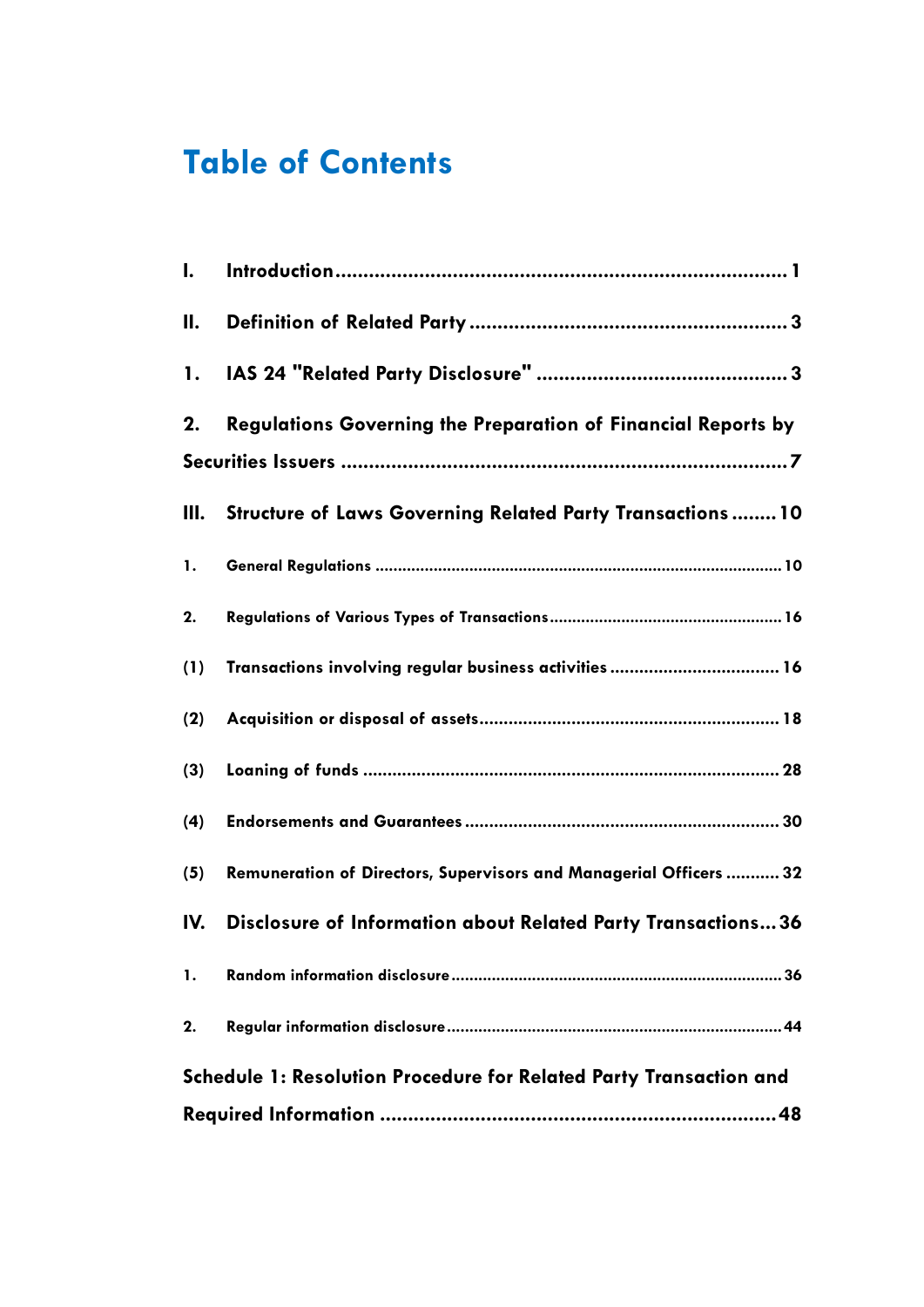|                 | <b>Schedule 2: Random Information Disclosure of Related Party</b>  |  |
|-----------------|--------------------------------------------------------------------|--|
|                 |                                                                    |  |
|                 | <b>Schedule 3: Regular Information Disclosure of Related Party</b> |  |
|                 |                                                                    |  |
|                 |                                                                    |  |
|                 | Appendix 2: Cases of Substantial Related Party  61                 |  |
|                 | Appendix 3: Calculation method for subsidiaries in which a         |  |
|                 | company directly or indirectly holds 100% of the issued shares or  |  |
|                 |                                                                    |  |
|                 | Appendix 4: Links to inquiries of information about related party  |  |
| transactions 66 |                                                                    |  |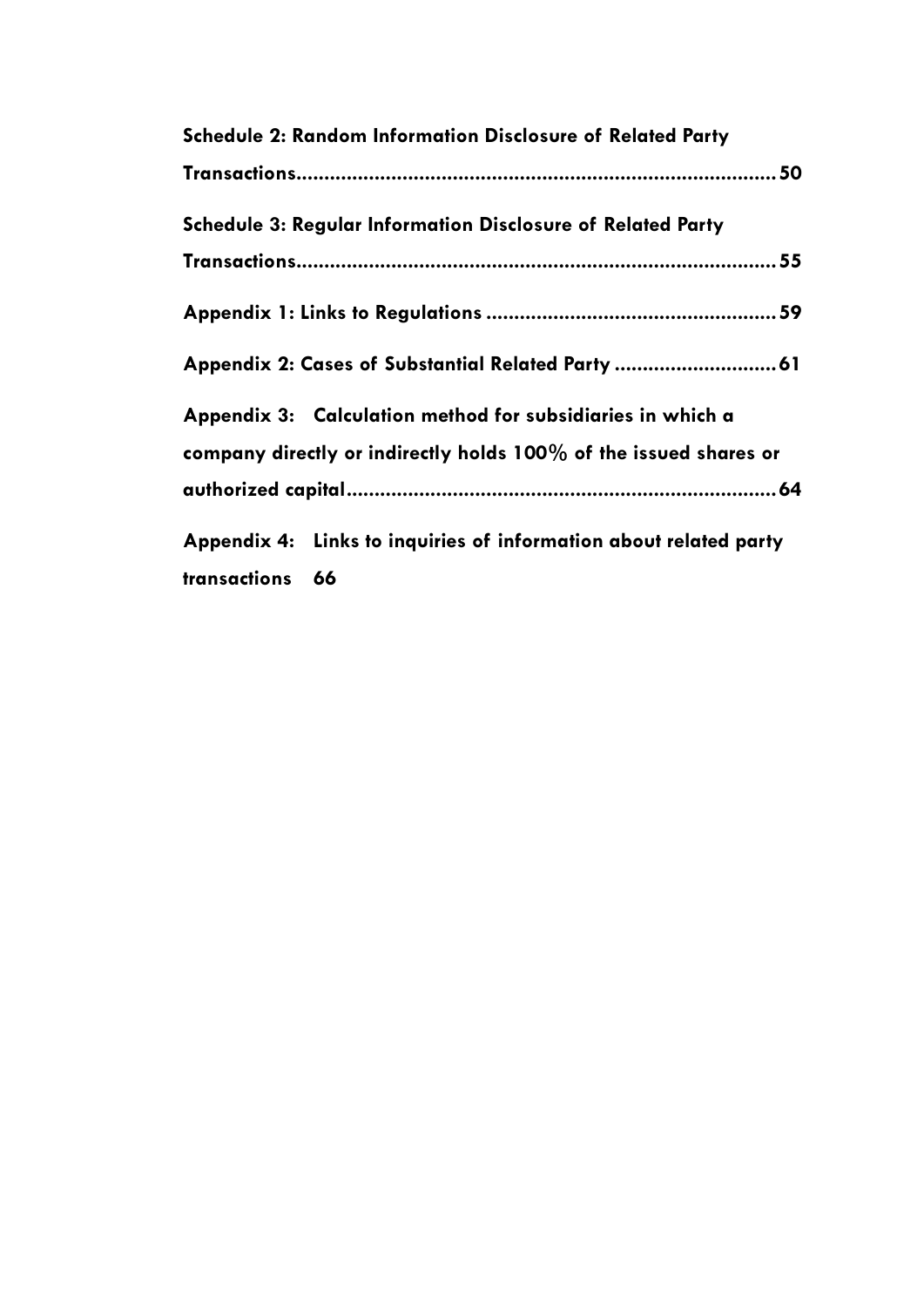## <span id="page-4-0"></span>**I. Introduction**

Good corporate governance is fundamental to business operation. Related party transactions may create opportunities for insiders to abuse their authority or hollow out the company's assets. Many high profile embezzlement cases resulted from poor corporate governance, in particular the practice of offering special interest in related party transactions or irregular transactions. This is a long-standing issue that attracts lots of attention.

In Taiwan, prevention of conflict of interest is mainly governed by the Company Act and the Securities and Exchange Act. Major regulations for related party transaction and disclosure of relevant information include: Regulations Governing the Acquisition and Disposal of Assets by Public Company, Regulations Governing Loaning of Funds and Making of Endorsements/Guarantees by Public Companies, Regulations Governing Establishment of Internal Control Systems by Public Companies, Regulations Governing Information to be Published in Annual Reports of Public Companies, Regulations Governing the Preparation of Financial Reports by Securities Issuers, Regulations Governing Procedure for Board of Directors Meetings of Public Companies, Regulations Governing the Appointment and Exercise of Powers by the Remuneration Committee of a Company Whose Stock is Listed on the Taiwan Stock Exchange or the Taipei Exchange, Taiwan Stock Exchange Corporation Procedures for Verification and Disclosure of Material Information of Companies with Listed Securities, Taiwan Stock Exchange Corporation Rules Governing Information Filing by Companies with TWSE Listed Securities and Offshore Fund Institutions with TWSE Listed Offshore Exchange-Traded Funds, Taipei Exchange Procedures for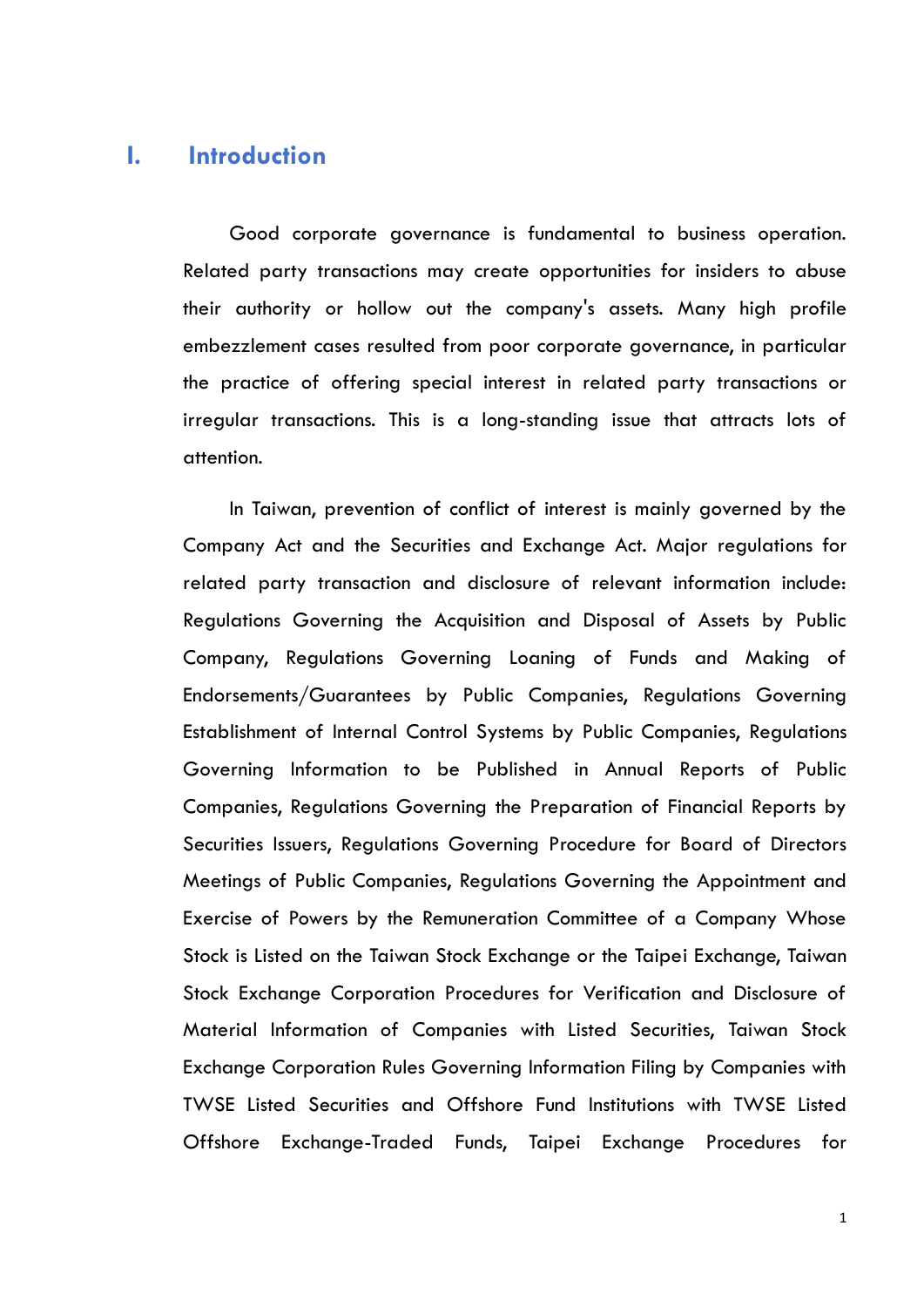Verification and Disclosure of Material Information of Companies with TPEx Listed Securities, Taipei Exchange Rules Governing Information Reporting by Companies with TPEx Listed Securities, and Taipei Exchange Rules Governing the Review of Emerging Stocks for Trading on the TPEx. In addition, when establishing policies on management of relation party transactions or engaging in transactions with affiliated enterprises, you may refer to the "Sample Template for XXX Co., Ltd. Rules Governing Financial and Business Matters Between this Corporation and its Affiliated Enterprises". Other than the above regulations, you shall also comply with such other requirements on financial and business matters between you and your affiliates otherwise provided in applicable laws or articles of incorporation.

This Related Party Transaction Guide mainly covers discussions of regular business activities between related parties, acquisition or disposal of assets, loaning of funds and making of endorsements/guarantees, and remuneration of directors, supervisors and managerial officer. Transactions of financial institution's stakeholders shall be subject to the applicable laws and regulations and are not covered by this guide.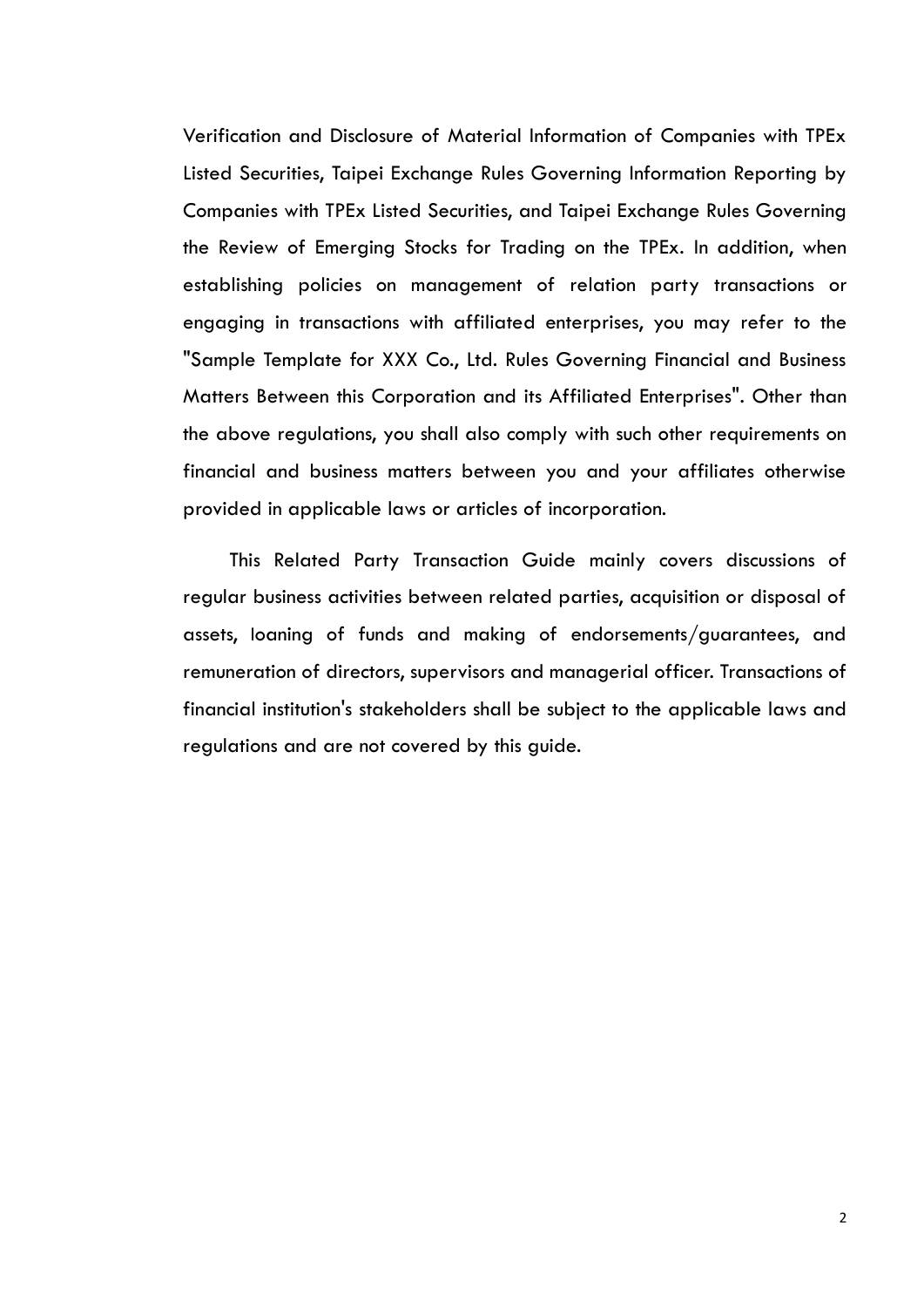## <span id="page-6-0"></span>**II. Definition of Related Party**

As indicated in the report of the Organization for Economic Cooperation and Development (OECD), definition of related party transactions as used in international financial reports is mostly consistent with the definition under International Accounting Standards No. 24 (IAS 24) "Related Party Disclosures". In Taiwan's capital market, the scope of related parties as used in financial reports is also based on the definition adopted in IAS 24. Also, the Regulations Governing the Preparation of Financial Reports by Securities Issuers (the "Preparation Regulations") additionally provides for the scope of substantive related parties. In addition, to prevent irregular transactions and avoid offering special interest, the competent authority for securities transactions has established the Regulations Governing the Acquisition and Disposal of Assets by Public Companies, under which the scope of management of material asset transactions between related parties is also consistent with the definition of related parties for purpose of financial reports. Below is the detailed definition of related party.

# <span id="page-6-1"></span>**1. IAS 24 "Related Party Disclosure"**<sup>1</sup>

- **(1) A related party refers to an individual or entity associated with the entity that prepares financial statements.**
	- a. **An individual or a close member of the family of the individual is related to the reporting entity if the individual either:**
		- i) controls or has joint controls over the reporting entity; or

 $\ddot{\phantom{a}}$ <sup>1</sup> IAS 24, paragraphs 9 to 12.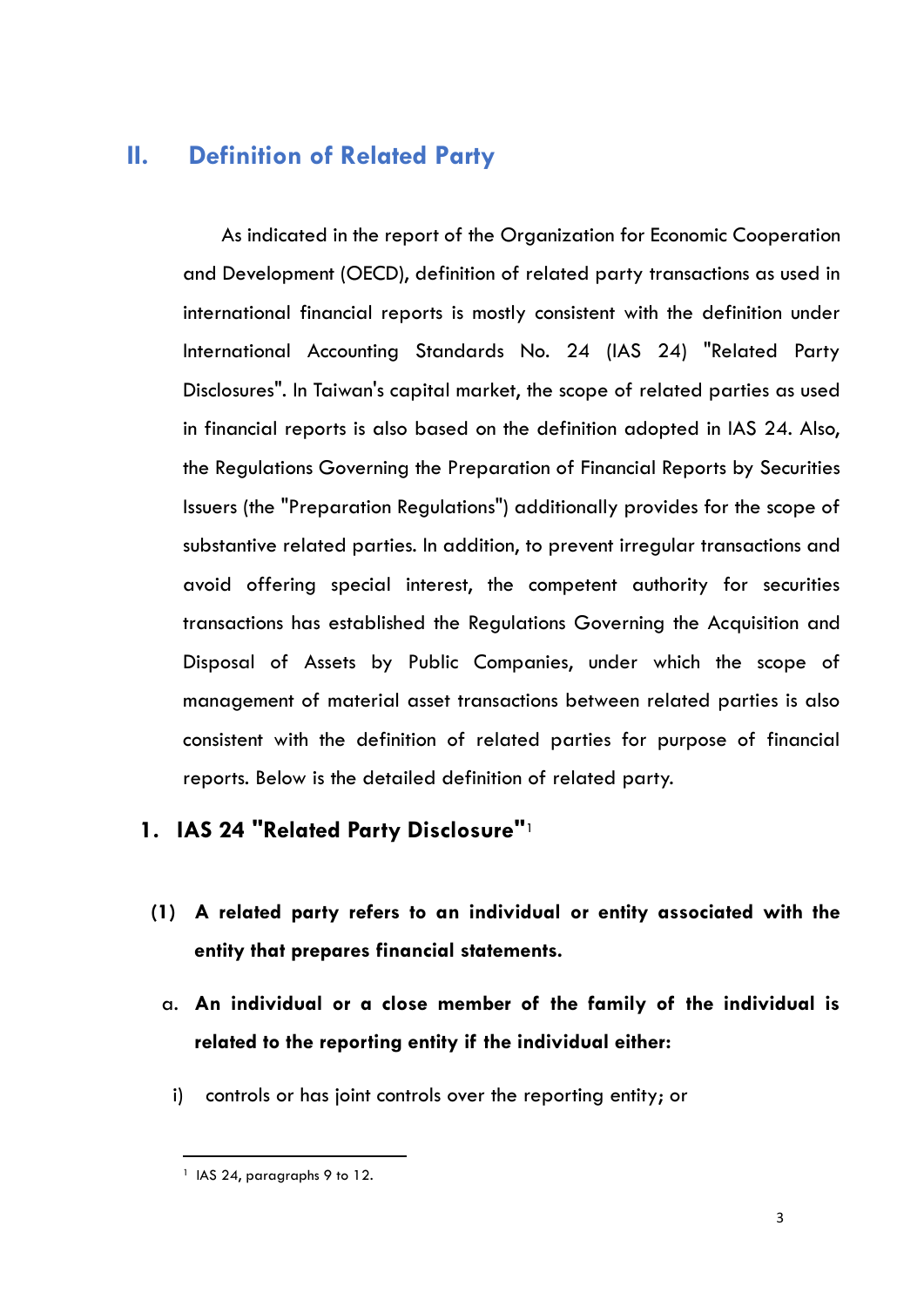- ii) has significant influence over the reporting entity; or
- iii) is a member of the key management personnel of the reporting entity or its parent.

# b. **An entity is related to the reporting entity if either of the following exists:**

- i) The entity is a member of the same group of the reporting entity (parent, subsidiary, or brother).
- ii) An entity is an affiliated enterprise of the other entity or a joint venture in which the other entity is a venturer (or is an affiliated enterprise of a member of a group or a joint venture in with a member of a group is a venturer, and the other entity is also a member of the group).
- iii) Both entities are joint ventures in which the same third party is a venturer.
- iv) A entity is a joint venture in which a third party is a venturer, and the other entity is an affiliated enterprise of the third party.
- v) The entity a post-retirement welfare program established by the employees of the reporting entity or of an entity associated with the reporting entity.
- vi) The entity is controlled by or is under common control with an individual listed in a.
- vii) An individual listed in a.(i) has significant influence over the entity, or is a member of the key management personnel of the entity (or its parent).
- viii) The entity (or any member of the group it belongs to) provides services of the key management personnel to the reporting entity or its parent.
- **(2) Close members of the family of an individual are those family**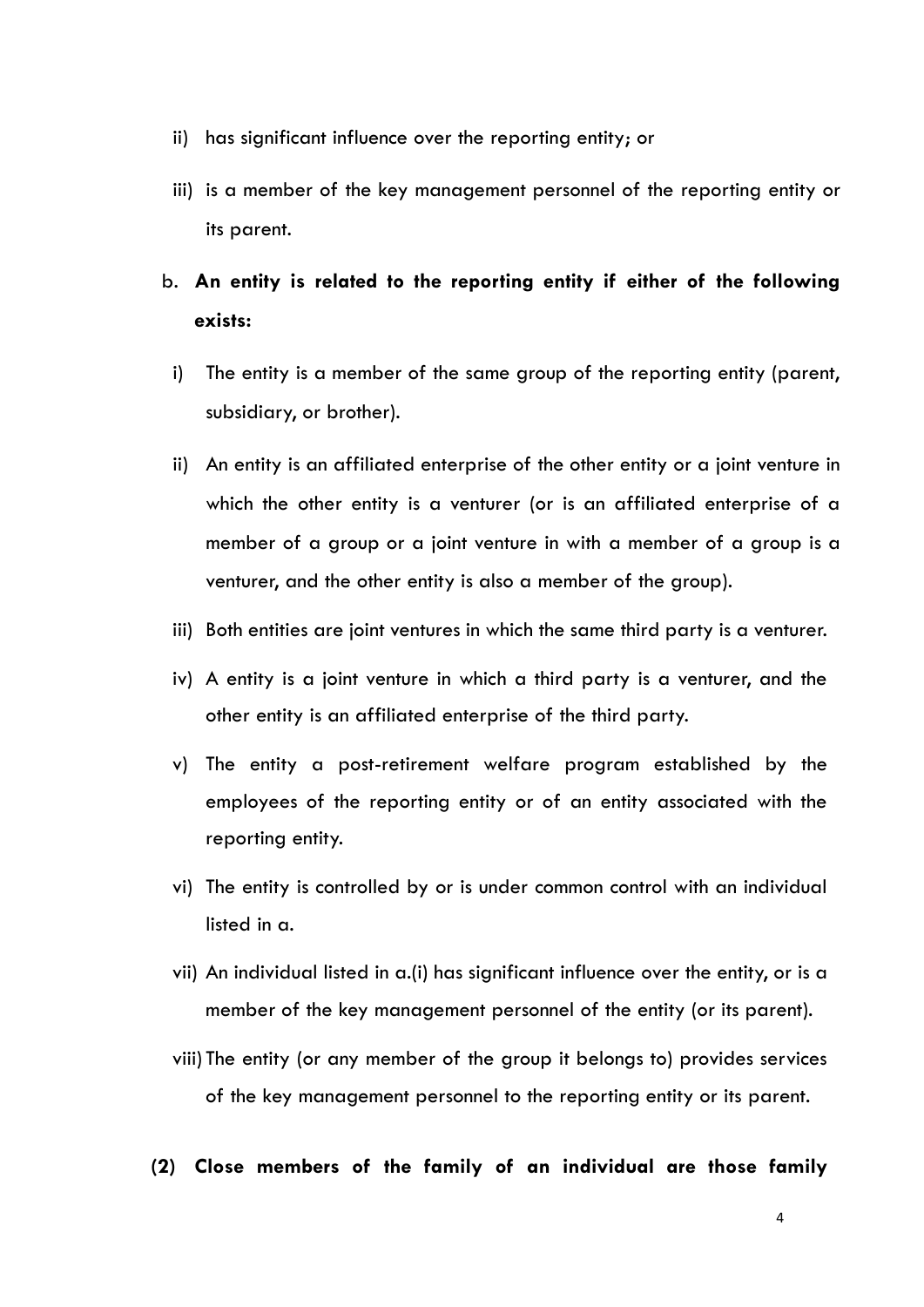**members who may be expected to influence, or be influenced by, that individual in their dealings with the reporting entity. They may include:**

- a. the individual's children and spouse or domestic partner;
- b. children of the individual's spouse or domestic partner; and
- c. dependent of the individual or the individual's spouse or domestic partner.
- **(3) Key management personnel are those persons having authority and responsibility for planning, directing and controlling the activities of the entity, directly or indirectly, including any director (whether executive or otherwise) of that entity.**
- **(4) An affiliated enterprise includes the affiliated enterprise's subsidiary. A joint venture includes the joint venture's subsidiary.**
- **(5) In considering each possible related party relationship, attention is directed to the substance of the relationship and not merely the legal form.**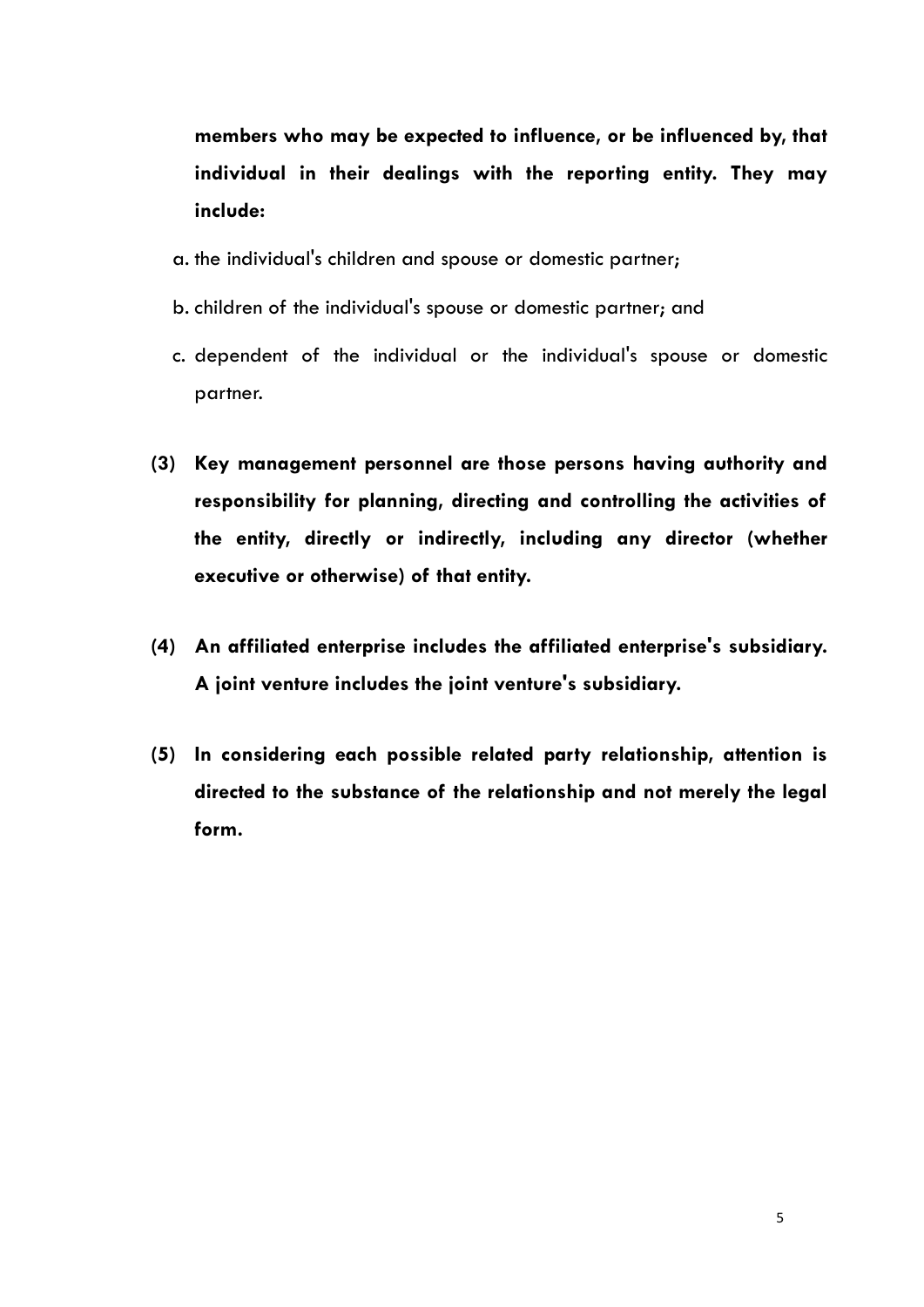#### **(6) The following are not necessarily related parties:**

- a. two entities simply because they have a director or other member of key management personnel in common, or simply because a member of the key management personnel of one entity has significant influence over the other.
- b. two venturers simply because they share joint control over a joint venture.
- c. (i) providers of finance; (ii) trade unions; (iii) public utilities; and (iv) government departments or agencies without control, joint control or significant influence over the reporting entity, simply by virtue of their normal dealings with the entity (even though they may affect the freedom of action of the entity or participate in its decision-making process).
- d. a customer, supplier, franchisor, distributor or general agent with whom an entity transacts a significant volume of business, merely by virtue of the resulting economic dependence.

#### **(7) Explanatory Examples**

Refer to Appendix 2 for cases of determining substantive related party.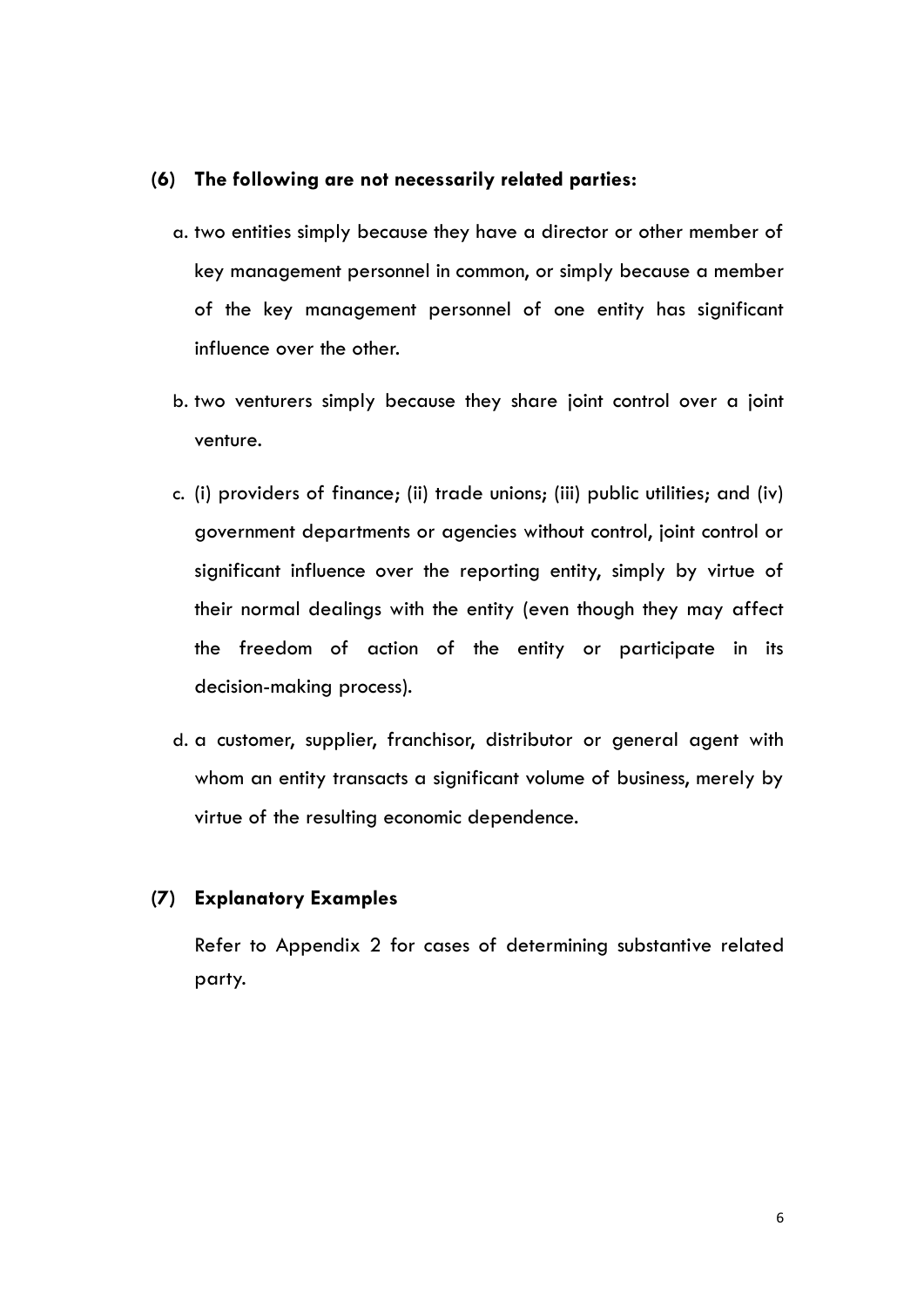# <span id="page-10-0"></span>**2. Regulations Governing the Preparation of Financial Reports by Securities Issuers<sup>2</sup>**

- **(1) An issuer is required to fully disclose information about related party transactions in accordance with IAS 24 "Related Party Disclosure". In considering whether a counterparty is a related party, attention shall be directed to the substance of the relationship in addition to the legal form. Unless it can be established that no control, joint control, or significant influence exists, a party falling within any of the following shall be deemed to have a substantive related party relationship, and relevant information shall be disclosed in the notes to the financial reports in accordance with IAS 24:**
	- a. An affiliated enterprise within the meaning given in Chapter VI-I of the Company Act, and any of its directors, supervisors, and managerial officers.
	- b. A company or institution governed by the same general management office as the issuer, and any of its directors, supervisors, and managerial officers.
	- c. A person holding the position of manager or higher in the general management office.
	- d. A company or institution shown as an affiliated enterprise in the issuer's publications or public announcements.
	- e. Where the board chairperson or president of another company or institution is the same person as the board chairperson or president of the issuer, or is the spouse or a relative within the second degree or closer of the board chairperson or president of the issuer.

<sup>2</sup> Preparation Regulations, Article 18.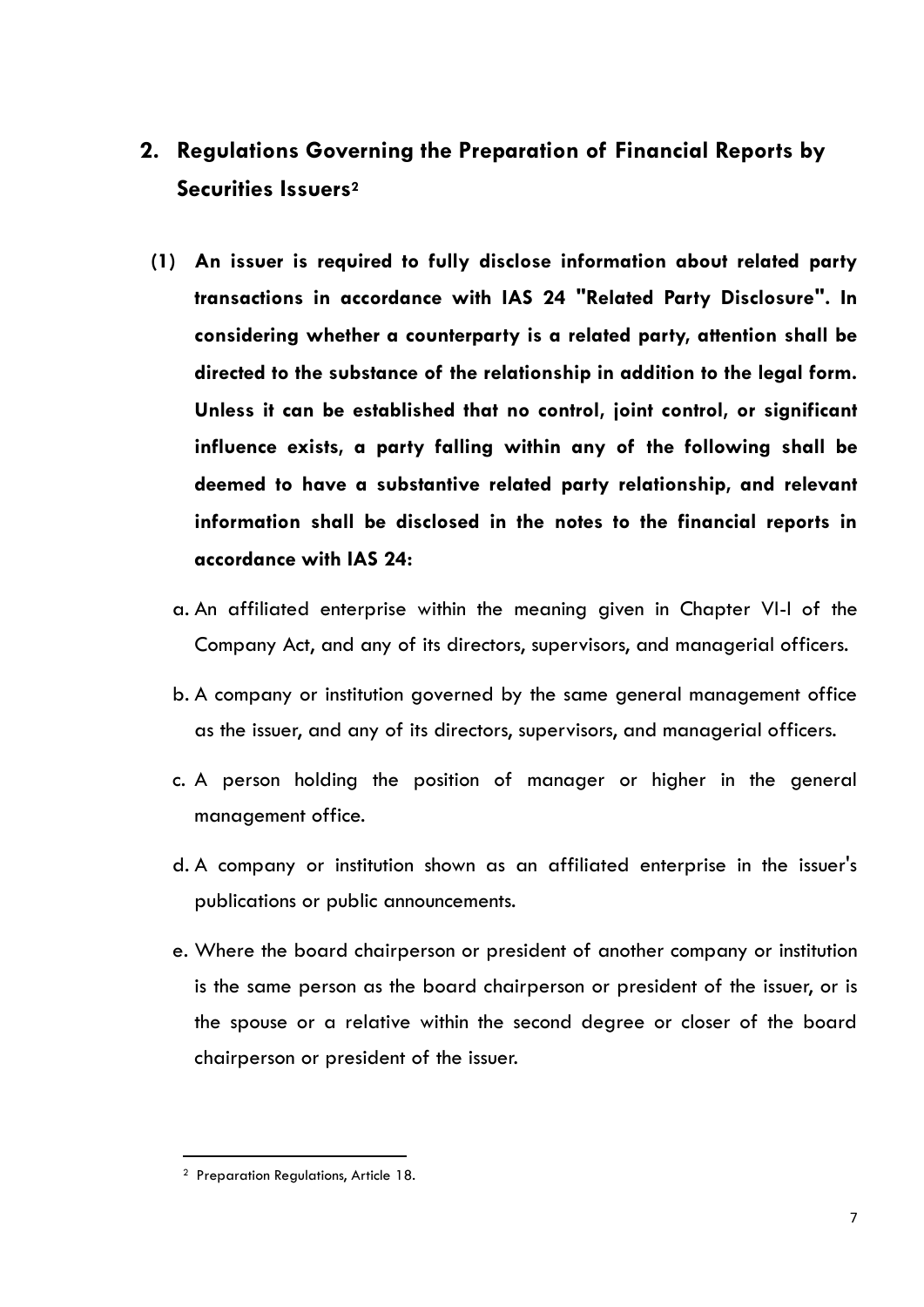# **(2) Affiliated enterprise under Chapter VI-I of the Company Act as referred to above is defined as:**

- a. The term "affiliated enterprises" shall refer to enterprises which are independent in existence but are interrelated in either of the following relations:<sup>3</sup>
	- i) Companies having controlling and subordinate relation between them; or
	- ii) Companies having made investment in each other.
- b. A company which holds a majority of the total number of the outstanding voting shares or the total amount of the capital stock of another company is considered the controlling company, while the said another company is considered the subordinate company. If a company has a direct or indirect control over the management of the personnel, financial or business operation of another company, it is also considered the controlling company, and the said another company is considered the subordinate company.<sup>4</sup>
- c. Under any of the following circumstances, it shall be concluded as the existence of the controlling and subordinate relation:<sup>5</sup>
	- i) Where a majority of executive shareholders or directors in a company are contemporarily acting as executive shareholders or directors in another company; or
	- ii) Where a majority of the total number of outstanding voting shares or the total amount of the capital stock of a company and another company are held by the same shareholders.
- d. Where a company and another company have made investment in each

<sup>3</sup> Company Act, Article 369-1.

<sup>4</sup> Company Act, Article 369-2 (Controlling Company and Subordinate Company).

<sup>5</sup> Company Act, Article 369-3 (Conclusion of Controlling and Subordinate Relation).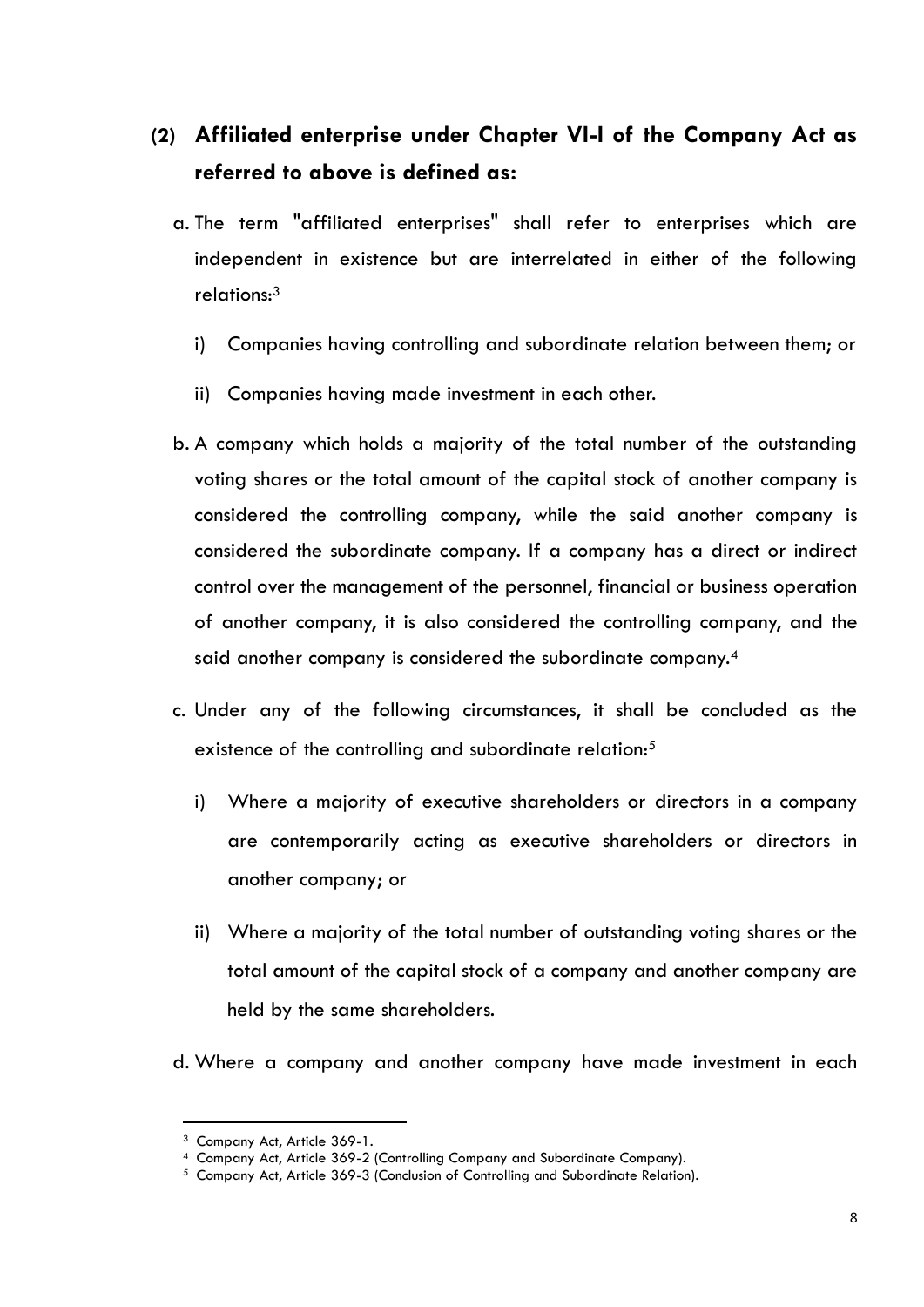other's company to the extent that one third or more of the total number of the voting shares or the total amount of the capital stock of both companies are held or contributed by each other, these two companies are defined as mutual investment companies. Where both mutual companies are holding one half or more of the total number of the voting shares or of the total amount of the equity capital of each other's company, or having direct or indirect control over the management of the personnel, financial of business operations of each other's company, they shall have the status of the controlling company as well as the subordinate company to each other's company.<sup>6</sup>

**(3) Definitions of related party and subsidiary in the Regulations Governing the Acquisition and Disposal of Assets by Public Companies (the "Acquisition/Disposal Regulations) <sup>7</sup> are based on the requirements under the Regulations Governing the Preparation of Financial Reports by Securities Issuers.<sup>8</sup>**

<sup>6</sup> Company Act, Article 369-9 (Mutual Investment Companies).

 $7$  Acquisition/Disposal Regulations, Article 4(3).

<sup>8</sup> Preparation Regulations, Article 18.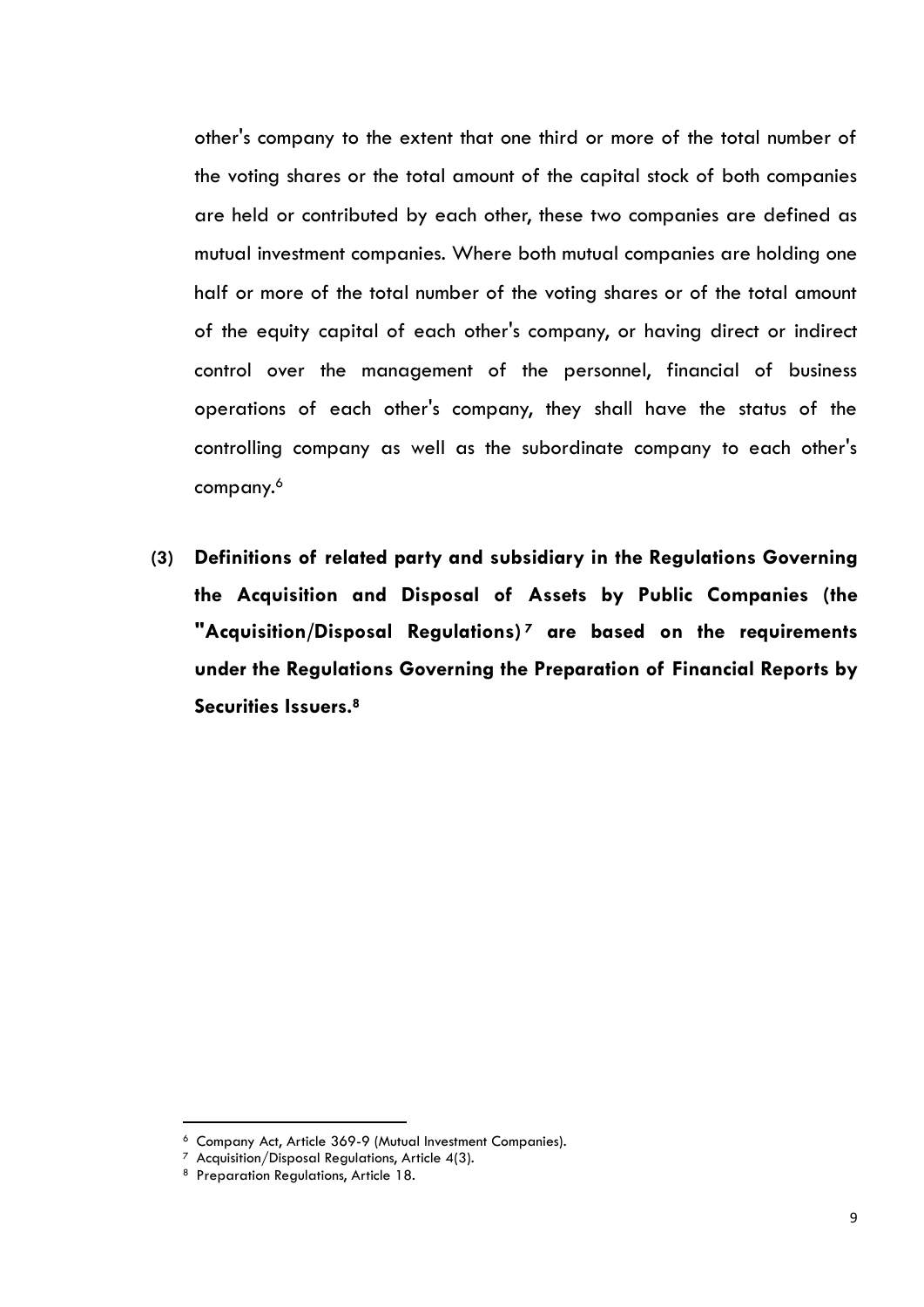## <span id="page-13-0"></span>**III. Structure of Laws Governing Related Party Transactions**

To ensure a healthy financial and business relationship of public companies and their related parties, and to prevent controlling shareholders from offering special interest through related party transaction adverse to minority equity holders, the key measures in place in Taiwan's capital market include designating approval authorities, independent directors participating in decision-making process, conflict of interest avoidance, requirement on establishment of internal control system, evaluation of fairness and necessity of transaction prices, and information disclosure with the purpose of protecting minority equity holders.

The information below covers a general description of regulations governing related party transactions, and scope of transactions including regular business activities between related parties, acquisition or disposal of assets, loaning of funds and making of endorsements/guarantees, and remuneration of directors, supervisors and managerial officers.

#### <span id="page-13-1"></span>**1. General Regulations**

Legal basis: Company Act, Securities and Exchange Act, Regulations Governing Procedure for Board of Directors Meetings of Public Companies, Regulations Governing the Exercise of Powers by Audit Committees of Public Companies, and Regulations Governing Establishment of Internal Control Systems by Public Companies.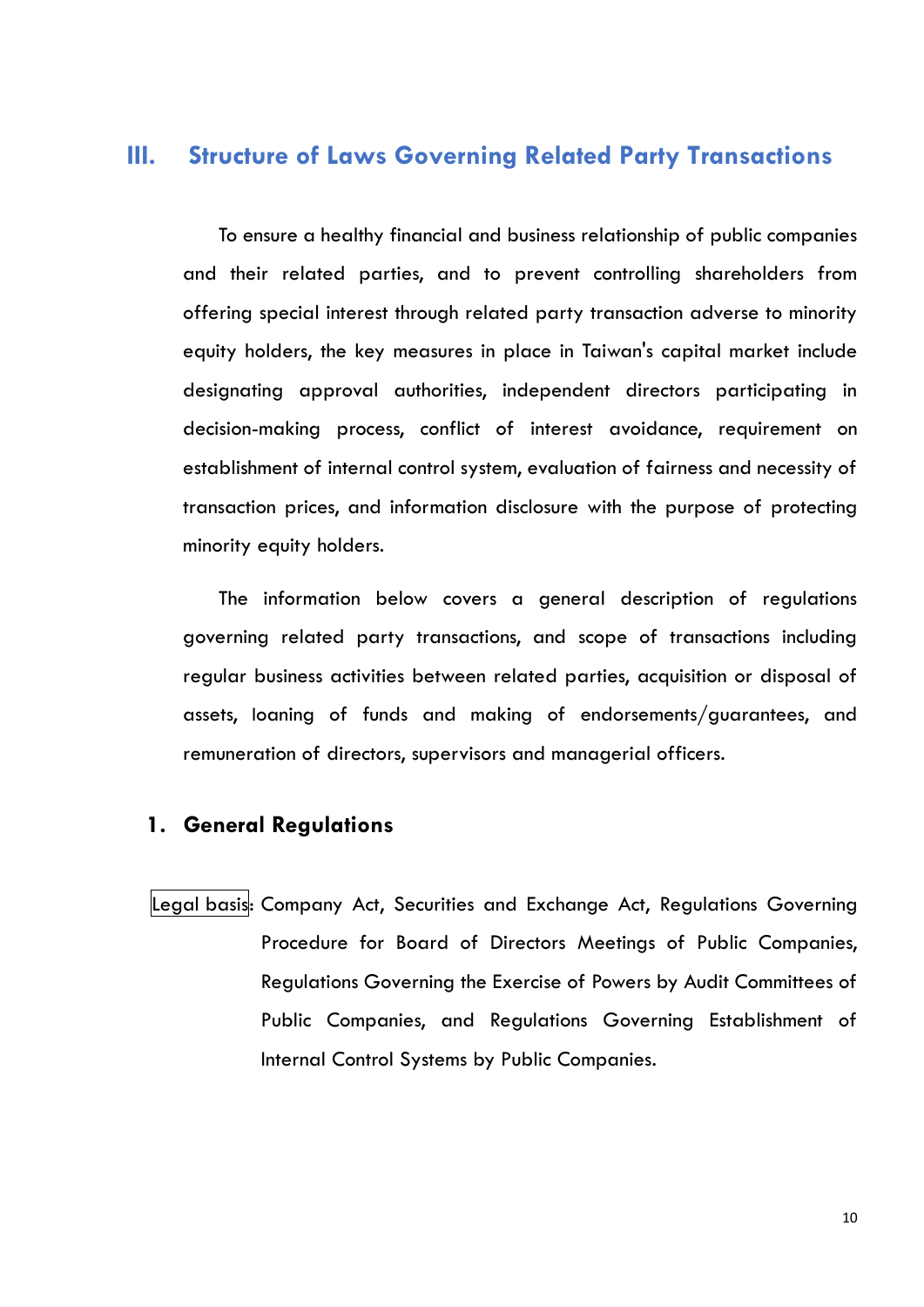#### **(1) General regulations**

- a. Business operations of a company shall be executed pursuant to the resolutions to be adopted by the board of directors, except for the matters the execution of which shall be effected pursuant the resolutions of the shareholders' meeting as required by the Company Act or the Articles of Incorporation of the company.<sup>9</sup>
- b. In case a director of a company transacts a sales with, or borrows/lends money from/to or conducts any legal act with the company on his own account or for any other person, the supervisor shall act as the representative of the company.<sup>10</sup> For a company that has established an audit committee, the independent director shall act as the representative of the company.<sup>11</sup>

## **(2) Avoidance of conflict of interest at shareholders' meetings and board meetings**

- a. A shareholder who has a personal interest in the matter under discussion at a meeting, which may impair the interest of the company, shall not vote nor exercise the voting right on behalf of another shareholder.<sup>12</sup>
- b. In passing a resolution at a shareholders' meeting, shares for which voting right cannot be exercised as provided by law shall not be counted in the number of votes of shareholders present at the meeting.<sup>13</sup>
- c. If any director or a juristic person represented by a director is an interested party with respect to any agenda item, the director shall state the important

 $\overline{a}$ 

<sup>9</sup> Company Act, Article 202.

<sup>&</sup>lt;sup>10</sup> Company Act, Article 223.

<sup>&</sup>lt;sup>11</sup> Securities and Exchange Act, Article 14-4, paragraph 3.

<sup>&</sup>lt;sup>12</sup> Company Act, Article 178.

<sup>&</sup>lt;sup>13</sup> Company Act, Article 180.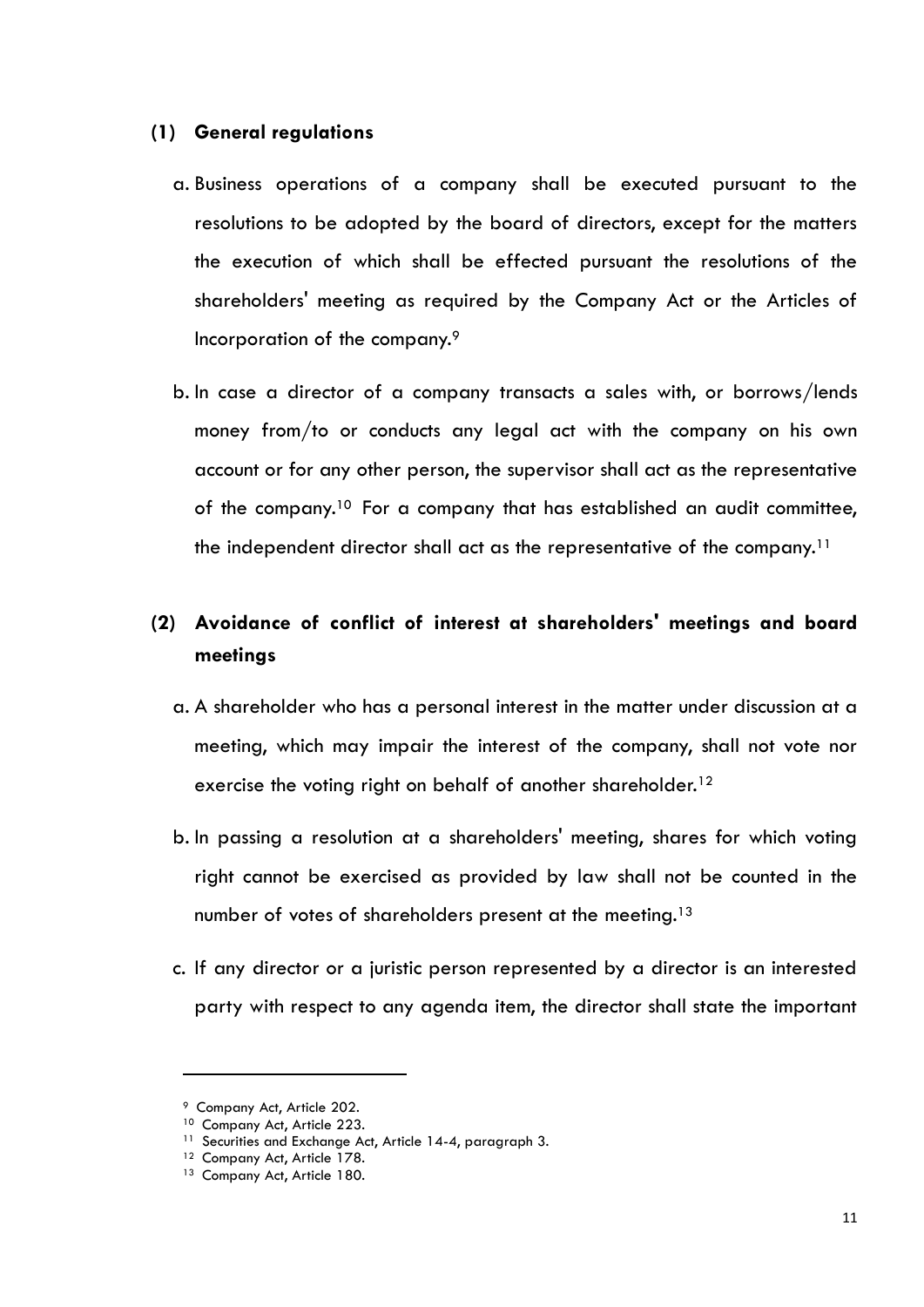aspects of the interested party relationship at the respective meeting. When the relationship is likely to prejudice the interests of the company, the director may not participate in discussion or voting on that agenda item, and further, shall enter recusal during discussion and voting on that item and may not act as another director's proxy to exercise voting rights on that matter. Where the spouse or a blood relative within the second degree of kinship of a director, or a company which has a controlling or subordinate relation with a director, is an interested party with respect to an agenda item as described in the preceding paragraph, such director shall be deemed to be an interested party with respect to that agenda item.<sup>14</sup>

d. In passing a resolution at a board meeting, votes for which voting right cannot be exercised as provided by law shall not be counted in the number of votes of directors present at the meeting.<sup>15</sup>

#### **(3) Systems of independent directors and audit committee**

 $\overline{a}$ 

a. When a company has issued stock in accordance with the Securities and Exchange Act (the "SEA") and selected independent directors, then a matter bearing on the personal interest of a director or supervisor, a material asset or derivatives transaction, and a material monetary loan, endorsement, or provision of guarantee,<sup>16</sup> unless approval has been obtained from the Competent Authority, shall be submitted to the board of directors for approval by resolution; when an independent director has a dissenting

<sup>14</sup> Company Act, Article 206; and Regulations Governing Procedure for Board of Directors Meetings of Public Companies (the "BOD Meeting Regulations"), Article 16.

<sup>&</sup>lt;sup>15</sup> Company Act, Article 206, paragraph 4, under which Article 180, paragraph 2 shall apply mutatis mutandis.

<sup>&</sup>lt;sup>16</sup> According to the interpretation of Financial-Supervisory-Securities-III-0950005718 Letter of 19 December 2006, it refers to a matter required to be approved by the board of directors according to the disposal procedure established by the company or otherwise required by law.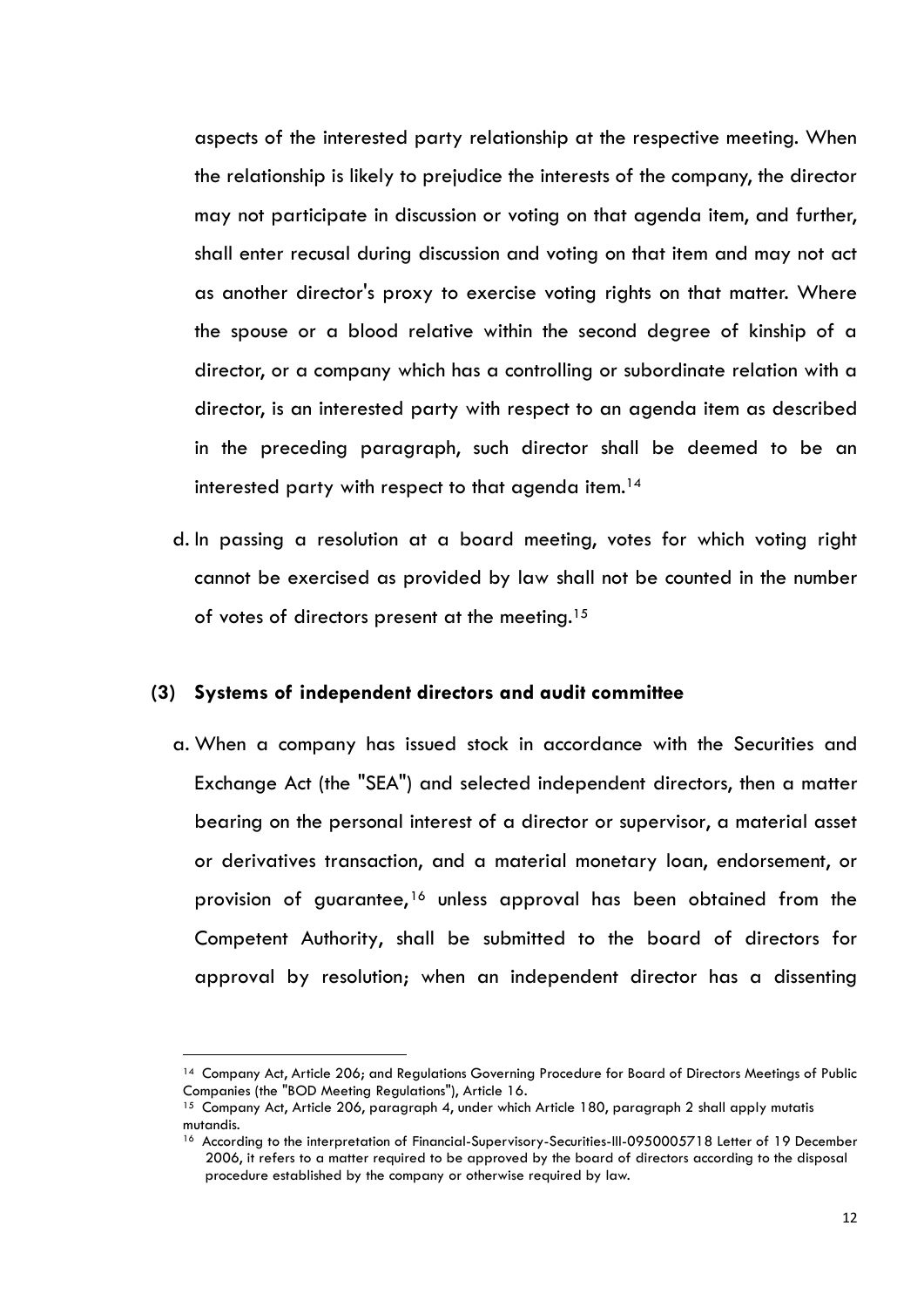opinion or qualified opinion, it shall be noted in the minutes of the directors meeting. $^{17}$ 

- b. When a company has issued stock in accordance with the SEA and established an audit committee, then a matter bearing on the personal interest of a director or supervisor, a material asset or derivatives transaction, and a material monetary loan, endorsement, or provision of guarantee shall be subject to the consent of one-half or more of all audit committee members and be submitted to the board of directors for a resolution.<sup>18</sup>
- c. If an independent director member of the audit committee has a personal interest in any agenda item, the director shall explain the essential content of the interest. If the director's personal interest is likely to prejudice the interest of the company, the director member may not participate in discussion and voting, and shall recuse himself or herself from the discussion and voting, and also may not exercise voting rights as a proxy for any other independent director member. Where the spouse or a blood relative within the second degree of kinship of an independent director is an interested party with respect to an agenda item as described in the preceding paragraph, such director shall be deemed to be an interested party with respect to that agenda item.<sup>19</sup>

#### **(4) Establishment of internal control system for related party transactions**

a. According to the Regulations Governing Establishment of Internal Control Systems by Public Companies (the "Internal Control Regulations"), 20 in

 $\overline{a}$ 

<sup>&</sup>lt;sup>17</sup> SEA, Article 14-3.

<sup>&</sup>lt;sup>18</sup> SEA, Article 14-5.

<sup>&</sup>lt;sup>19</sup> Regulations Governing the Exercise of Powers by Audit Committees of Public Companies, Article 9, paragraphs 1 and 2.

<sup>&</sup>lt;sup>20</sup> Internal Control Regulations, Article 8, paragraph 1, subparagraph 10.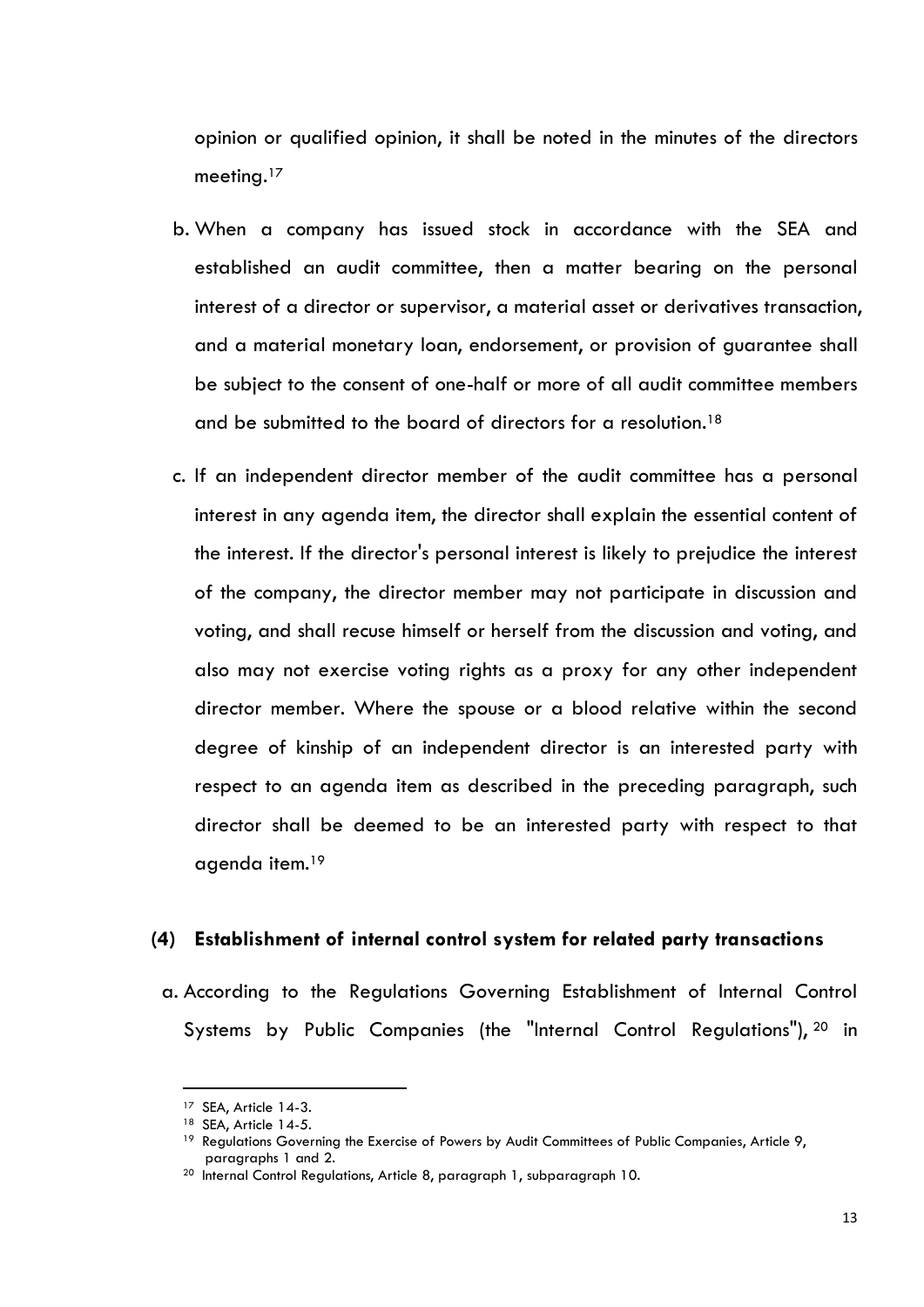addition to control activities for different types of operating cycles, a public company shall include controls for management of related party transaction the activities listed below in its internal control systems and make them audit items in its annual audit plan for each year. For details of "management of related party transaction" above, the following items and the company's overall business activities may be considered in the design of the company's internal control system:<sup>21</sup>

- i) Procedure of identifying and maintaining related parties.
- ii) Management of related party transactions (at least covering sales, purchases, investments and financing).
- iii) Account checking, reconciliation and settlement of related party transactions.
- iv) Management of related party transaction contracts.
- v) Presentation and disclosure of related party transactions.
- b. A company shall consider the overall operational activities of the company and its related parties, build effective internal control systems, and review such systems from time to time, to adapt to changes in its internal and external environment and to ensure sustained design and operating effectiveness of the systems.<sup>22</sup>
- c. The company shall ensure that any subsidiary develops an effective internal control system, taking into account the laws and regulations of the jurisdiction

 $\overline{a}$ 

<sup>&</sup>lt;sup>21</sup> Q&A of Regulations Governing Establishment of Internal Control Systems by Public Companies, Question 12.

<sup>&</sup>lt;sup>22</sup> Internal Control Regulations, Article 5, paragraph 2; and Sample Template for "XXX Co., Ltd. Rules Governing Financial and Business Matters Between this Corporation and its Affiliated Enterprises ("Affiliated Enterprise Transaction Sample"), Article 4, paragraph 1.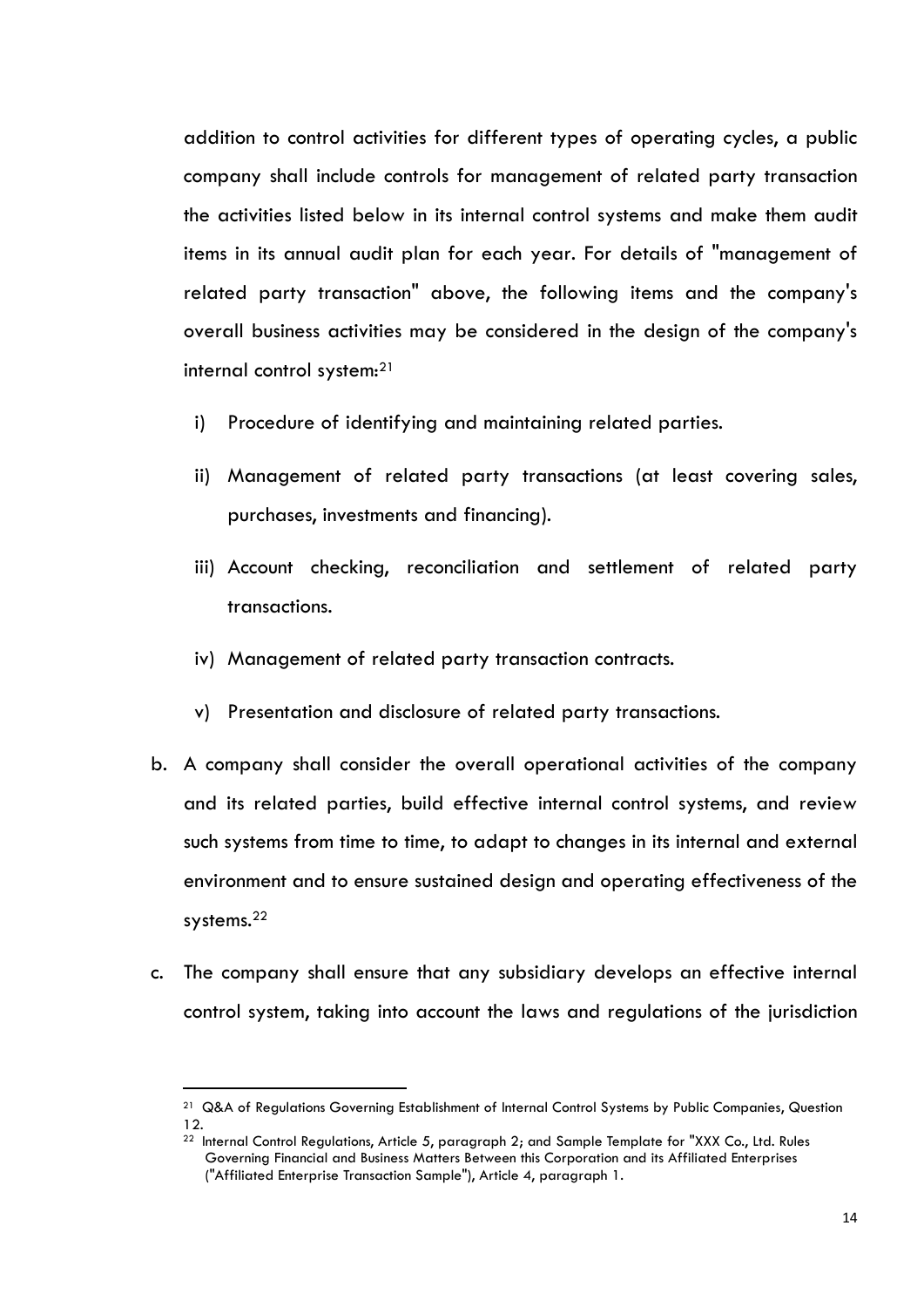in which the subsidiary is located and the nature of its operations. For any affiliated enterprise that is not a public company, the company shall still, in consideration of the degree of influence it has on the company's business and finances, require that it develop effective systems for internal control and for managing financial, business, and accounting matters.<sup>23</sup>

<sup>&</sup>lt;sup>23</sup> Internal Control Regulations, Article 38; and Affiliated Enterprise Transaction Sample, Article 4, paragraph 2.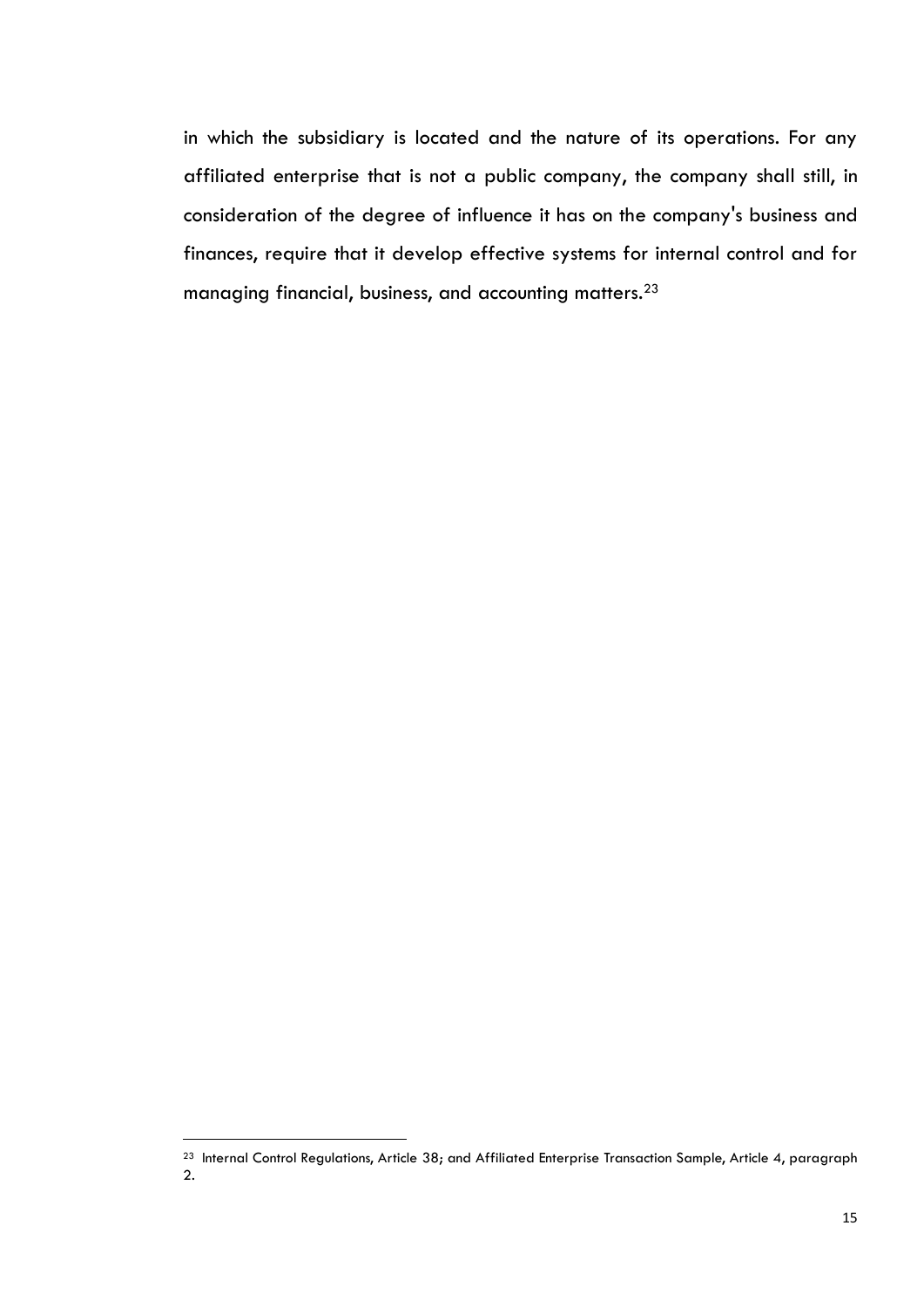## <span id="page-19-1"></span><span id="page-19-0"></span>**2. Regulations of Various Types of Transactions**

#### **(1) Transactions involving regular business activities**

For transaction involving regular business activities between the company and any affiliated enterprise, it is advisable relevant systems have specific rules as follows:<sup>24</sup>

- a. Price terms and payment methods shall be expressly stipulated. The purpose, pricing, and terms of a transaction, and its formal and substantive nature and the related handling procedures, shall not differ markedly from those of a normal transaction with a non-related party, nor may they be apparently not comparable or obviously unreasonable.
- b. When business needs require the purchase of finished products, semi-finished products, or materials from a related party, purchasing personnel shall thoroughly evaluate the reasonableness of the price quoted by the related person based on market prices and other transaction terms and conditions. Except in special circumstances, or given advantageous conditions that differ from those of ordinary suppliers, under which the granting of preferential pricing or terms of payment can be reasonably stipulated, any other prices and payment terms shall be commensurate with those offered to ordinary suppliers.
- c. Price quotes for the sale of any finished products, semi-finished products, or materials to a related party shall be made with reference to current market prices. Except in cases of long-term cooperation or other special

<sup>&</sup>lt;sup>24</sup> Affiliated Enterprise Transaction Sample, Article 9.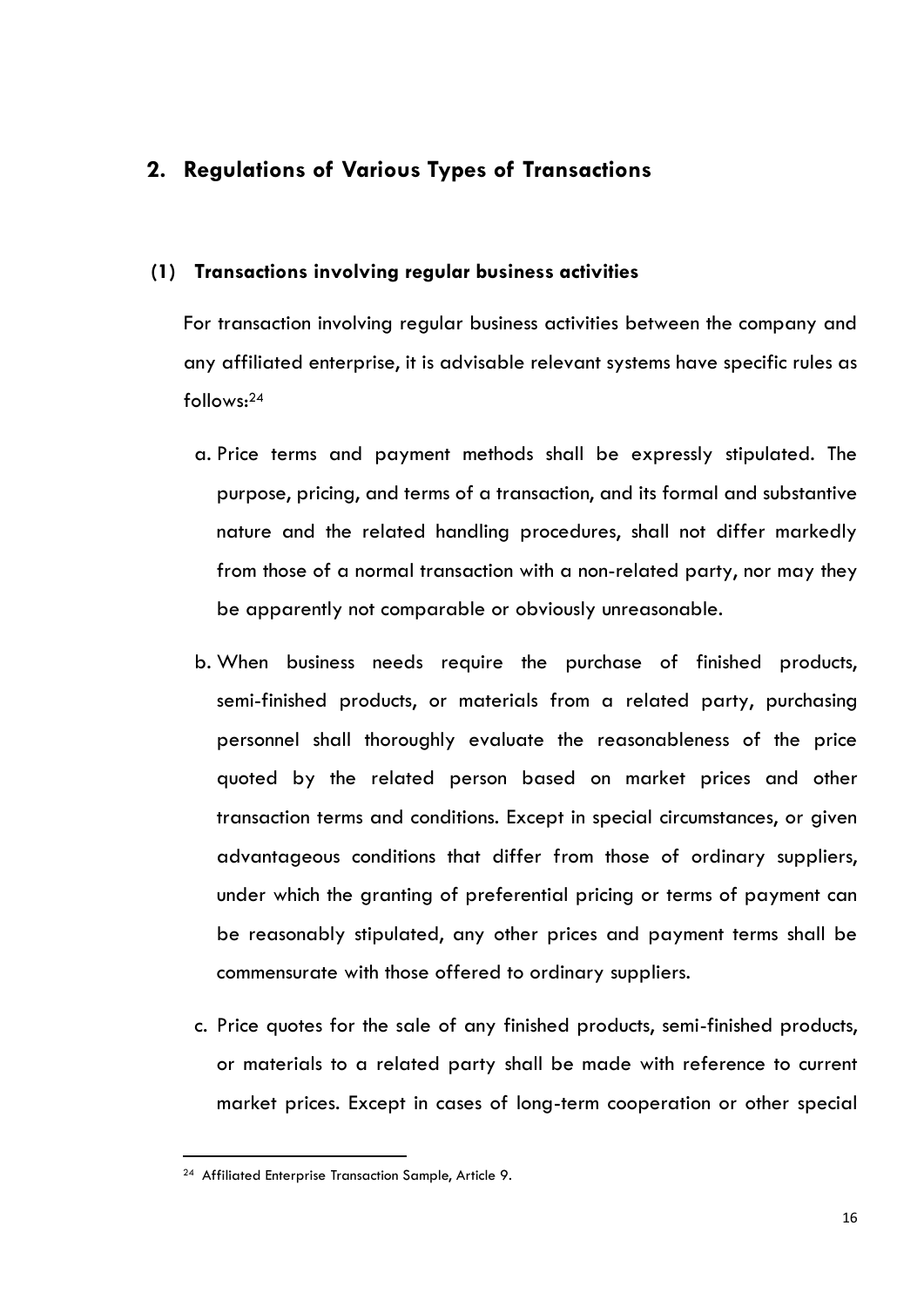factors that are different from ordinary clients, under which reasonable stipulations may be made to grant preferential pricing or terms of payment, any other prices and payment terms shall be commensurate with those offered to ordinary clients.

- d. For professional or technical services provided between the company and a related party, both parties shall enter into a contract stipulating the scope of the services, fees charged, time period, payment terms, and after-sales service. The contract shall be implemented after approval as required by law or by following the internal authorization procedure, and all contract terms and conditions shall comply with normal business practice.
- e. By the end of each month, the accounting personnel of both the company and its related party shall perform cross checks of the purchases and sales of goods between them for the preceding month and the related balances of accounts payable and receivable. If any discrepancies are found, accounting personnel shall identify the cause and prepare a reconciliation statement.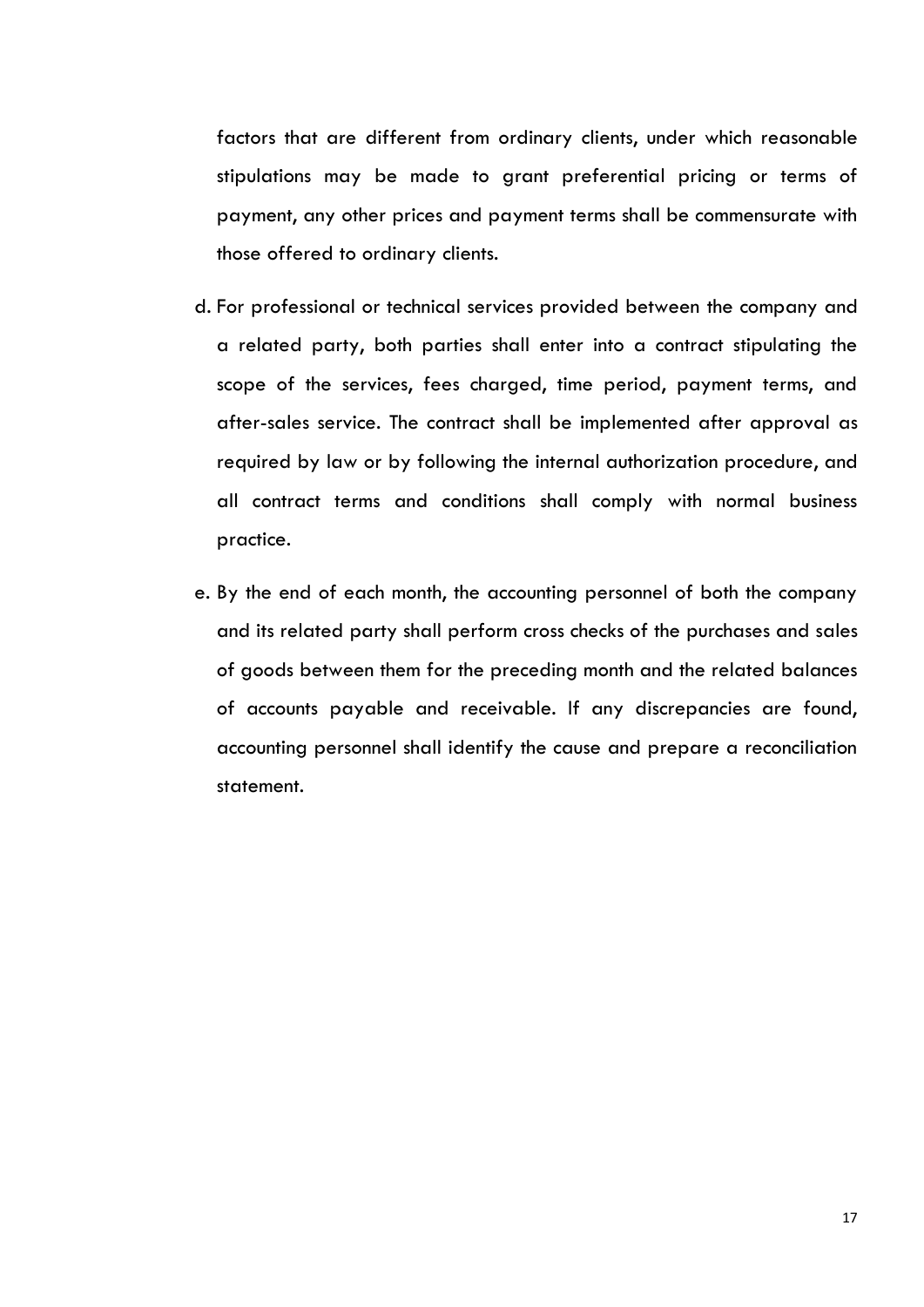#### <span id="page-21-0"></span>**(2) Acquisition or disposal of assets**

Legal basis: Regulations Governing the Acquisition and Disposal of Assets by Public Companies

#### **a. Establishment of procedures for the acquisition or disposal of assets**

A public company shall establish the procedures for the acquisition or disposal of assets, which should include appraisal procedures and operating procedures for related party transaction, such as means of price determination and supporting reference materials, degree of authority delegated, the levels to which authority is delegated, the units responsible for implementation, and transaction process.<sup>25</sup>

Transactions under which a public company and its related party acquire or dispose of assets shall follow the handling procedure so established, except where the transaction amount reaches a certain criterion, when Articles 14 to 18 of the Acquisition/Disposal Regulations shall govern.

#### **b. Resolution procedures<sup>26</sup>**

#### i) **Submit to the board of directors for resolution:**

A. When a public company intends to acquire or dispose of real property or right-of-use assets thereof from or to a related party, or when it intends to acquire or dispose of assets other than real property or right-of-use assets thereof from or to a related party and the transaction amount reaches 20% or more of paid-in capital, 10% or more of the company's total assets, or NT\$300 million or more, except in trading of domestic government bonds or bonds under repurchase and resale agreements, or subscription or redemption of money market funds issued

<sup>&</sup>lt;sup>25</sup> Acquisition/Disposal Regulations, Article 7.

<sup>26</sup> Acquisition/Disposal Regulations, Article 15.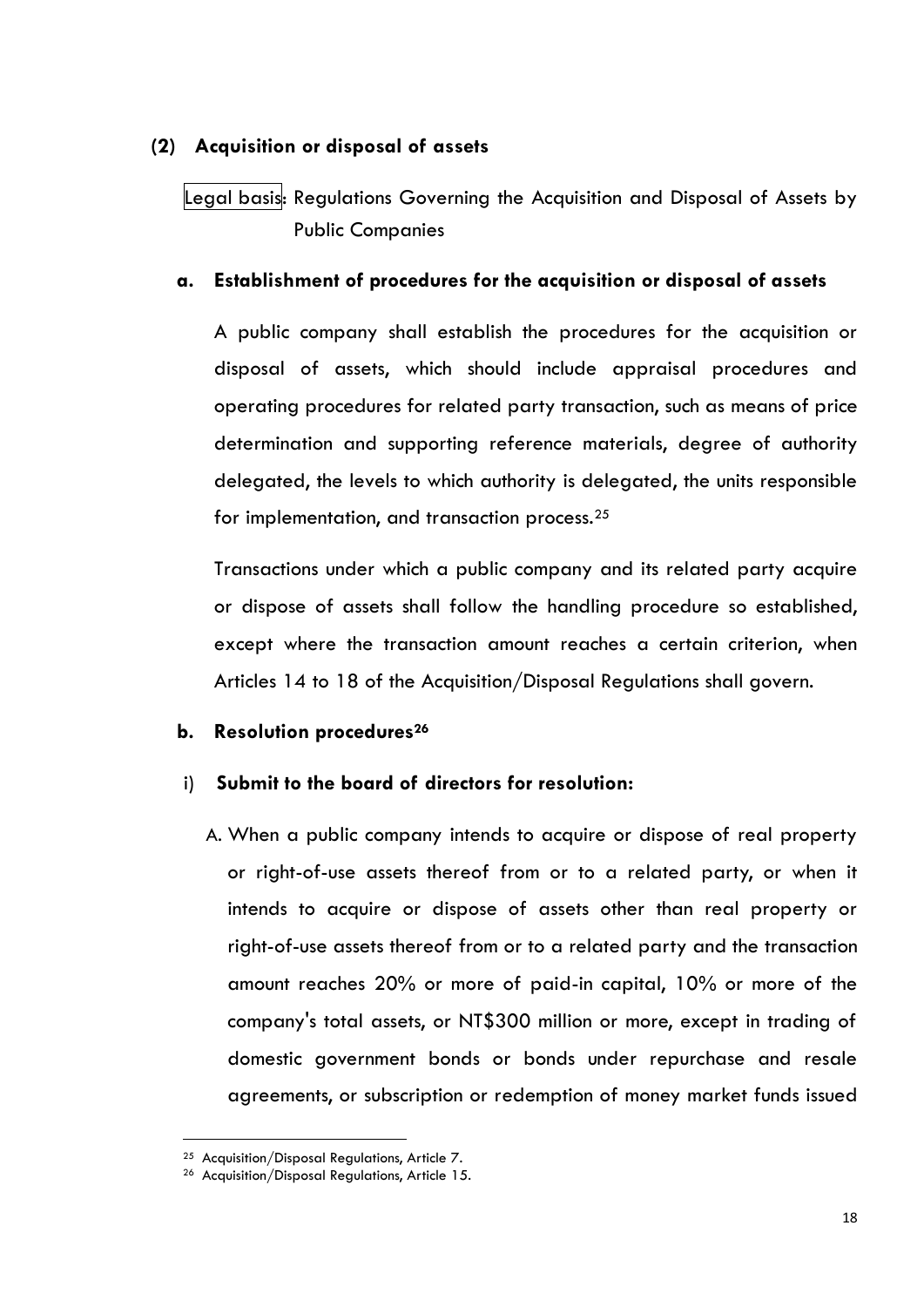by domestic securities investment trust enterprises, the company may not proceed to enter into a transaction contract or make a payment until the matters listed in section c. below have been approved by the board of directors and recognized by the supervisors.

- B. With respect to acquisition or disposal of equipment or right-of-use assets thereof held for business use, or real property right-of-use assets held for business use, when to be conducted between a public company and its parent or subsidiaries, or between its subsidiaries in which it directly or indirectly holds 100 percent of the issued shares or authorized capital, the company's board of directors may delegate the board chairman to decide such matters when the transaction is within a certain amount and have the decisions subsequently submitted to and ratified by the next board of directors meeting.<sup>27</sup>
- C. Where the position of independent director has been created in accordance with the regulations, when a matter is submitted for discussion by the board of directors as required, the board of directors shall take into full consideration each independent director's opinions. If an independent director objects to or expresses reservations about any matter, it shall be recorded in the minutes of the board of directors meeting.
- D. Where an audit committee has been established in accordance with the regulations, the matters for which the regulations require recognition by the supervisors shall first be approved by one-half or more of all audit committee members and then submitted to the board of directors for a

 $\overline{a}$ 

<sup>&</sup>lt;sup>27</sup> With regard to how to calculate a direct or indirect percentage for "subsidiaries in which it directly or indirectly holds 100% of the issued shares or authorized capital" under Article 15, paragraph 3 of the Acquisition/Disposal Regulations, refer to the Q&A of Regulations Governing the Acquisition and Disposal of Assets by Public Companies (as amended in March 2020), Explanatory Examples in Question 29, as detailed in Appendix 3.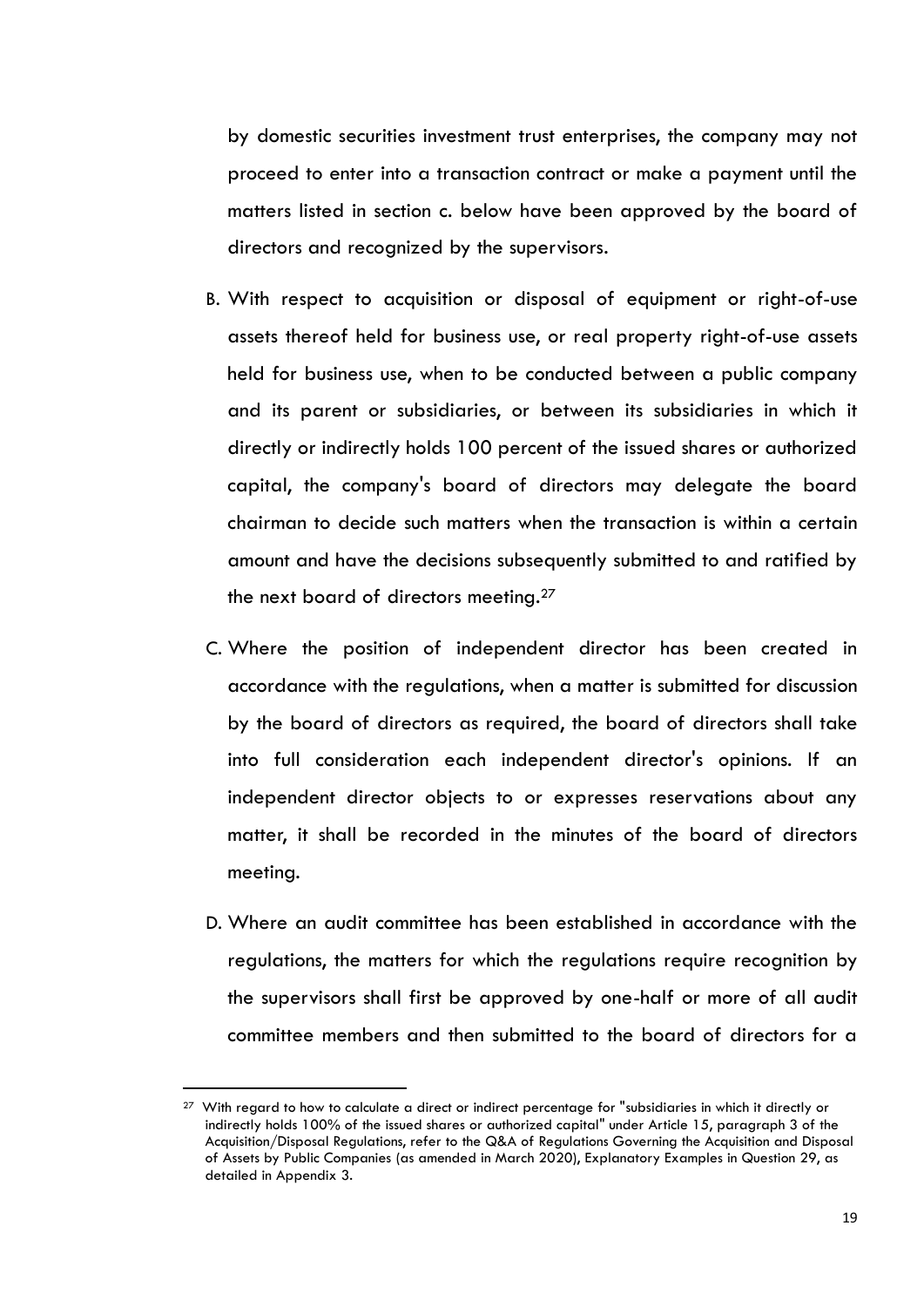resolution. If approval of one-half or more of all audit committee members is not obtained, the procedures may be implemented if approved by two-thirds or more of all directors, and the resolution of the audit committee shall be recorded in the minutes of the board of directors meeting.

#### ii) **Submit to a shareholders' meeting for resolution:**

To strengthen management of related party transactions, after referring to regulations adopted in major international capital markets, the competent authority has established an additional requirement that a material related party transaction shall be approved by resolution at a shareholders' meeting. When a public company or its subsidiary that is not a domestic public company engages in a transaction under section i) above and the transaction amount exceeds 10% of the total assets of the public company, the public company may not proceed to enter into a transaction contract or make a payment until the matters listed in section c. below have been submitted to and approved by the shareholders' meeting. Further, the requirement on transactions being submitted to a shareholders' meeting for approval is waived for those between a public company and its parent, subsidiary, or between its subsidiaries.<sup>28</sup>

iii) Calculation of transaction amounts: The calculation of the transaction amounts referred to in i) A and ii) shall be made in accordance with Article 31, paragraph 2 of the Acquisition/Disposal Regulations, and "within the preceding year" as used therein refers to the year preceding the date of occurrence of the current transaction. Items that have been approved by the shareholders' meeting or the board of directors and recognized by the supervisors need not be counted toward the transaction amount.

<sup>28</sup> Acquisition/Disposal Regulations, Article 15, paragraph 5.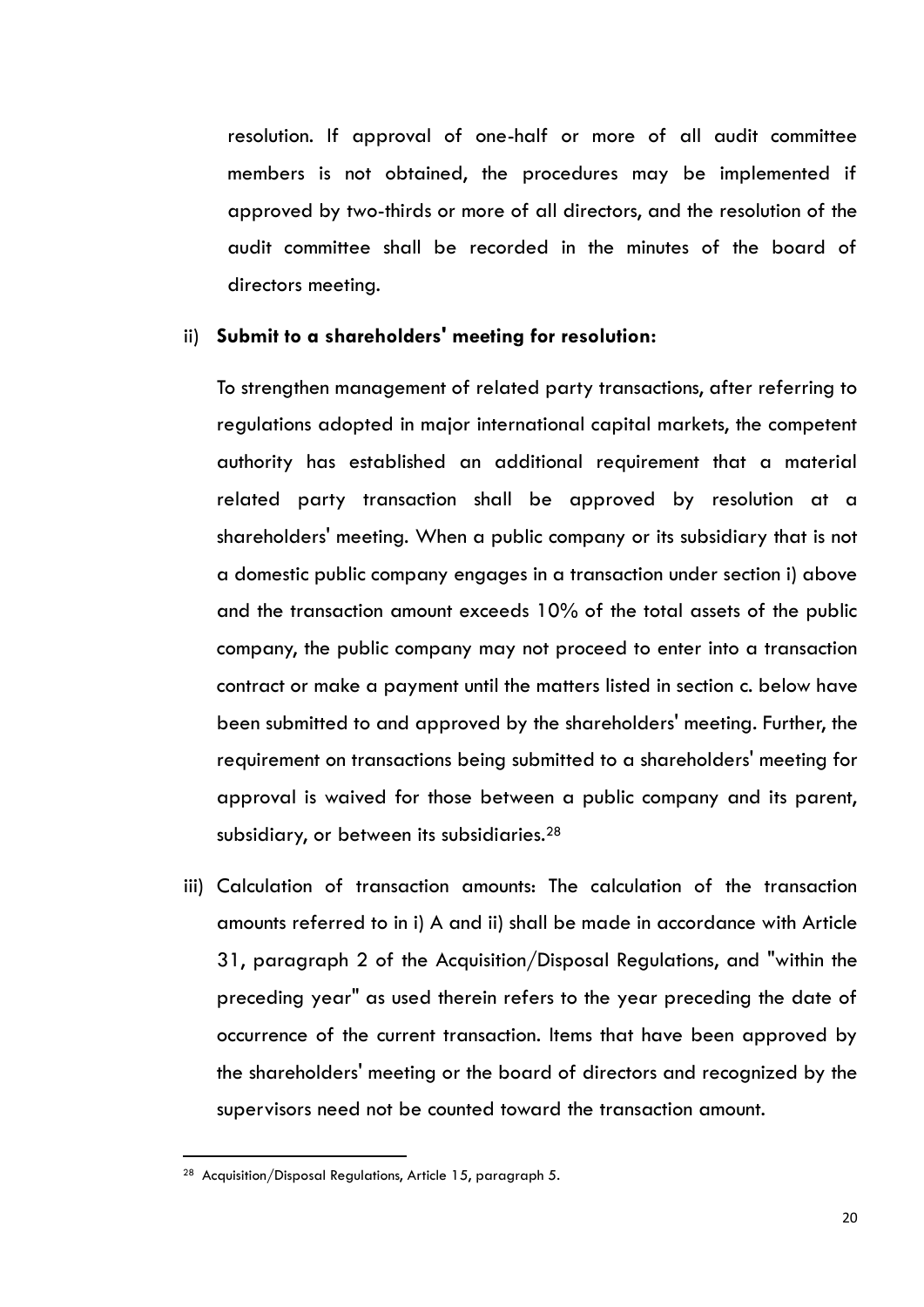#### **c. Required information**

In the discussion of a proposal for a related party's acquisition or disposal of assets in section a. i) A. or ii) above, the company may not proceed to enter into a transaction contract or make a payment until the following matters have been submitted to and approved by the board of directors and recognized by the supervisors (or approved by the shareholders' meeting):<sup>29</sup>

- i) The purpose, necessity and anticipated benefit of the acquisition or disposal of assets.
- ii) The reason for choosing the related party as a transaction counterparty.
- iii) With respect to the acquisition of real property or right-of-use assets thereof from a related party, information regarding appraisal of the reasonableness of the preliminary transaction terms in accordance with the regulations.
- iv) The date and price at which the related party originally acquired the assets, the original transaction counterparty, and that transaction counterparty's relationship to the company and the related party.
- v) Monthly cash flow forecasts for the year commencing from the anticipated month of signing of the contract, and evaluation of the necessity of the transaction, and reasonableness of the funds utilization.
- vi) An appraisal report from a professional appraiser or a CPA's opinion obtained in compliance with the requirements.
- vii) Restrictive covenants and other important stipulations associated with the transaction,

 $29$  Acquisition/Disposal Regulations, Article 15, paragraphs 1 and 5.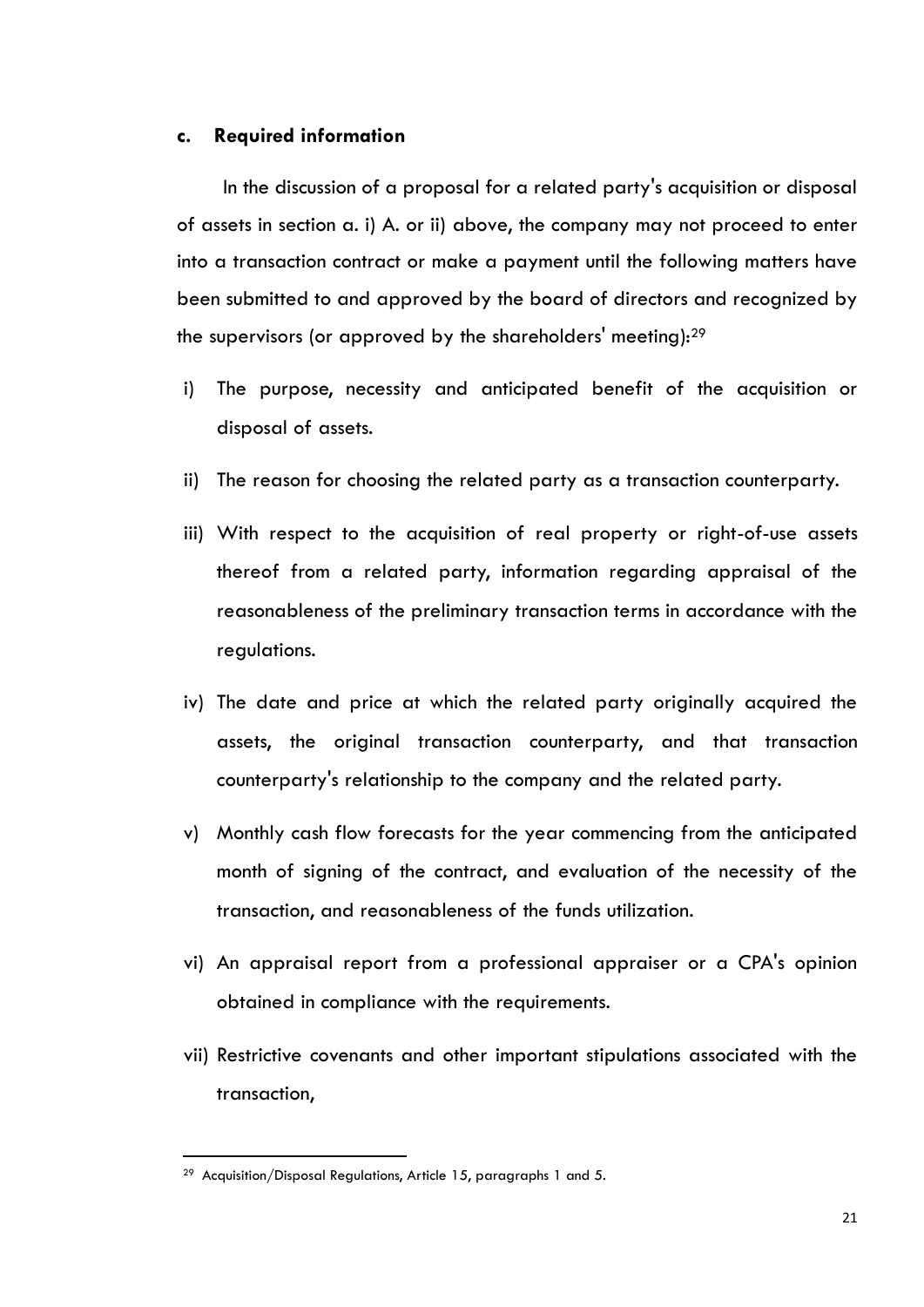#### **d. Appraisal of reasonableness of transaction price**

- i) Acquiring or disposing of **securities** with a related party: A company shall, prior to the date of occurrence of the event, obtain financial statements of the issuing company for the most recent period, certified or reviewed by a certified public accountant, for reference in appraising the transaction price, and if the dollar amount of the transaction is 20 percent of the company's paid-in capital, 10% of its total assets, or NT\$300 million or more, the company shall additionally engage a certified public accountant prior to the date of occurrence of the event to provide an opinion regarding the reasonableness of the transaction price. This requirement does not apply, however, to publicly quoted prices of securities that have an active market, or where otherwise provided by regulations of the Financial Supervisory Commission.<sup>30</sup>
- ii) Acquiring or disposing of **intangible assets or right-of-use assets thereof or memberships** with a related party: If the transaction amount reaches 20% or more of paid-in capital, 10% of total assets, or NT\$300 million or more, the company shall engage a certified public accountant prior to the date of occurrence of the event to render an opinion on the reasonableness of the transaction price.<sup>31</sup>
- iii) Acquiring or disposing of **equipment or right-of-use assets thereof** with a related party: If the transaction amount reaches 20% of the company's paid-in capital, 10% of total assets, or NT\$300 million or more, the

<sup>&</sup>lt;sup>30</sup> "Where otherwise provided by regulations of the Financial Supervisory Commission", as referred to in Article 14 of the Acquisition/Disposal Regulations, to which Article 10 applies mutatis mutandis, and the proviso of Article 10, means the Financial-Supervisory-Securities-Corporate 1070331908 Order of 29 August 2018. Also refer to the Q&A of Regulations Governing the Acquisition and Disposal of Assets by Public Companies (as amended in March 2020), Explanatory Examples for Question 19.

 $31$  Acquisition/Disposal Regulations, Article 14, to which Article 11 applies mutatis mutandis.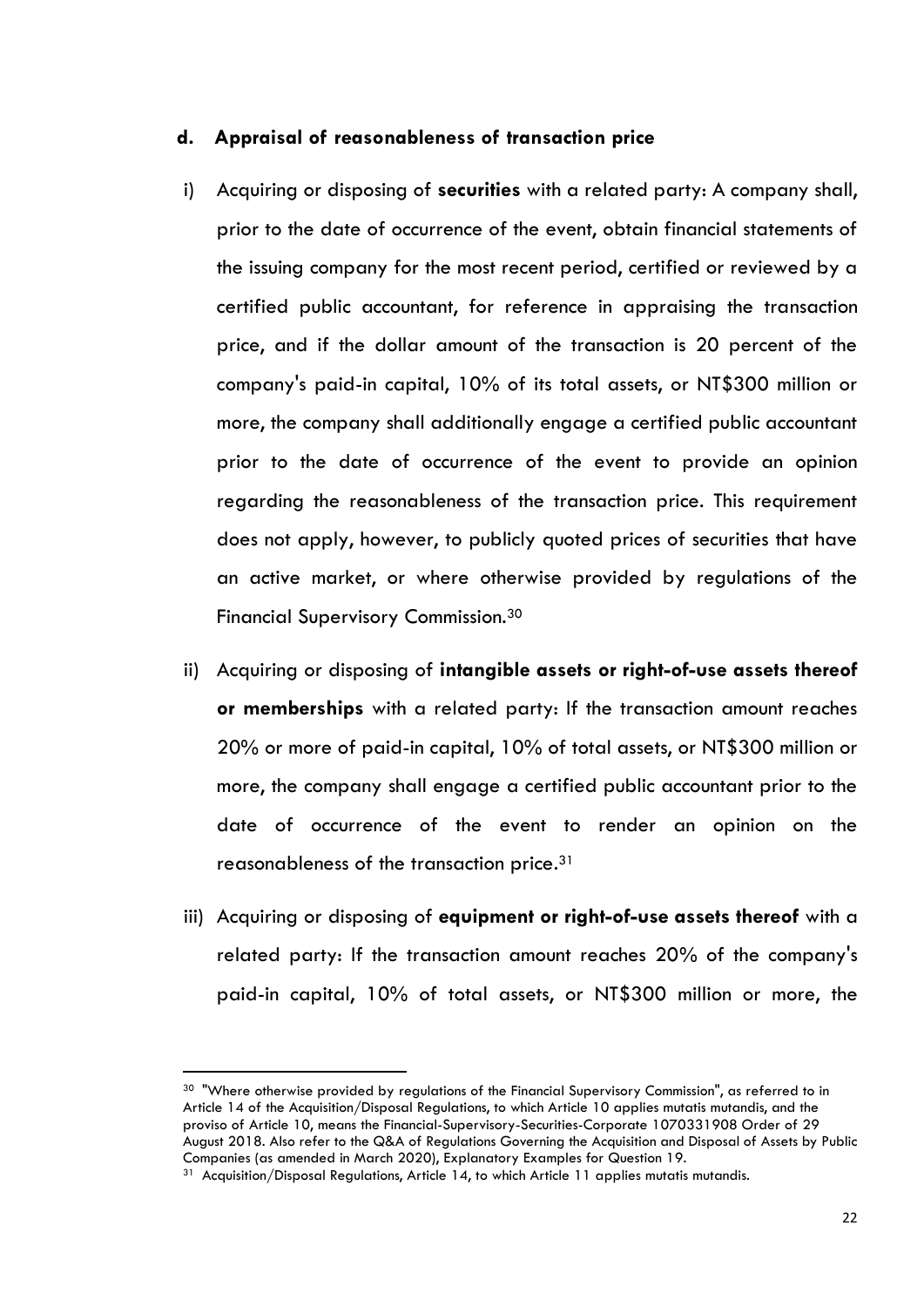company, unless transacting with a domestic government agency, or acquiring or disposing of equipment or right-of-use assets thereof held for business use, shall obtain an appraisal report prior to the date of occurrence of the event from a professional appraiser.<sup>32</sup>

- iv) Acquiring or disposing of **real property or right-of-use assets thereof** from a related party:
	- A. Unless transacting with a domestic government agency, engaging others to build on its own land, engaging others to build on rented land, if the transaction amount reaches 20% of the company's paid-in capital, 10% of total assets, or NT\$300 million or more, the company shall obtain an appraisal report prior to the date of occurrence of the event from a professional appraiser.<sup>33</sup>
	- B. Where a public company acquires real property or right-of-use assets thereof from a related party (regardless of value of the transaction amount), unless in one of the circumstances in (A) below, <sup>34</sup> where evaluation in the manner described under (B) may be waived, the company shall always evaluate the reasonableness of the transaction costs in the manner described in (B) below and shall also engage a CPA to check the appraisal and render a specific opinion: $^{35}$ 
		- (A) Types of transactions for which evaluation in the manner described under (B) may be waived:
			- a. The related party acquired the real property or right-of-use assets thereof through inheritance or as a gift.

 $\overline{a}$ 

 $32$  Acquisition/Disposal Regulations, Article 14, to which Article 9 applies mutatis mutandis.

 $33$  Acquisition/Disposal Regulations, Article 14, to which Article 9 applies mutatis mutandis.

<sup>&</sup>lt;sup>34</sup> Acquisition/Disposal Regulations, Article 16, paragraph 4.

<sup>&</sup>lt;sup>35</sup> Acquisition/Disposal Regulations, Article 16, paragraphs 1, 2 and 3.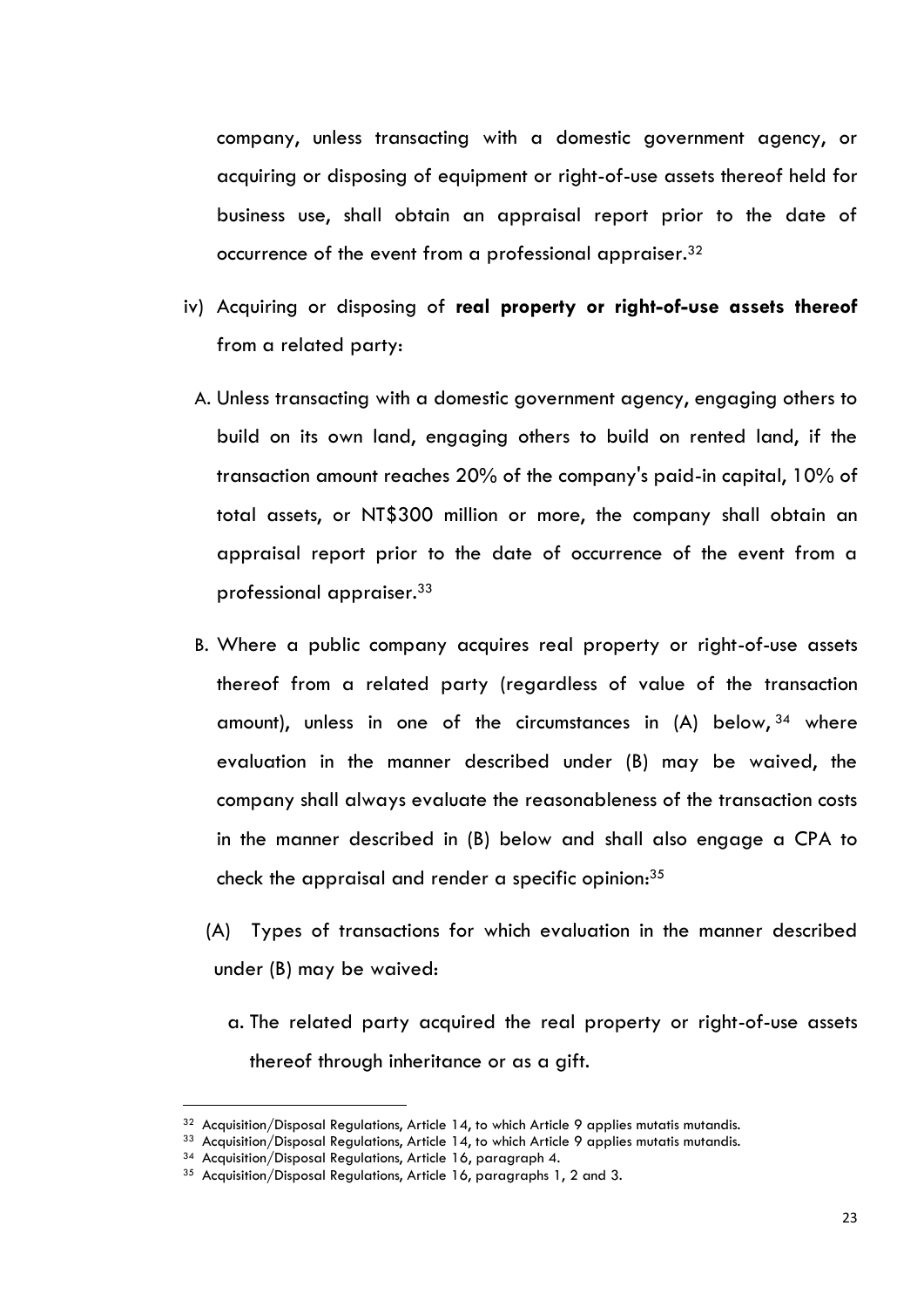- b. More than 5 years will have elapsed from the time the related party signed the contract to obtain the real property or right-of-use assets thereof to the signing date for the current transaction.
- c. The real property is acquired through signing of a joint development contract with the related party, or through engaging a related party to build real property, either on the company's own land or on rented land.
- d. The real property right-of-use assets for business use are acquired by the public company with its parent or subsidiaries, or by its subsidiaries in which it directly or indirectly holds 100 percent of the issued shares or authorized capital.

(B) Method to evaluate the reasonableness of the transaction costs of a transaction where a company acquires real property or right-of-use assets thereof from a related party:

- a. Based upon the related party's transaction price plus necessary interest on funding and the costs to be duly borne by the buyer. "Necessary interest on funding" is imputed as the weighted average interest rate on borrowing in the year the company purchases the property; provided, it may not be higher than the maximum non-financial industry lending rate announced by the Ministry of Finance.
- b. Total loan value appraisal from a financial institution where the related party has previously created a mortgage on the property as security for a loan; provided, the actual cumulative amount loaned by the financial institution shall have been 70 percent or more of the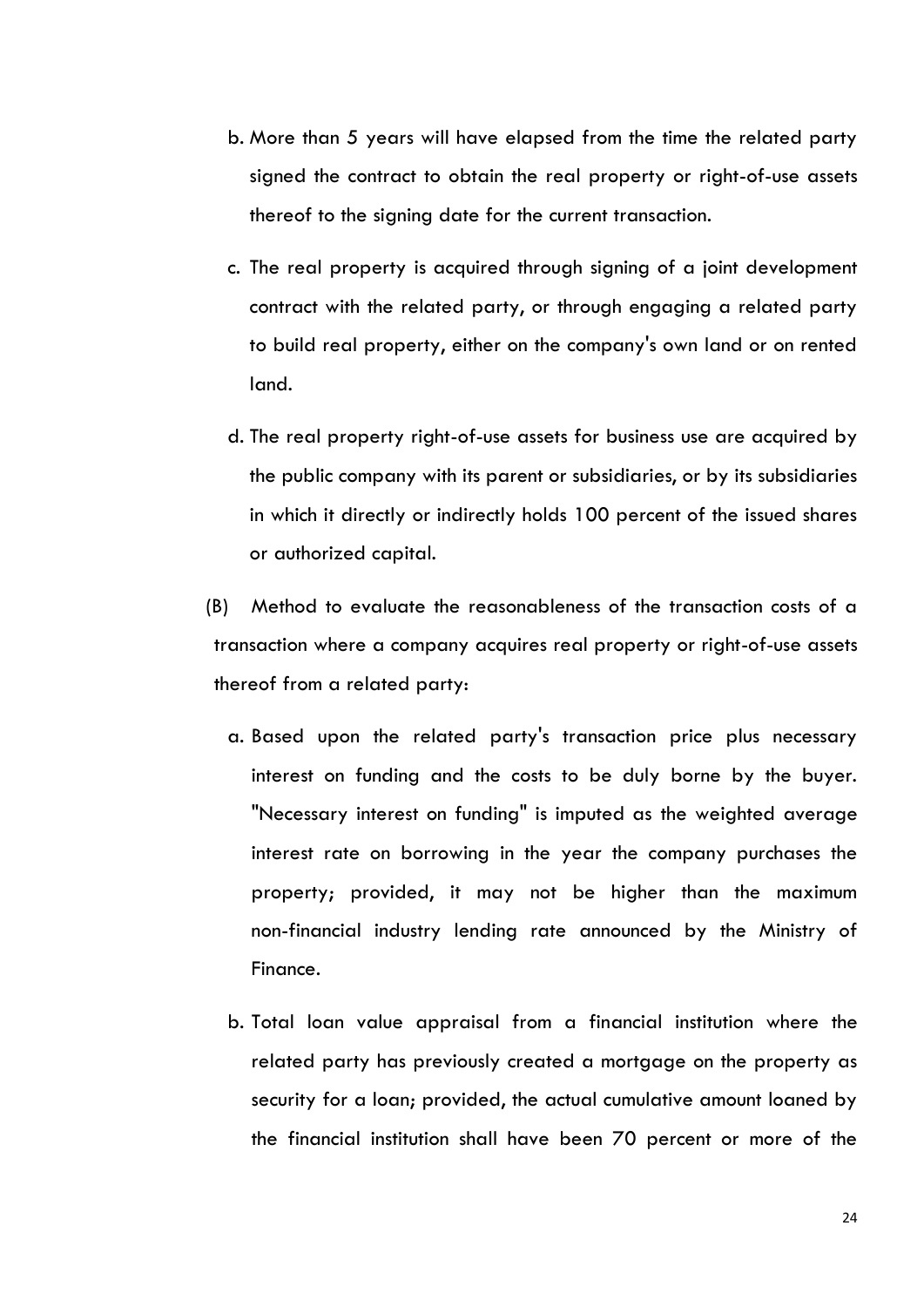financial institution's appraised loan value of the property and the period of the loan shall have been one year or more. However, this shall not apply where the financial institution is a related party of one of the transaction counterparties.

- c. Where land and structures thereupon are combined as a single property purchased or leased in one transaction, the transaction costs for the land and the structures may be separately appraised in accordance with either of the means listed in a. or b. above.
- C. Where the results of the appraisal conducted in accordance with B. above are lower than the transaction price,
	- (A) Where the related party acquired undeveloped land or leased land for development, it may submit proof of compliance with one of the following conditions, and obtain specific opinions on reasonableness from a professional real property appraiser and a CPA:<sup>36</sup>
		- a.Where undeveloped land is appraised in accordance with the means in B. (B) a. or B. (B) b. above, and structures according to the related party's construction cost plus reasonable construction profit are valued in excess of the actual transaction price. The "reasonable construction profit" shall be deemed the average gross operating profit margin of the related party's construction division over the most recent three years or the gross profit margin for the construction industry for the most recent period as announced by the Ministry of Finance, whichever is lower.
		- b. Completed transactions by unrelated parties within the preceding

<sup>36</sup> Acquisition/Disposal Regulations Article 11, paragraph 1, subparagraph 1.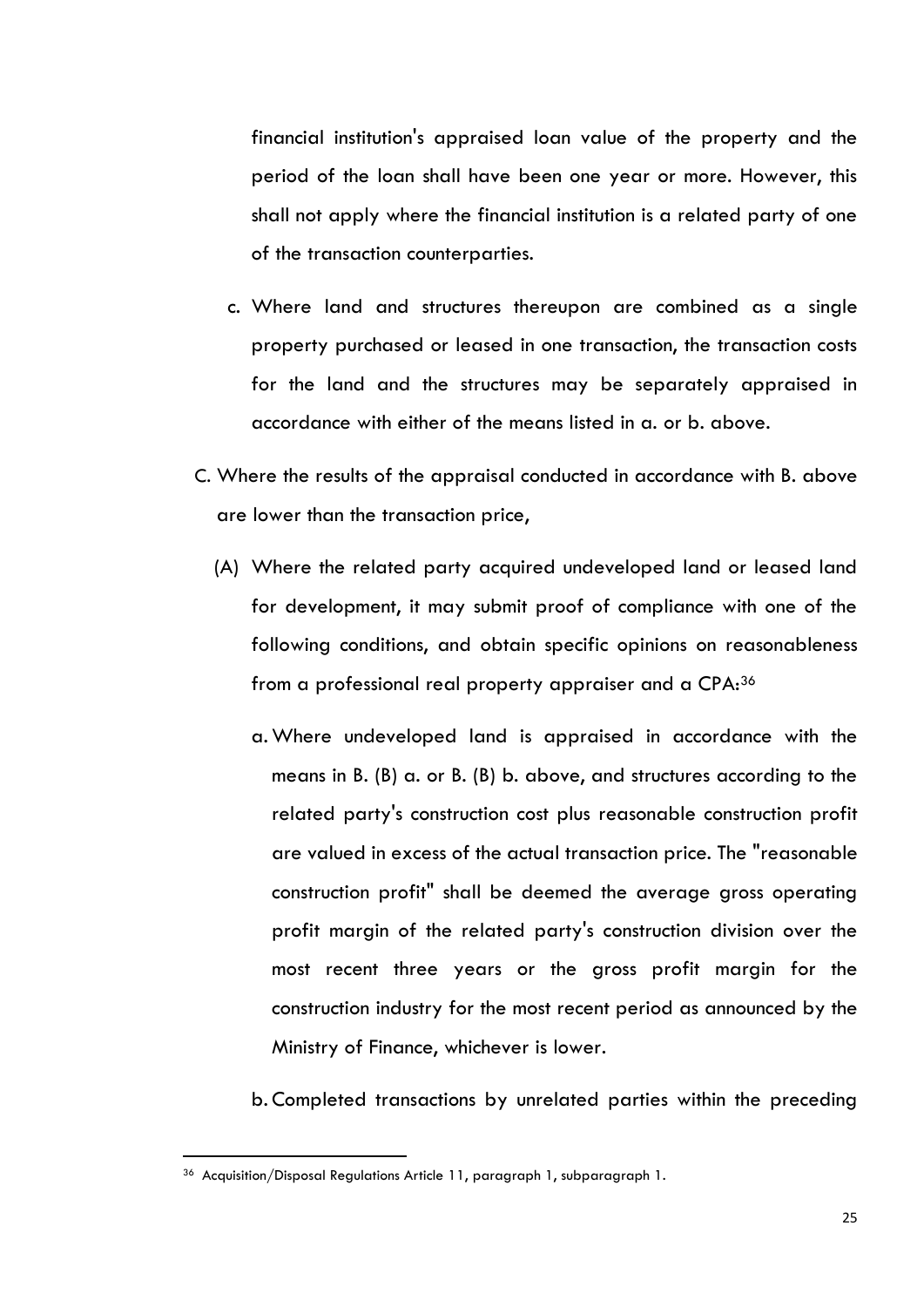year involving other floors of the same property or neighboring or closely valued parcels of land, where the land area and transaction terms are similar after calculation of reasonable price discrepancies in floor or area land prices in accordance with standard property market sale or leasing practices.

- (B) A public company acquiring real property, or obtaining real property right-of-use assets through leasing, from a related party may provide evidence that the terms of the transaction are similar to the terms of completed transactions involving neighboring or closely valued parcels of land of a similar size by unrelated parties within the preceding year, and obtain specific opinions on reasonableness from a professional real property appraiser and a CPA.<sup>37</sup>
- D. Where the results of the appraisal conducted in accordance with B. above are lower than the transaction price, and no objective evidence described in C. (A) or C. (B) above is submitted, or where a public company acquires real property or right-of-use assets thereof from a related party, or there is other evidence indicating that the acquisition was not an arms-length transaction, the following steps shall be taken:
	- (A) A special reserve shall be set aside in accordance with Article 41, paragraph 1 of the SEA against the difference between the real property transaction price and the appraised cost, and may not be distributed or used for capital increase or issuance of bonus shares. Where a public company uses the equity method to account for its investment in another company, then the special reserve called for under Article 41, paragraph of the SEA shall be set aside pro rata in a proportion consistent with the share of public company's equity stake in

<sup>&</sup>lt;sup>37</sup> Acquisition/Disposal Regulations, Article 17, paragraph 1, subparagraph 2.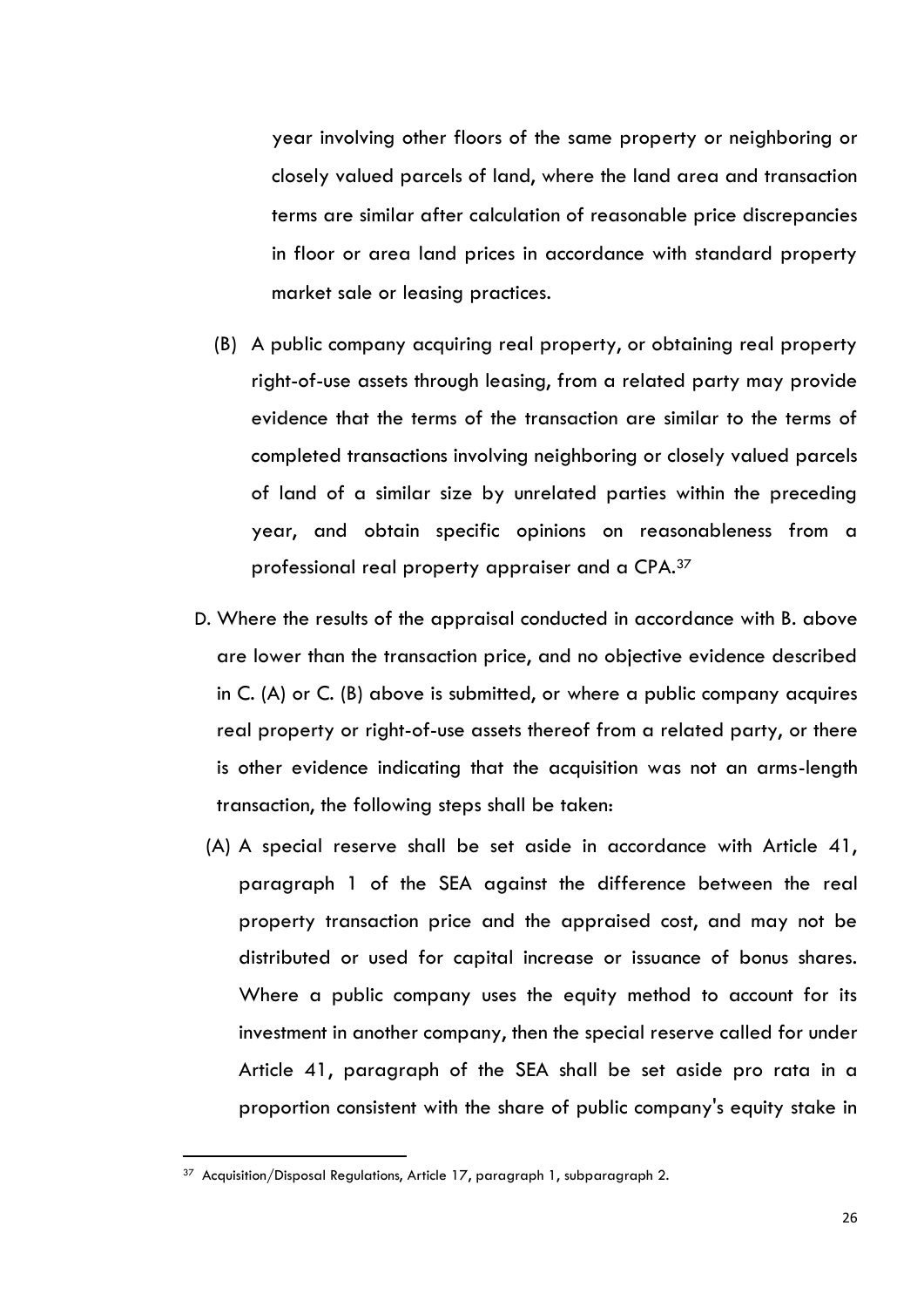the other company.

- (B) Supervisors shall comply with Article 218 of the Company Act. Where an audit committee has been established in accordance with the provisions of the SEA, the preceding part of this subparagraph shall apply mutatis mutandis to the independent director members of the audit committee
- (C) Actions taken pursuant to (A) and (B) above shall be reported to a shareholders' meeting, and the details of the transaction shall be disclosed in the annual report and any investment prospectus.
- E. A public company that has set aside a special reserve under paragraph D. may not utilize the special reserve until it has recognized a loss on decline in market value of the assets it purchased or leased at a premium, or they have been disposed of, or the leasing contract has been terminated, or adequate compensation has been made, or the status quo ante has been restored, or there is other evidence confirming that there was nothing unreasonable about the transaction, and the Financial Supervisory Commission has given its consent.<sup>38</sup>
- **e. Derivative trading, mergers and consolidations, splits, acquisitions, and assignment of shares between a company and its related party shall comply, as applicable, with Articles 19 to 22, and 23 to 30 of the Acquisition/Disposal Regulations.**

<sup>38</sup> Acquisition/Disposal Regulations, Article 18, paragraph 2.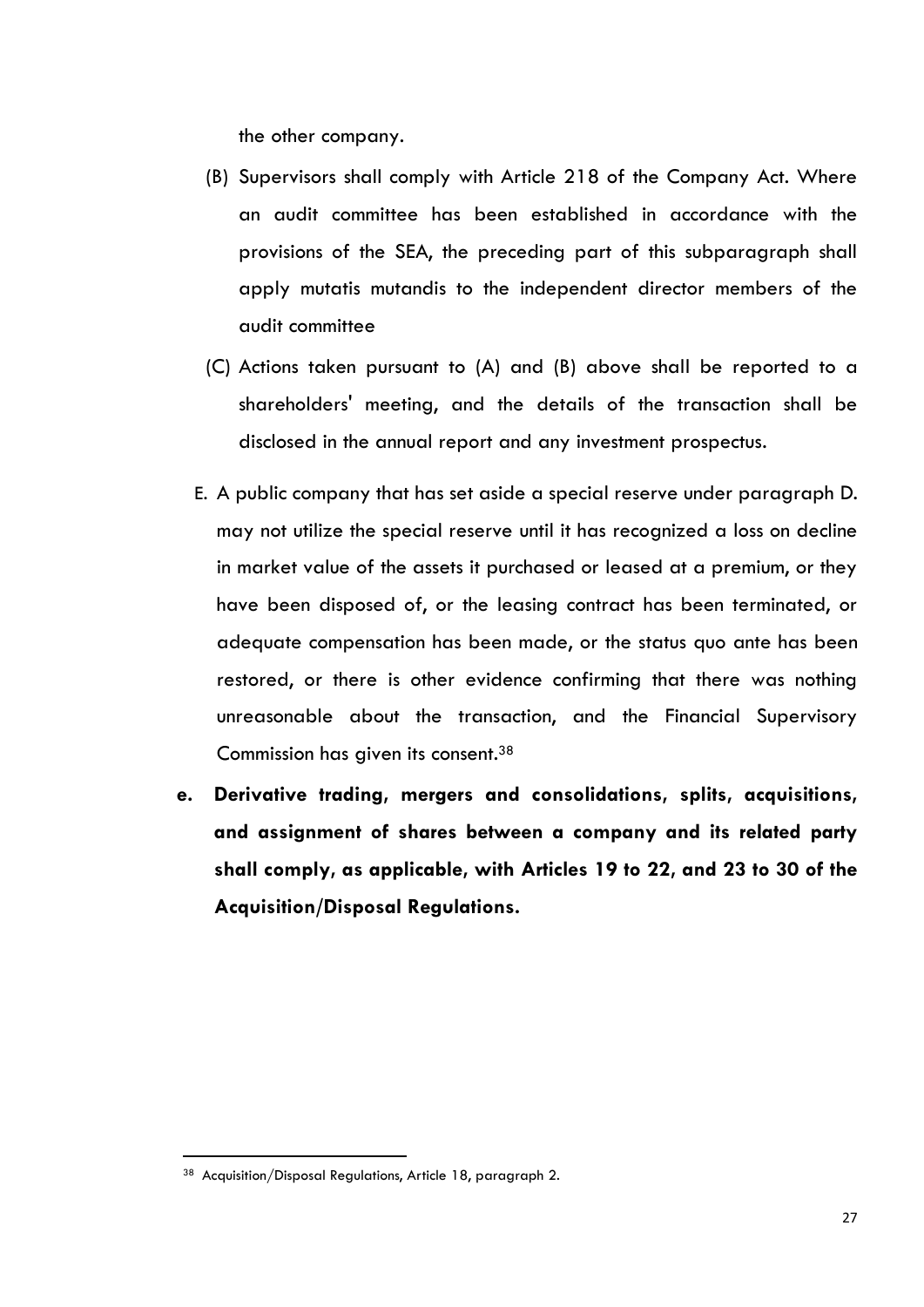#### <span id="page-31-0"></span>**(3) Loaning of funds**

Legal basis: Regulations Governing Loaning of Funds and Making of Endorsements/Guarantees by Public Companies

- a. Article 15 of the Company provides: Unless otherwise under any of the following circumstances, the capital of a company shall not be lent to any shareholder of the company or any other person:
	- i) Where an inter-company or inter-firm business transaction calls for such lending arrangement.
	- ii) Where an inter-company or inter-firm short-term financing facility is necessary provided that the amount of such financing facility shall not exceed 40% of the amount of the net value of the lending enterprise.
- b.Before making a loan of funds to others, a public company shall carefully evaluate whether the loan is in compliance with Regulations Governing Loaning of Funds and Making of Endorsements/Guarantees by Public Companies (the "Endorsements/Guarantees Regulations") and the company's Operational Procedures for Loaning Funds to Others, and conduct the following detailed review procedures before such proposal is submitted to and resolved upon by the board of directors. The company shall not empower any other person to make such decision.<sup>39</sup>
	- i) The necessity of and reasonableness of extending loans to others.
	- ii) Borrower credit status and risk assessment.

 $\ddot{\phantom{a}}$ 

iii) Impact on the company's business operations, financial condition, and

 $39$  Endorsements/Guarantees Regulations, Article 14, paragraph 1; and Article 9, paragraph 1, subparagraph 6.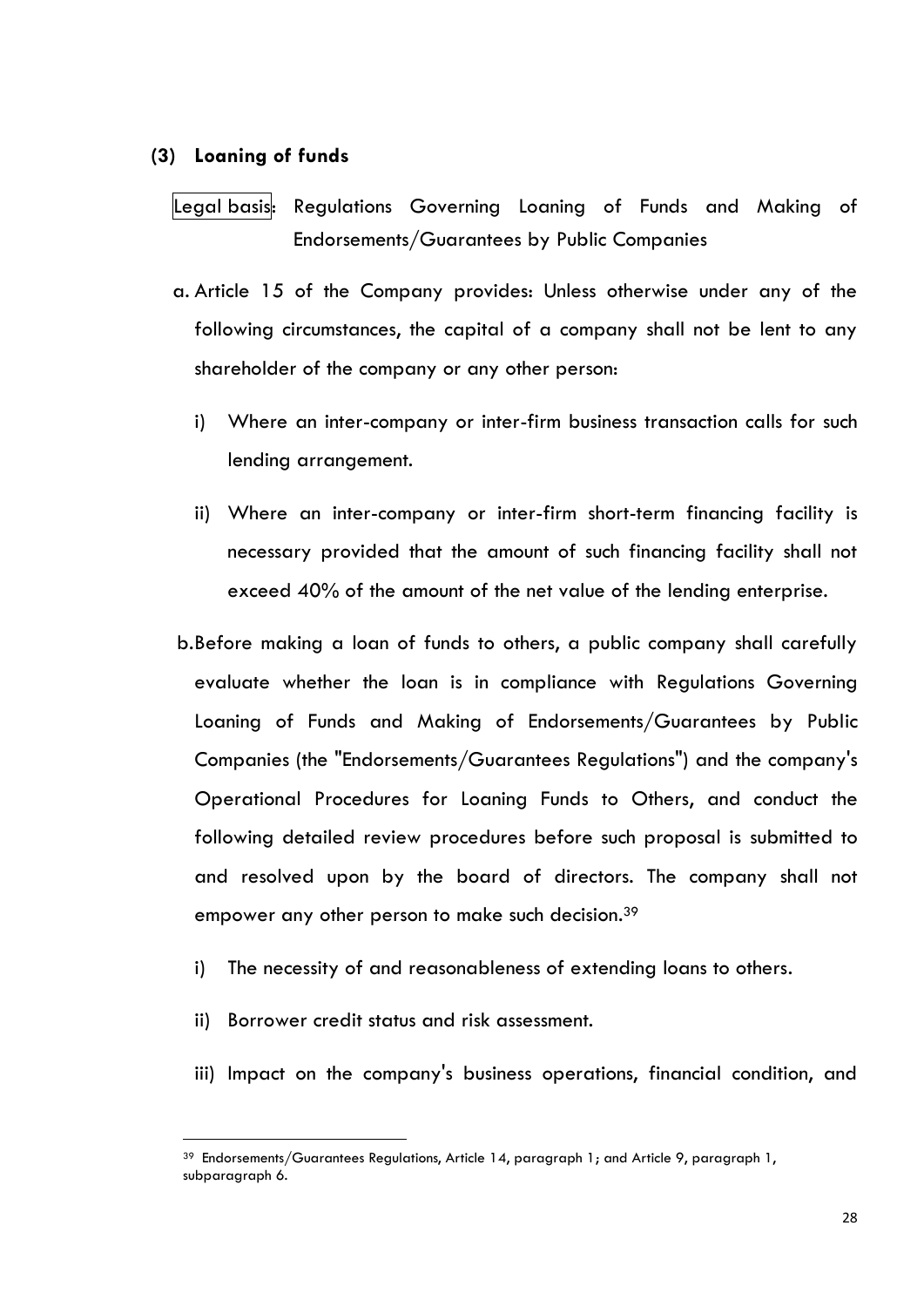shareholders' equity.

- iv) Whether collateral must be obtained and appraisal of the value thereof.
- c. Loans of funds between the public company and its parent or subsidiaries, or between its subsidiaries, shall be submitted for a resolution by the board of directors, and the chairperson may be authorized, for a specific borrowing counterparty, within a certain monetary limit resolved by the board of directors, and within a period not to exceed one year, to give loans in installments or to make a revolving credit line available for the counterparty to draw down. 40

<sup>40</sup> Endorsements/Guarantees Regulations, Article 14, paragraph 2.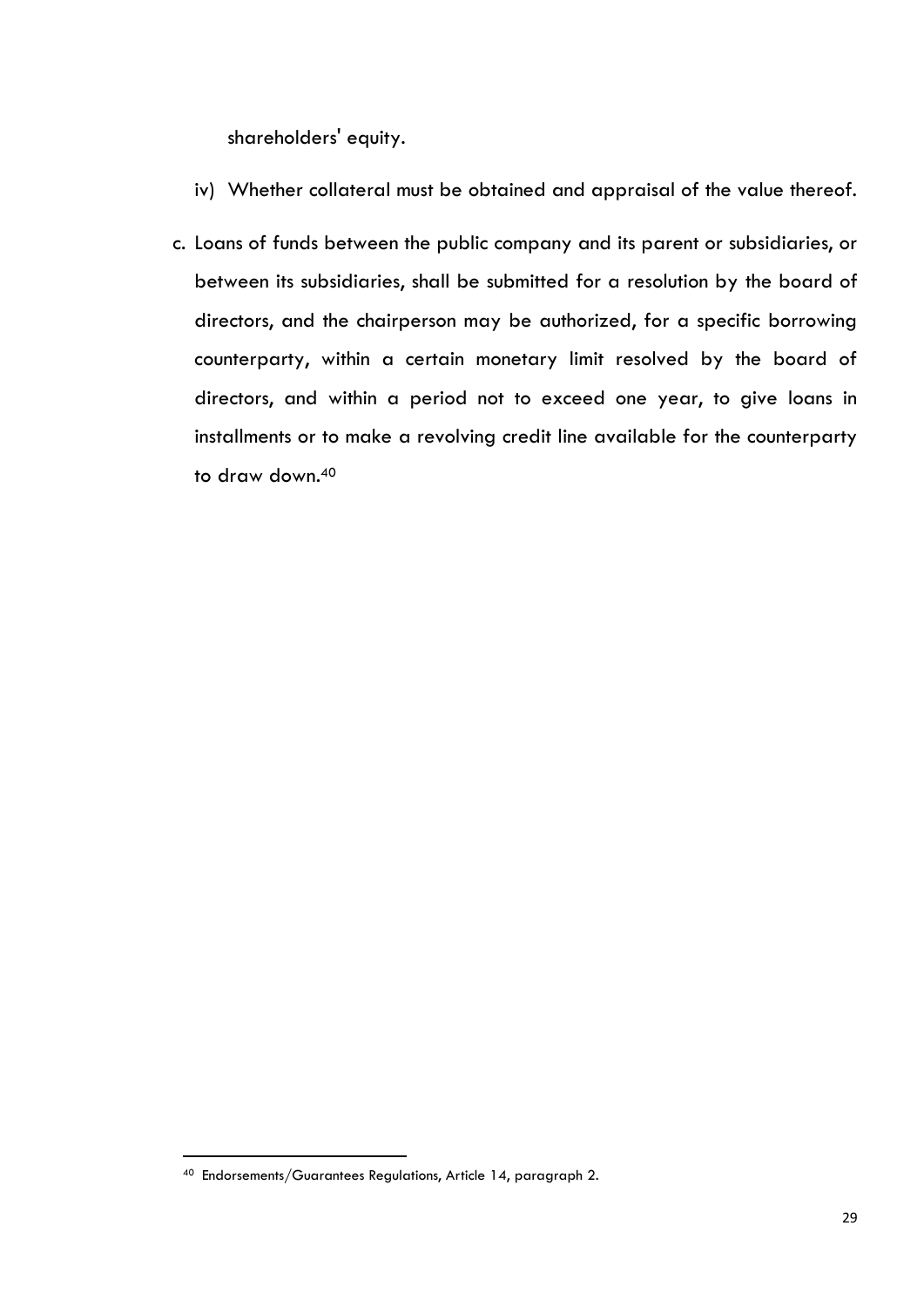#### <span id="page-33-0"></span>**(4) Endorsements and Guarantees**

Legal basis: Regulations Governing Loaning of Funds and Making of Endorsements/Guarantees by Public Companies

- a. A public company may make endorsements/guarantees for the following companies:
- i) A company with which it does business.
- ii) A company in which the public company directly and indirectly holds more than 50% of the voting shares.
- iii)A company that directly and indirectly holds more than 50% of the voting shares in the public company.<sup>41</sup>
- b. Before making an endorsement/guarantee for others, a public company shall carefully evaluate whether the endorsement/guarantee is in compliance with the Endorsements/Guarantees Regulations and the company's Operational Procedures for Endorsements/Guarantees for Others, and conduct the following detailed review procedures before such proposal is submitted to and resolved upon by the board of directors. Or the board of directors authorizes, pursuant to the decision-making and authorization level under the company's Operational Procedures for Endorsements/Guarantees, the chairperson of the board to grant endorsements/guarantees within a specific limit, for subsequent submission to and ratification by the next board of directors' meeting.<sup>42</sup>

<sup>41</sup> Endorsements/Guarantees Regulations, Article 5.

 $42$  Endorsements/Guarantees Guidelines, Article 17, paragraph 1; and Article 12, paragraph 1, subparagraph 5.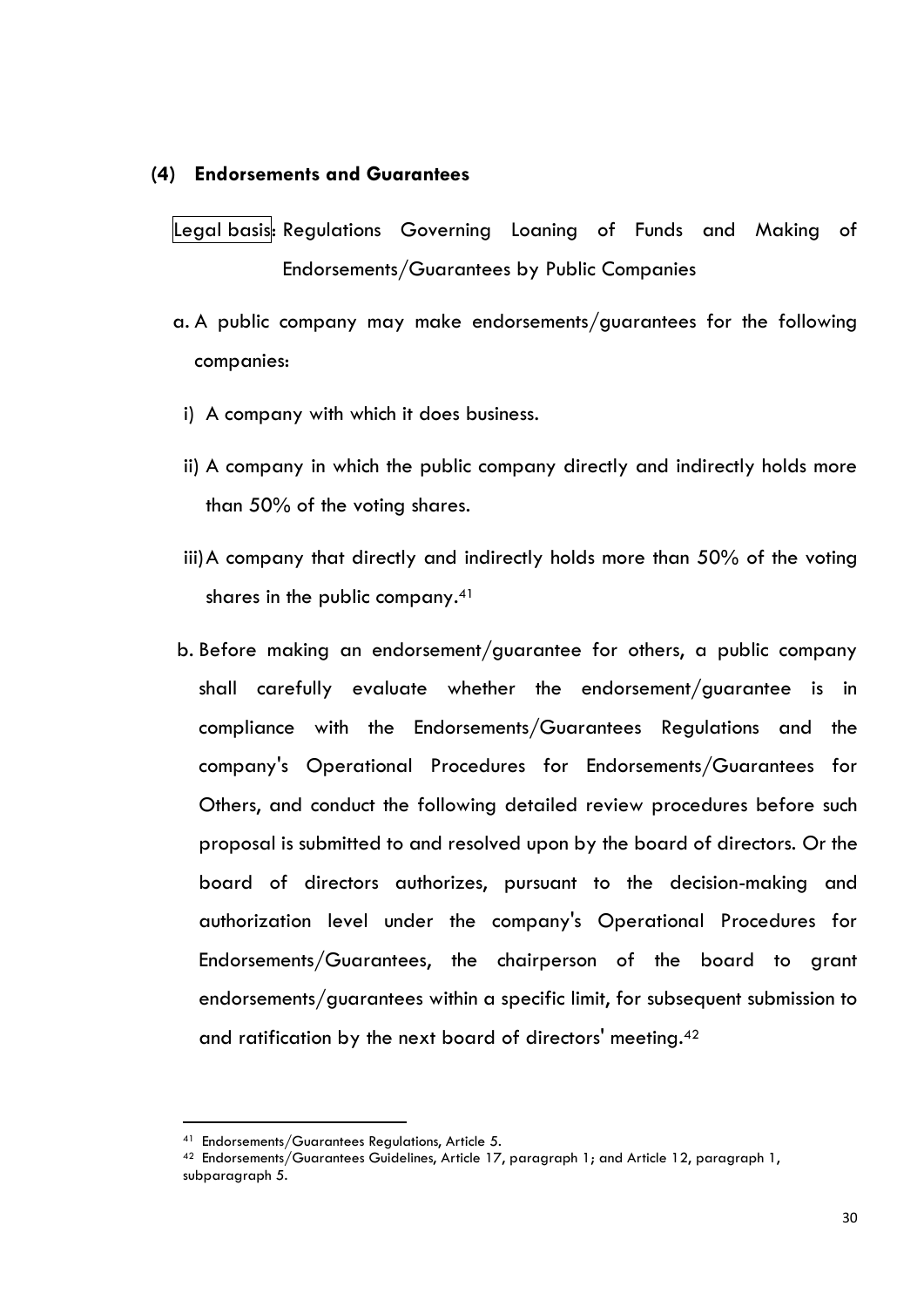- i) The necessity of and reasonableness of endorsements/guarantees.
- ii) Credit status and risk assessment of the entity for which the endorsement/guarantee is made.
- iii) The impact on the company's business operations, financial condition, and shareholders' equity.
- iv) Whether collateral must be obtained and appraisal of the value thereof.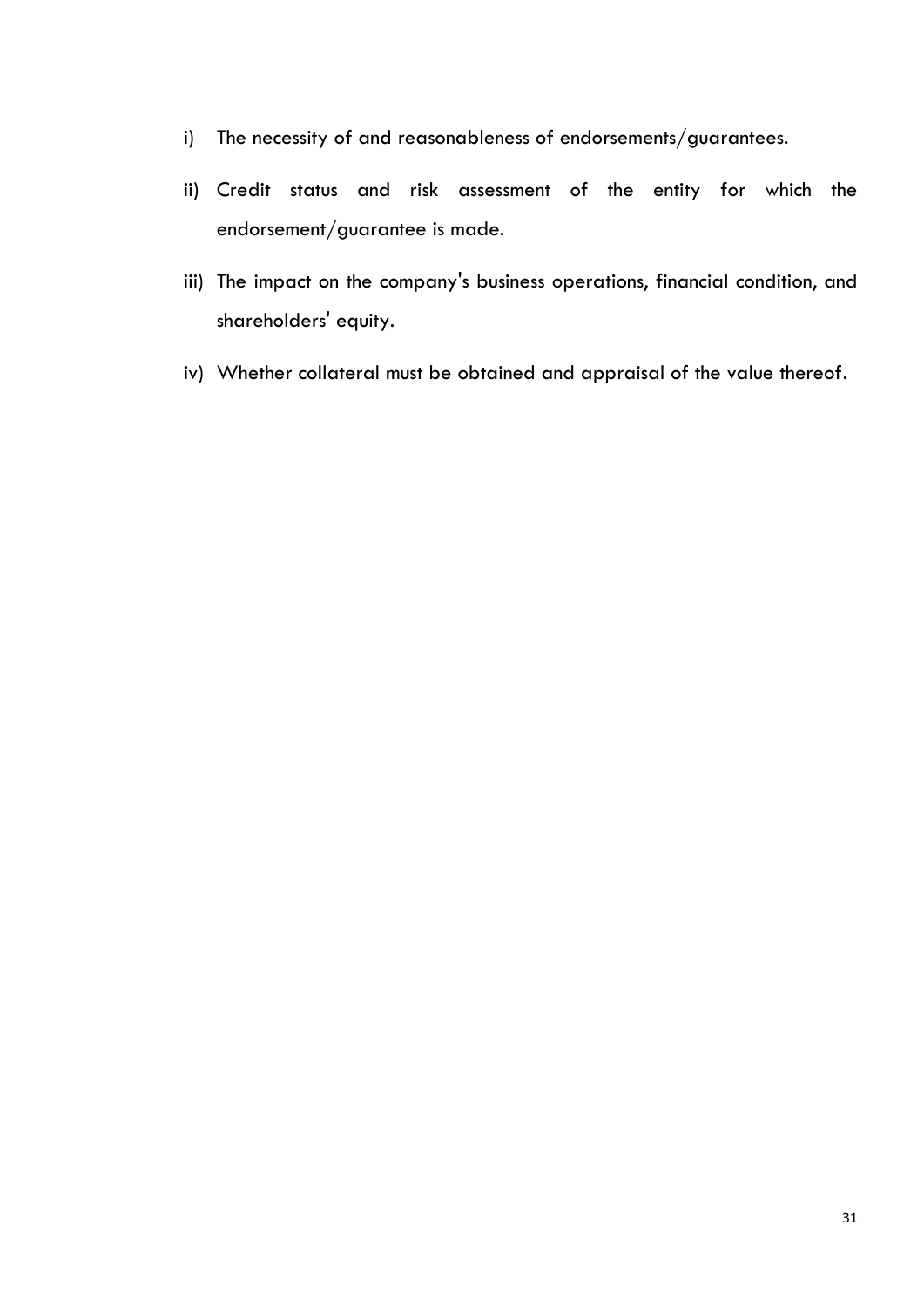#### <span id="page-35-0"></span>**(5) Remuneration of Directors, Supervisors and Managerial Officers**

- Legal basis: Securities and Exchange Act, Regulations Governing the Appointment and Exercise of Powers by the Remuneration Committee of a Company Whose Stock is Listed on the Taiwan Stock Exchange or the Taipei Exchange
	- a. A company whose stock is listed on the stock exchange or traded over-the-counter shall establish a remuneration committee. Remuneration shall include salary, stock options, and any other substantive incentive measures for directors, supervisors, and managerial officers.<sup>43</sup>
	- b. The remuneration committee shall exercise the care of a good administrator in faithfully prescribing and periodically reviewing the performance review and remuneration policy, system, standards, and structure for directors, supervisors and managerial officers; and periodically evaluating and prescribing the remuneration of directors, supervisors, and managerial officers, and shall submit its recommendations for deliberation by the board of directors.<sup>44</sup>
	- c. When performing the official powers of paragraph b., the remuneration committee shall follow the principles listed below:<sup>45</sup>
	- i) With respect to the performance assessment and remuneration of directors, supervisors and managerial officers of the company, it shall refer to the typical pay levels adopted by peer companies, and take into consideration the reasonableness of the correlation between remuneration

 $\overline{a}$ 

<sup>43</sup> SEA, Article 14-6.

<sup>44</sup> Regulations Governing the Appointment and Exercise of Powers by the Remuneration Committee of a Company Whose Stock is Listed on the Taiwan Stock Exchange or the Taipei Exchange (the "Remuneration Committee Regulations"), Article 7, paragraph 1.

<sup>45</sup> Remuneration Committee Regulations, Article 7, paragraph 2.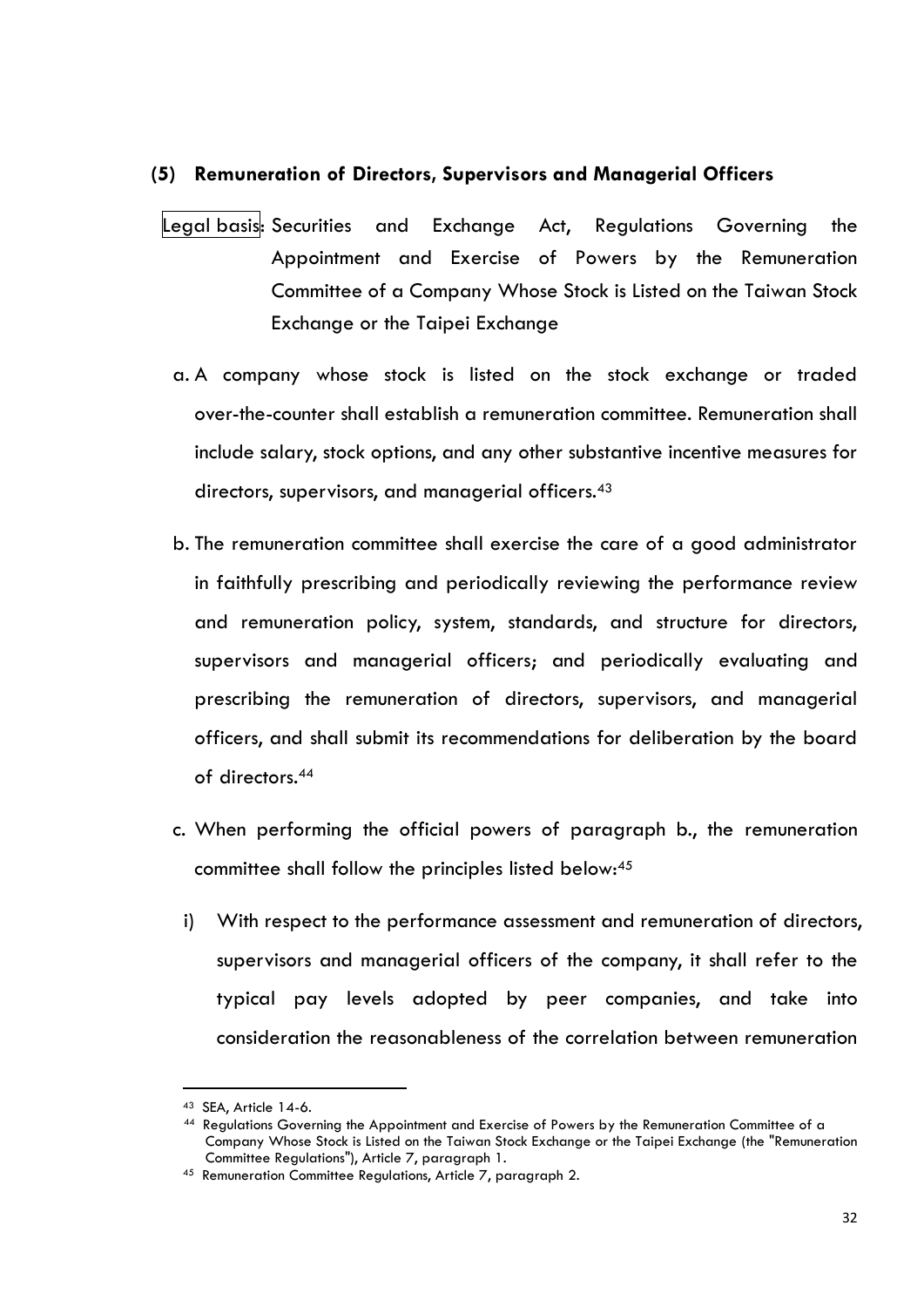and individual performance, the company's business performance, and future risk exposure. The remuneration committee should evaluate and determine the remuneration of managerial officers based on individual performance, and is advised against using salary grade table in its review of the remuneration of an individual managerial officer.<sup>46</sup>

- ii) It shall not produce an incentive for the directors or managerial officers to engage in activity to pursue remuneration exceeding the risks that the company may tolerate.
- iii) It shall take into consideration the characteristics of the industry and the nature of the company's business when determining the ratio of bonus payout based on the short-term performance of its directors and senior management and the time for payment of the variable part of remuneration.

<sup>46</sup> Q&A of Corporate Governance - Remuneration Committee Chapter, Question 17.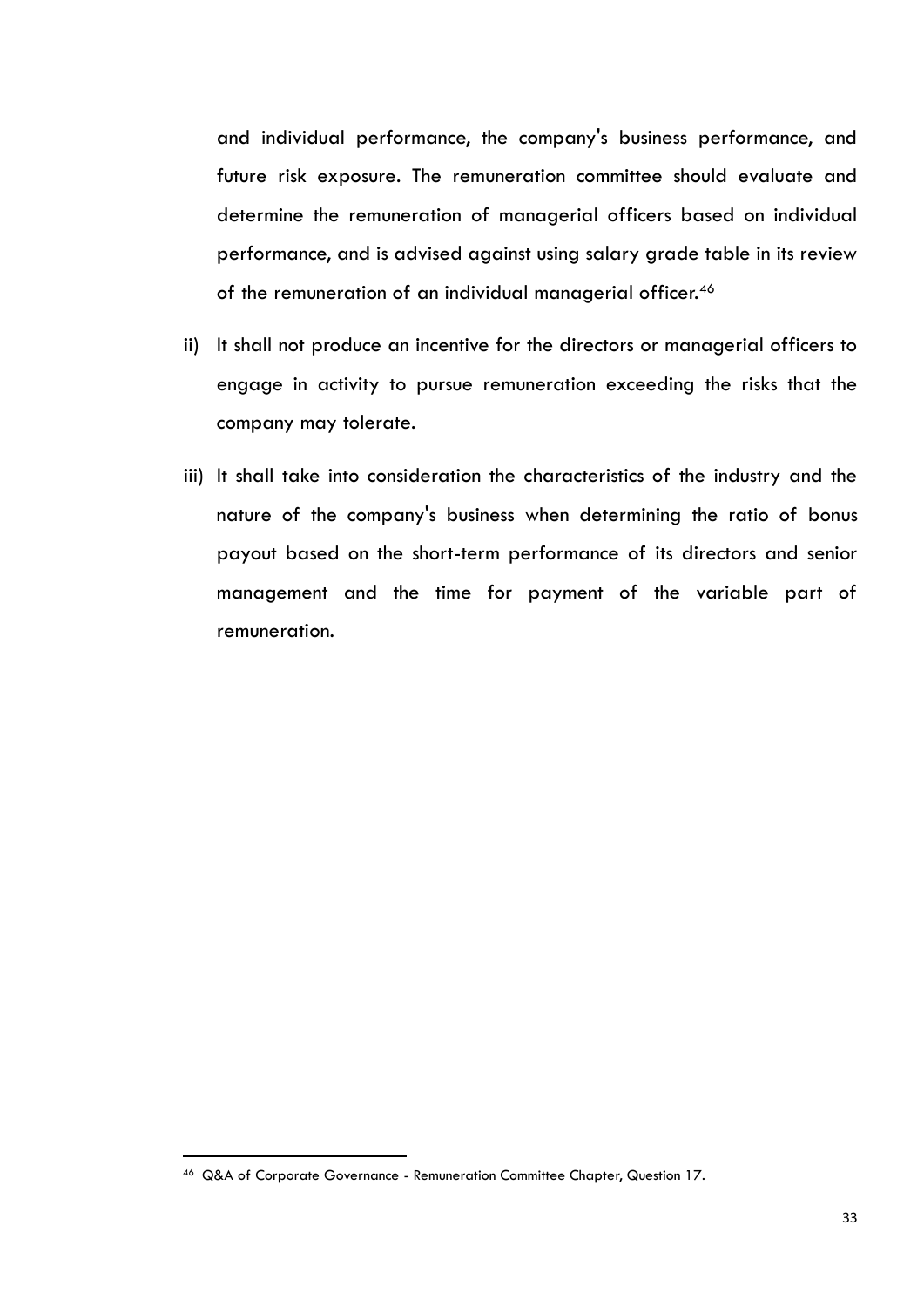- d. "Remuneration" as used in the paragraphs b. and c. above includes cash compensation, stock options, profit sharing and stock ownership, retirement benefits or severance pay, allowances or stipends of any kind, and other substantive incentive measures. Its scope shall be consistent with that of remuneration for directors, supervisors, and managerial officers as set out in the Regulations Governing Information to be Published in Annual Reports of Public Companies.<sup>47</sup>
- e. When deliberating the recommendations of the remuneration committee, the board of directors shall give comprehensive consideration to matters including amounts of remuneration, payment methods, and the company's future risk.<sup>48</sup>
- f. If the board of directors will decline to adopt, or will modify, a recommendation of the remuneration committee, it shall require the consent of a majority of the directors in attendance at a meeting attended by two-thirds or more of the entire board, which in its resolution shall give the comprehensive consideration to matters including amounts of remuneration, payment methods, and the company's future risk and shall specifically explain whether the remuneration passed by it exceeds in any way the recommendation of the remuneration committee.<sup>49</sup>
- g. If decision-making and handling of any matter relating to the remuneration of directors and managerial officers of a subsidiary is delegated to the subsidiary but requires ratification by the board of directors of the parent company, the parent company's remuneration committee shall be asked to

<sup>47</sup> Remuneration Committee Regulations, Article 7, paragraph 3.

<sup>48</sup> Remuneration Committee Regulations, Article 7, paragraph 4.

<sup>49</sup> Remuneration Committee Regulations, Article 7, paragraph 5.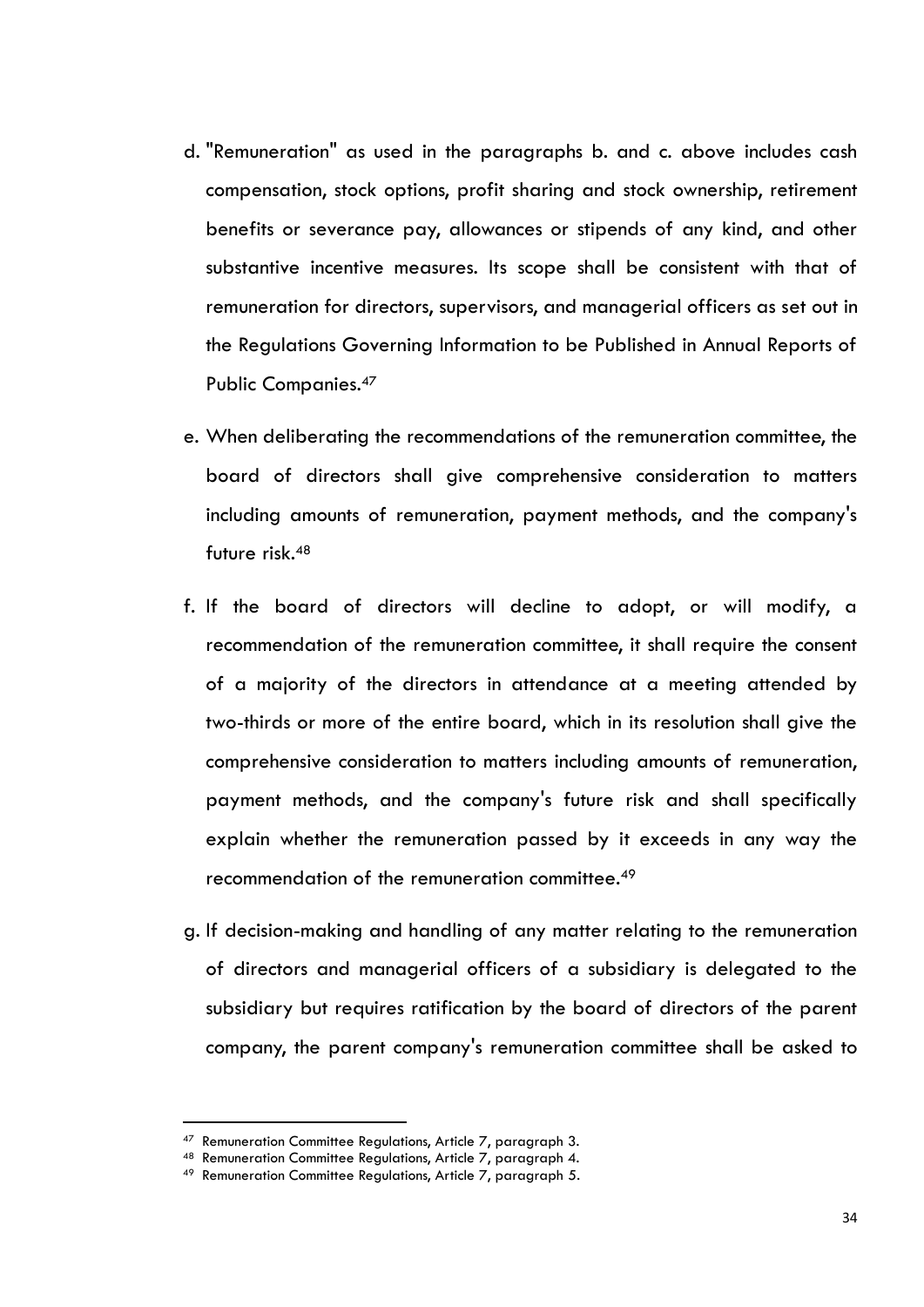make recommendations before the matter is submitted to the board of directors for deliberation.<sup>50</sup>

h. When a meeting of the remuneration committee will discuss the remuneration of any member of the remuneration committee, it will be clearly stated at the meeting. If there is likely to be any prejudice to the interests of the company, that member may not participate in the discussion or voting and shall enter recusal during the discussion and voting. The member also may not act as another remuneration committee member's proxy to exercise voting rights on that matter. $51$ 

<sup>50</sup> Remuneration Committee Regulations, Article 7, paragraph 7.

<sup>51</sup> Remuneration Committee Regulations, Article 9-1.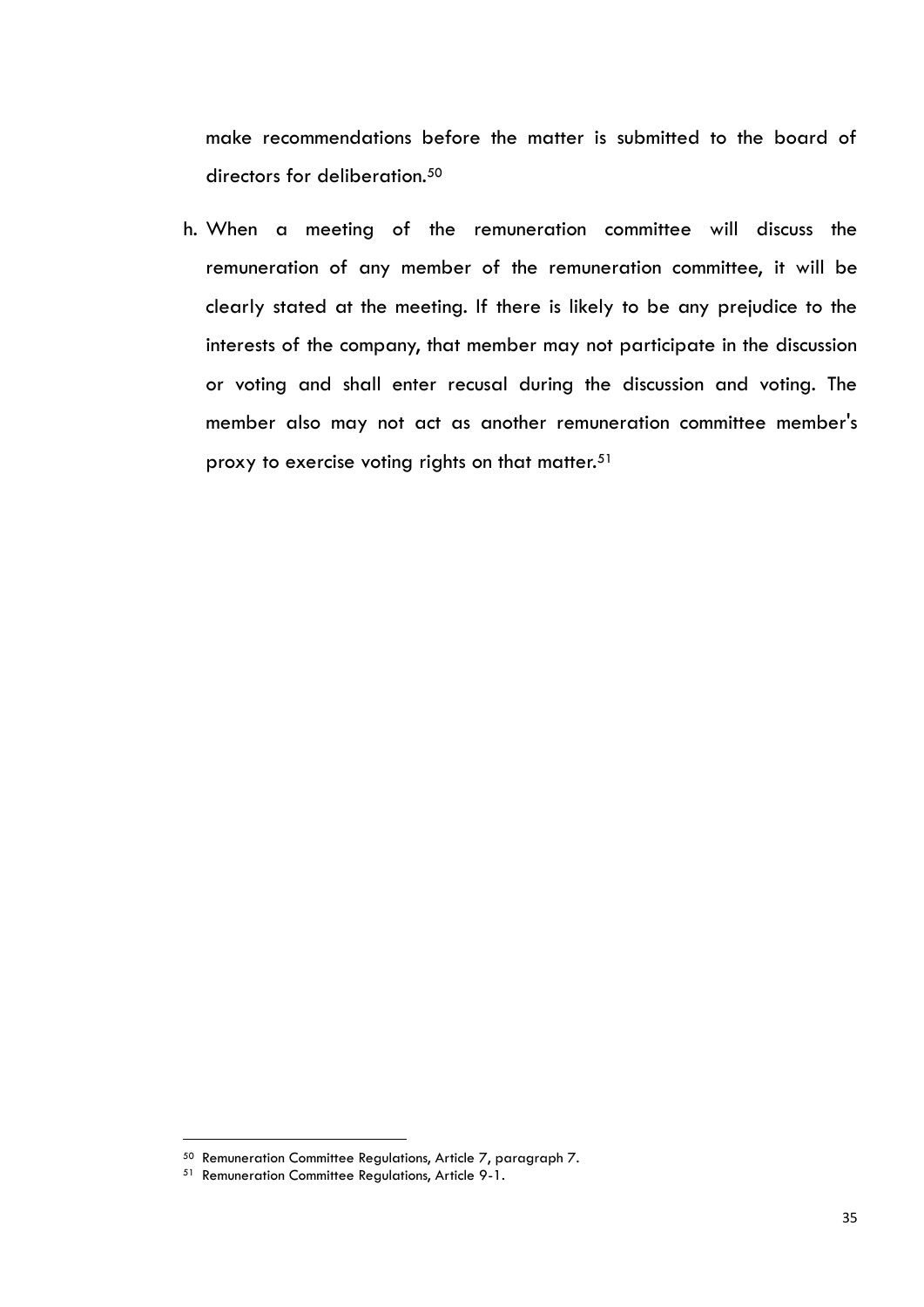## <span id="page-39-0"></span>**IV. Disclosure of Information about Related Party**

## **Transactions**

Full disclosure of information is one of the key components of healthy corporate governance. It not only helps reduce imbalance of information access, but subjects a public company to effective market supervision. When it comes to related party transactions, information disclosure is also an important starting point for external supervision. The information below describes the regulations on random and regular information disclosure a public company is required to comply with when engaging in related party transactions.

### <span id="page-39-1"></span>**1. Random information disclosure**

## **(1) Matters resolved a meeting of the board of directors by the board of directors, audit committee and remuneration committee**

- a. Any of the following matters in relation to a resolution passed at a meeting of the board of directors shall be stated in the meeting minutes and within two days of the meeting be published on an information reporting website designated by the competent authority.<sup>52</sup>
- i) Any matter resolved at a meeting of the board of directors about which an independent director of a public company expresses an objection or reservation that has been included in records or stated in writing.

<sup>52</sup> BOD Meeting Regulations, Article 17, paragraph 2.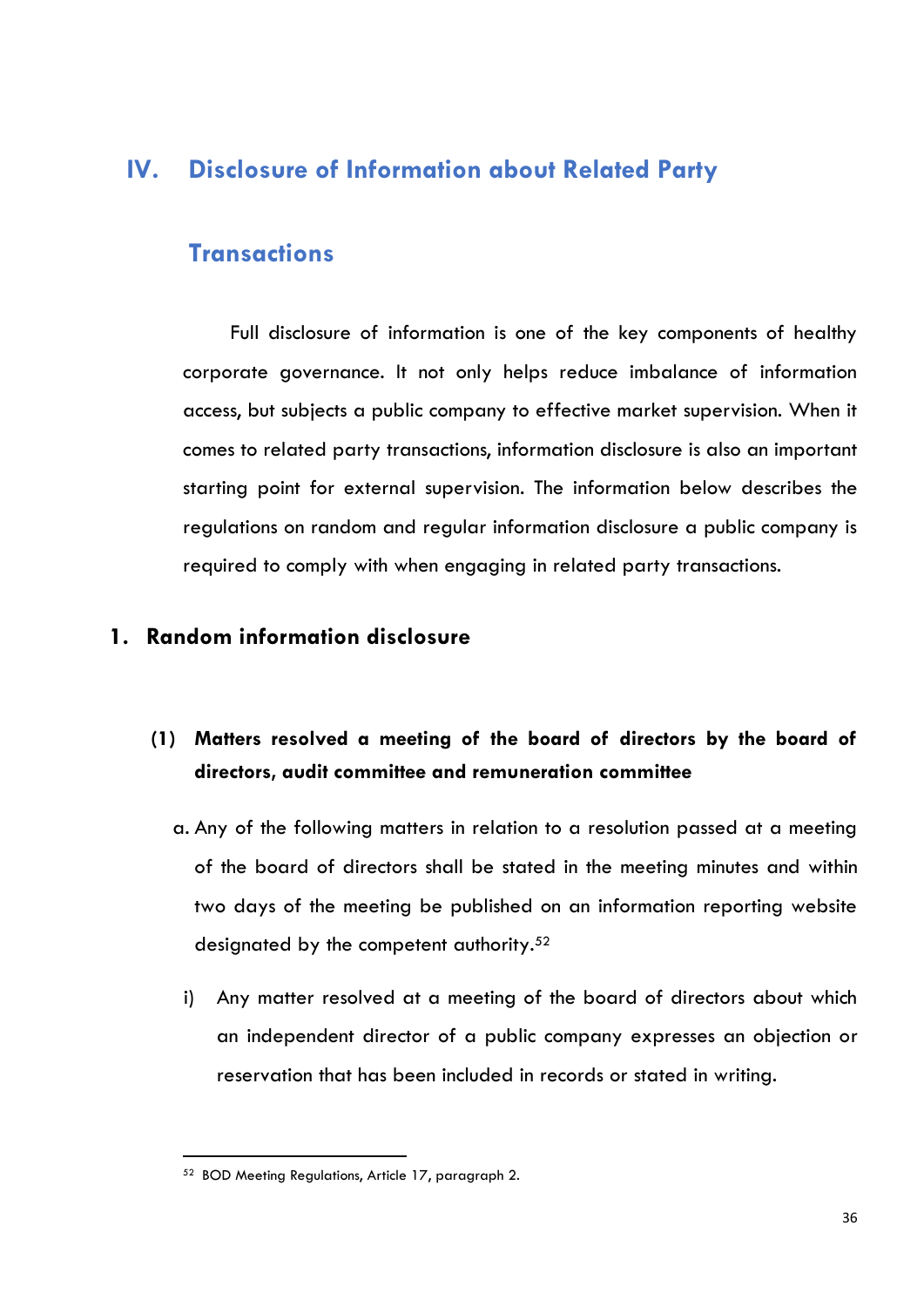- ii) If a public company has an audit committee, any matter resolved at a meeting of the board of directors that has not been passed by the audit committee, but has been adopted with the approval of two-thirds or more of all board directors.
- b. In one of the following circumstances, a TWSE/TPEx listed company or emerging stock company shall publish material information two hours before the hour when trading starts on the business day following the date of occurrence of the event. 53
	- i) Objection or expression of reservation by a member of the audit committee or remuneration committee, or by an independent director, about a resolution by, respectively, said committee or the board of directors, that has been included in a record or stated in written.
	- ii) For a listed company that has established an audit committee, any matter adopted with the approval of two-thirds or more of all directors without having been passed by the audit committee.
- iii) Any remuneration passed by the board of directors that is more favorable than the suggestion by the remuneration committee.

<sup>53</sup> "Taiwan Stock Exchange Corporation Procedures for Verification and Disclosure of Material Information of Companies with Listed Securities" and "Taipei Exchange Procedures for Verification and Disclosure of Material Information of Companies with TPEx Listed Securities" (collectively the "TWSE/TPEx Listed Company Material Information Regulations"), Article 4, paragraph 1, subparagraph 44; "Taipei Exchange Rules Governing the Review of Emerging Stocks for Trading on the TPEx" (Emerging Stock Review Rules), Article 34, paragraph 1, subparagraph 36; and Article 51, paragraph 1, subparagraph 23.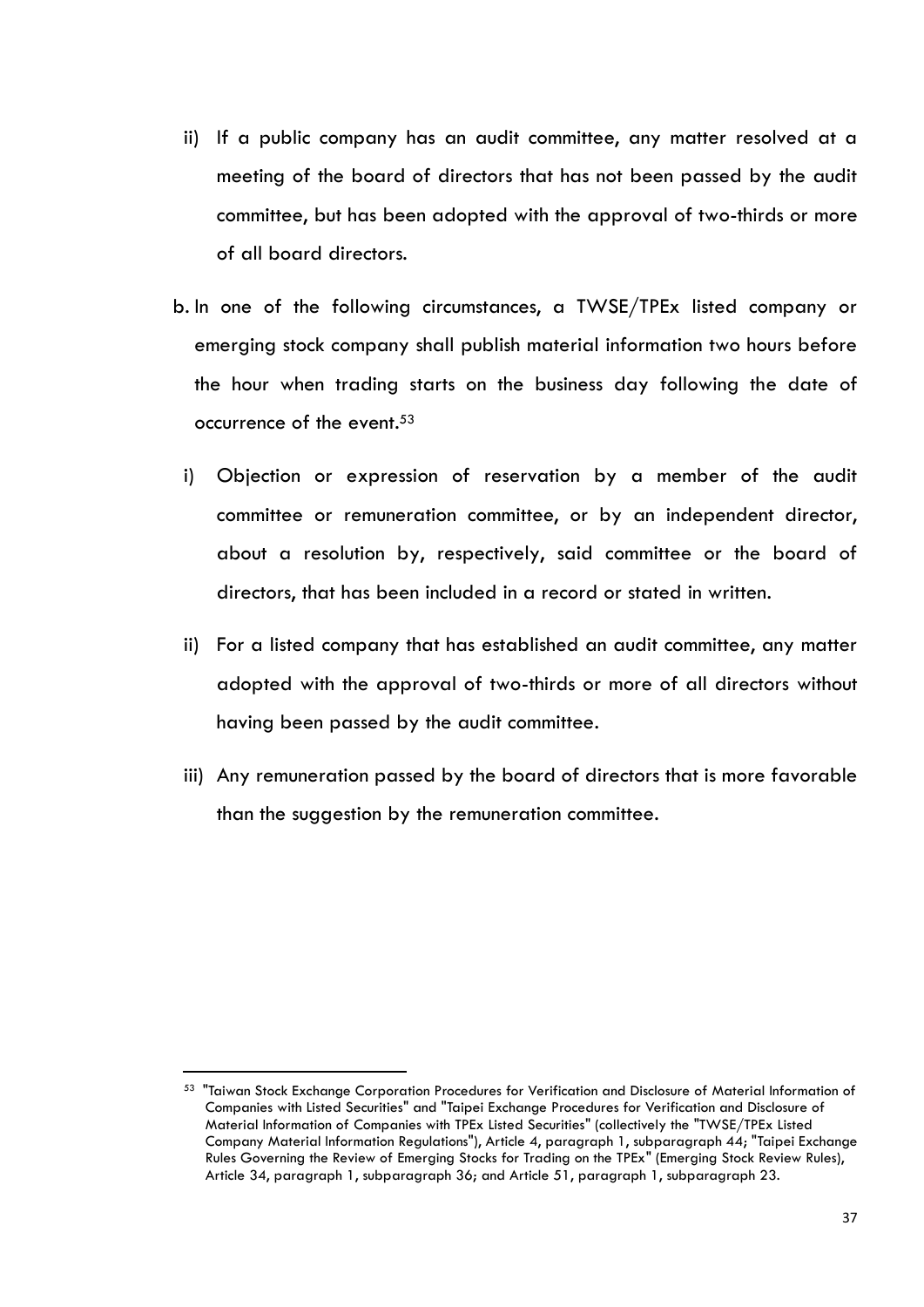#### **(2) Acquisition or disposal of assets**

- a. Upon acquisition or disposal of real property or right-of-use assets thereof by a public company and its subsidiary that is not itself a public company in Taiwan from or to a related party, or acquisition or disposal of assets other than real property or right-of-use assets thereof from or to a related party where the transaction amount reaches 20% or more of paid-in capital, 10% or more of the company's total assets, or NT\$300 million or more, a public report of relevant information, in a required format applicable to nature of the information, shall be made on the designated information reporting website within two days counting inclusively from the date of occurrence of the event, <sup>54</sup> except in trading of domestic government bonds or bonds under repurchase and resale agreements, or subscription or redemption of money market funds issued by domestic securities investment trust enterprises. The amount of transactions above shall be calculated as follows:
	- i) The amount of transactions above shall be calculated as follows.
	- ii) The cumulative transaction amount of acquisitions and disposals of the same type of underlying asset with the same transaction counterparty within the preceding year.
	- iii) The cumulative transaction amount of acquisitions and disposals (cumulative acquisitions and disposals, respectively) of real property or right-of-use assets thereof within the same development project within the preceding year.

<sup>54</sup> Acquisition/Disposal Regulations, Article 31, paragraph 1, subparagraph 1, and Article 34.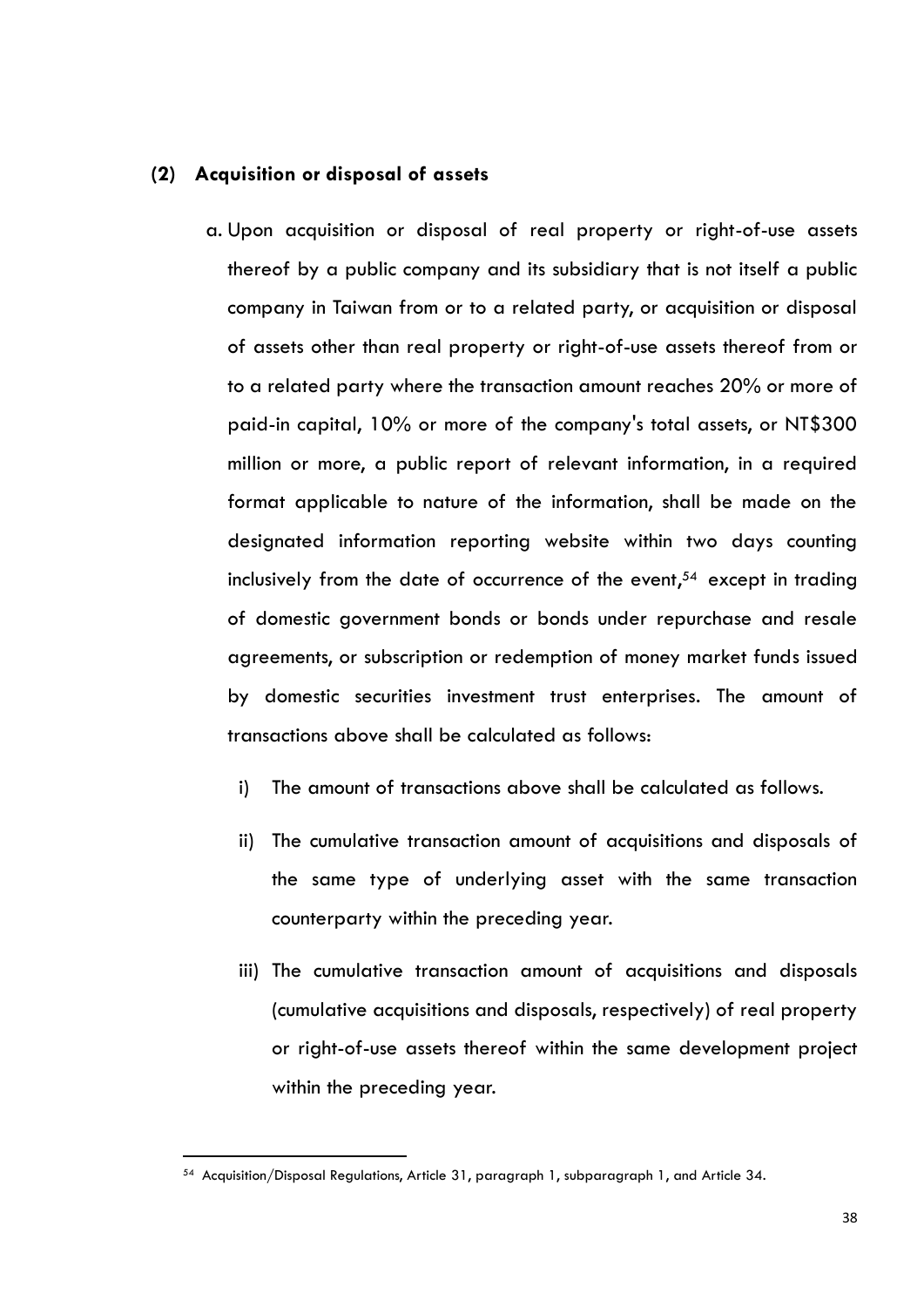- iv) The cumulative transaction amount of acquisitions and disposals (cumulative acquisitions and disposals, respectively) of the same security within the preceding year.
- b. When a public company at the time of public announcement makes an error or omission in an item required by regulations to be publicly announced and so is required to correct it, all the items shall be again publicly announced and reported in their entirety within two days counting inclusively from the date of knowing of such error or omission.<sup>55</sup>
- c. Where any of the following circumstances occurs with respect to a transaction that a public company has already publicly announced and reported in accordance with paragraph a. above, a public report of relevant information shall be made on the information reporting website designated by the Financial Supervisory Commission within 2 days counting inclusively from the date of occurrence of the event:<sup>56</sup>
	- i) Change, termination, or rescission of a contract signed in regard to the original transaction.
	- ii) The merger, demerger, acquisition, or transfer of shares is not completed by the scheduled date set forth in the contract.
	- iii) Change to the originally publicly announced and reported information.
- d. With respect to an acquisition or disposal, by the TWSE/TPEx listed company or emerging stock board company or by a subsidiary whose shares have not been publicly issued domestically, of assets within the

<sup>55</sup> Acquisition/Disposal Regulations, Article 31, paragraph 5.

<sup>56</sup> Acquisition/Disposal Regulations, Article 32.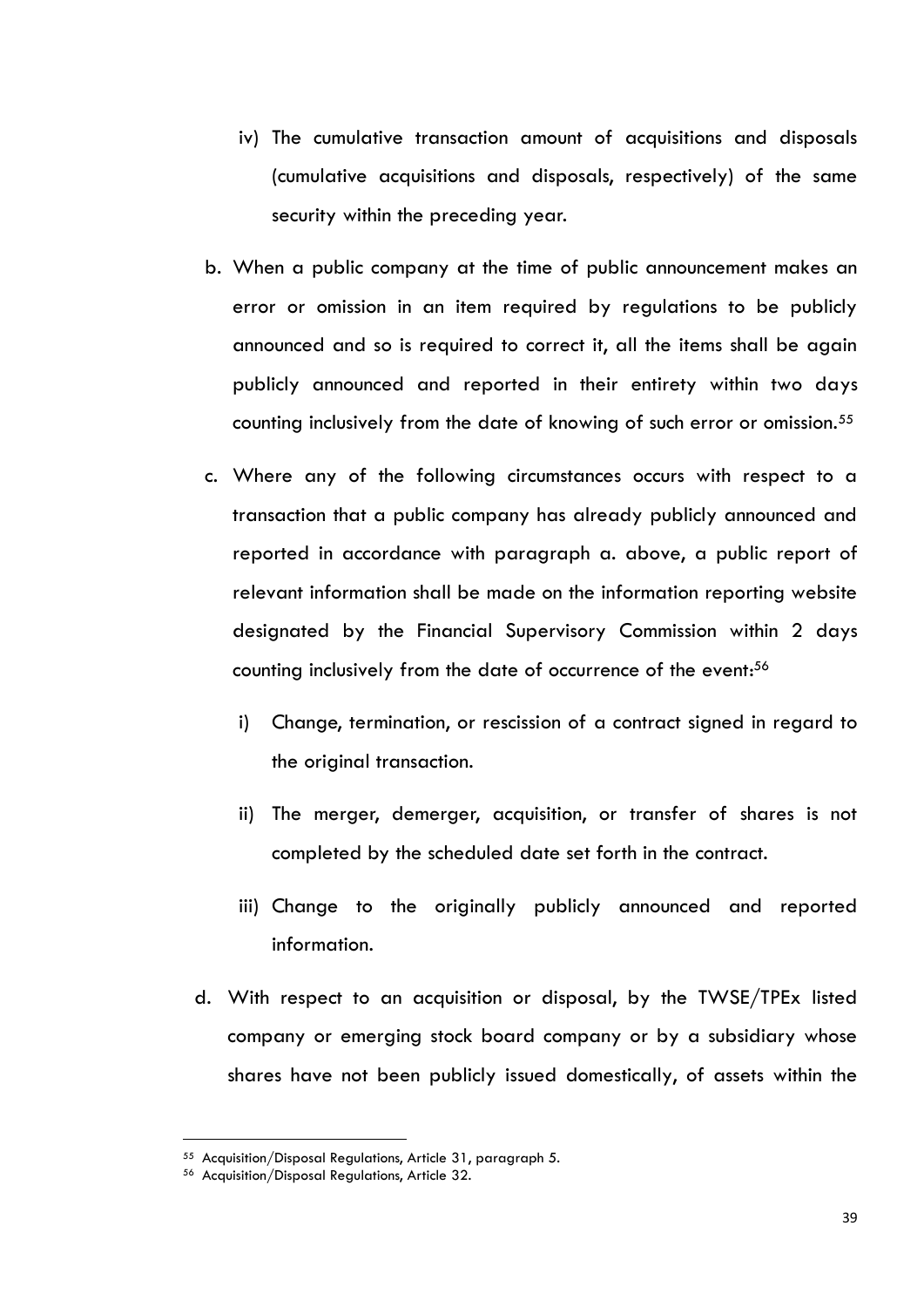scope of Article 3 of the Acquisition/Disposal Regulations and where the circumstances of Article 31 or 32 of the Acquisition/Disposal Regulations require public disclosure and filing, material information should be published two hours prior to market opening on the following business day, <sup>57</sup> with the exception of the following circumstances:

- i) The information pertains to derivatives trades that must be reported by the 10th of each month;
- ii) An acquisition or disposal of any type of publicly placed open-end fund or financial product issued by a commercial bank that matures within three months with principal and interest guaranteed.
- e. For acquisition or disposal by the TWSE/TPEx listed company of assets or right-of-use assets of related parties, where the monetary amount of the individual transaction, or of cumulative transactions with the same trading counterparty within one year, reaches 20% of the company's share capital, 10% of its total assets, or NT\$300 million, a press conference to disclose the material information should be held on the business day following the date of occurrence of the event.<sup>58</sup> In the case of a foreign issuer with shares having no par value or a par value other than NT\$10, 10% of the net worth shall be substituted for the above-mentioned calculation of 20% of share capital. However, this requirement shall not apply to transactions between the above-mentioned listed company and related parties in any of the following circumstances:

 $\overline{a}$ 

<sup>57</sup> TWSE/TPEx Listed Company Material Information Regulations, Article 4, paragraph 1, subparagraph 20; and Emerging Stock Review Rules, Article 34, paragraph 1, subparagraph 17.

<sup>58</sup> TWSE/TPEx Listed Company Material Information Regulations, Article 11, paragraph 8; and Article 12, paragraph 1.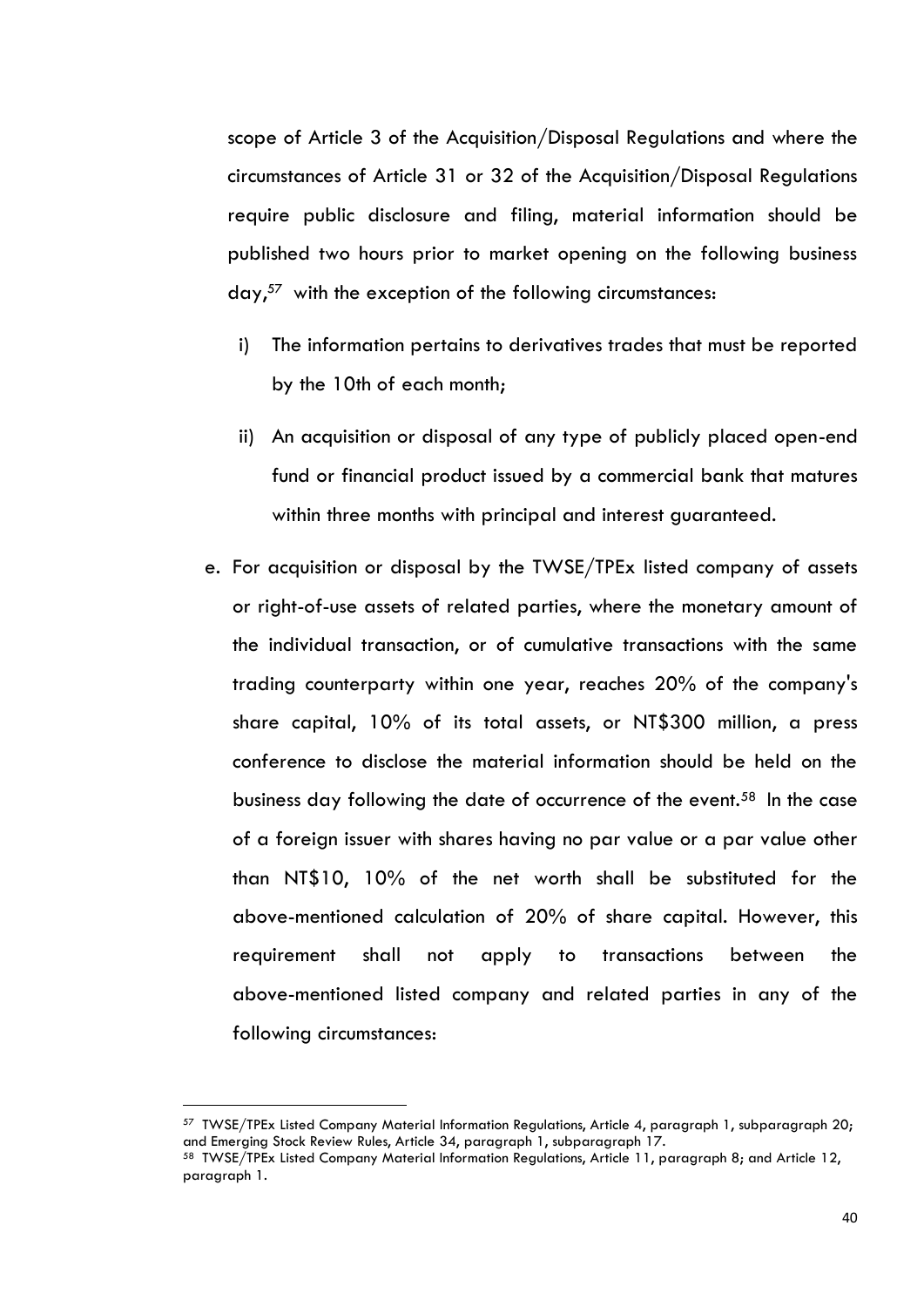- i) Trading of domestic government bonds, repo/reverse repo trades of bonds; acquisition or disposal of any type of publicly placed open-end fund or financial product issued by a commercial bank that matures within three months with principal and interest guaranteed; information on derivatives trading that is to be filed before the 10th day of each month.
- ii) A financial holding company, banking enterprise, insurance enterprise, securities enterprise, or any subsidiary thereof, acquiring or disposing of bills or bonds.
- iii) Transactions with a parent or a subsidiary of the listed company, or between subsidiaries of the listed company.
- iv) Acquisition in the operation of construction business of real property under an arrangement of engaging others to build on the company's own land, engaging others to build on rented land, joint construction and allocation of housing units, joint construction and allocation of ownership percentages, or joint construction and separate sale.
- v) Transactions between the listed company and another subsidiary of the same parent company concerning the right-of-use assets of real property or right-of-use assets of equipment for business use.

#### **(3) Loaning of Funds and Making of Endorsements/Guarantees**

a. A public company whose loans of funds reach one of the following levels shall announce and report such event within two days commencing immediately from the date of occurrence:<sup>59</sup>

<sup>59</sup> Endorsements/Guarantees Regulations, Article 22.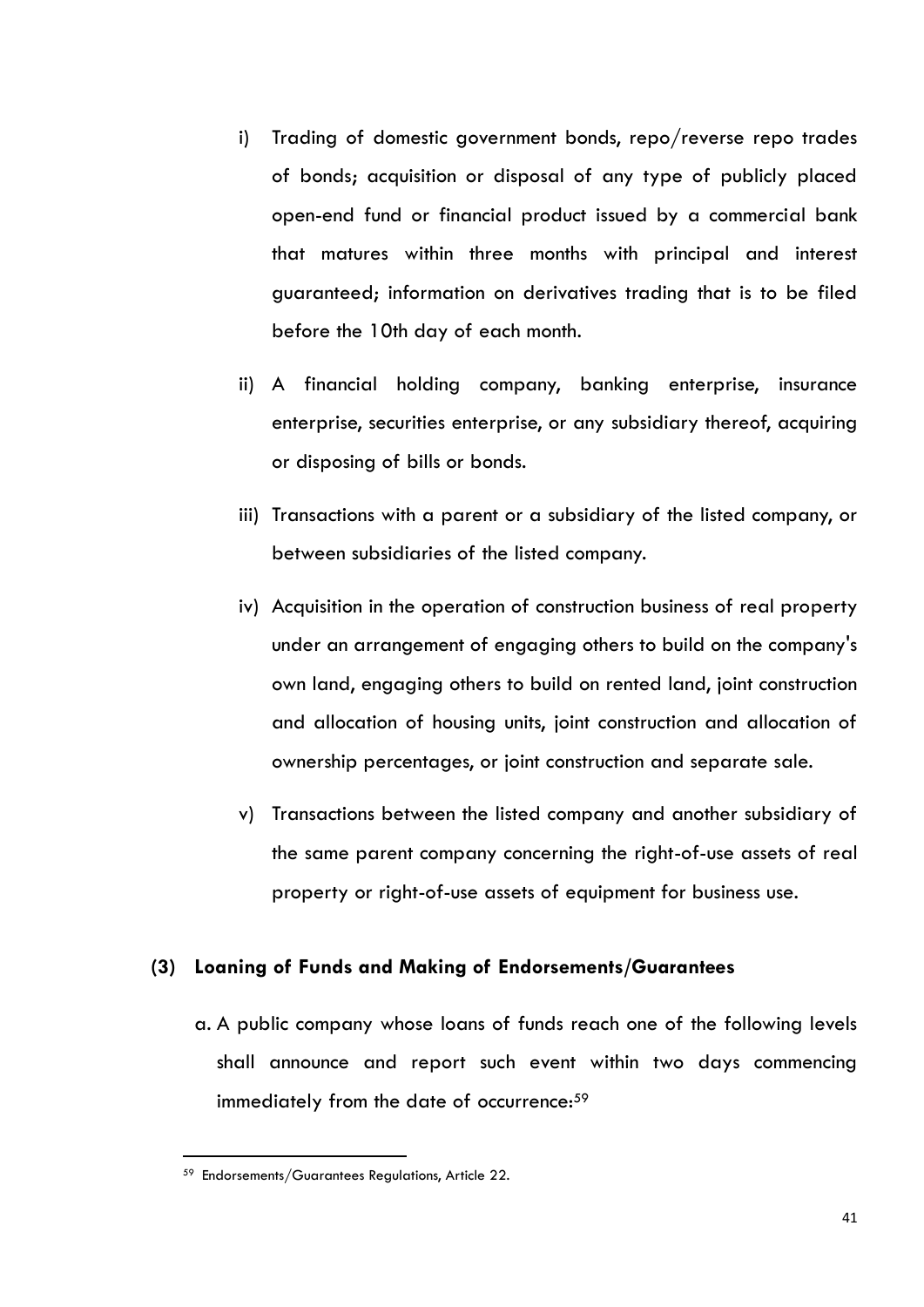- i) The aggregate balance of loans to others by the public company and its subsidiaries reaches 20% or more of the public company's net worth as stated in its latest financial statement.
- ii) The balance of loans by the public company and its subsidiaries to a single enterprise reaches 10% or more of the public company's net worth as stated in its latest financial statement.
- iii) The amount of new loans of funds by the public company or its subsidiaries reaches NT\$10 million or more, and reaches 2% or more of the public company's net worth as stated in its latest financial statement.
- b. A public company whose balance of endorsements/guarantees reaches one of the following levels shall announce and report such event within two days commencing immediately from the date of occurrence:<sup>60</sup>
	- i) The aggregate balance of endorsements/guarantees by the public company and its subsidiaries reaches 50% or more of the public company's net worth as stated in its latest financial statement.
	- ii) The balance of endorsements/guarantees by the public company and its subsidiaries for a single enterprise reaches 20% or more of the public company's net worth as stated in its latest financial statement.
	- iii) The balance of endorsements/guarantees by the public company and its subsidiaries for a single enterprise reaches NT\$10 million or more and the aggregate amount of all endorsements/guarantees for, carrying value of equity method investment in, and balance of loans to, such enterprise reaches 30% or more of public company's net worth as

<sup>60</sup> Endorsements/Guarantees Regulations, Article 25.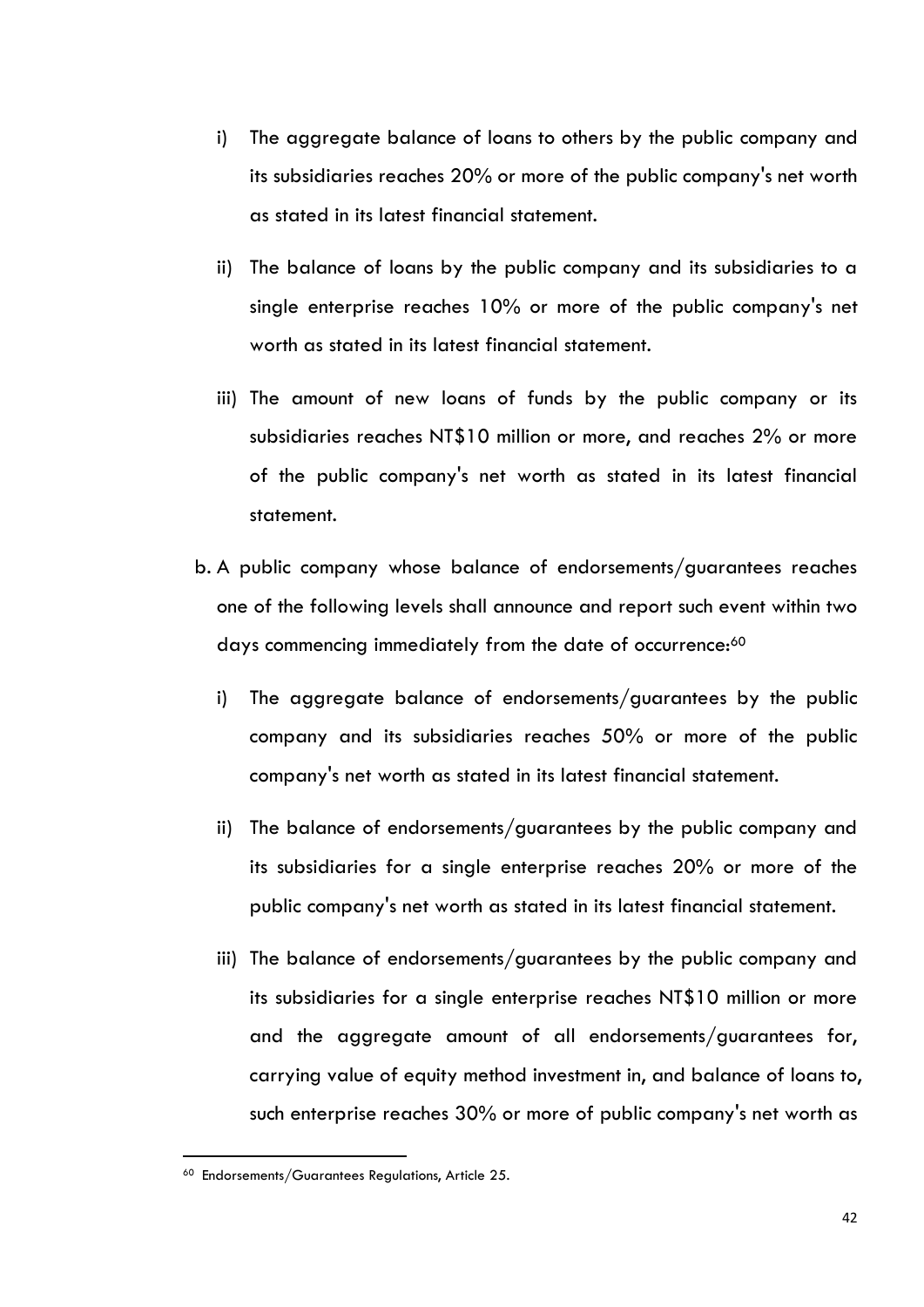stated in its latest financial statement.

- iv) The amount of new endorsements/guarantees made by the public company or its subsidiaries reaches NT\$30 million or more, and reaches 5% or more of the public company's net worth as stated in its latest financial statement.
- c. Where public disclosure and filing of endorsements and guarantees by the TWSE/TPEx listed company or emerging stock board company are required under Article 25 of the Endorsements/Guarantees Regulations, material information should be published two hours prior to market opening on the following business day.<sup>61</sup>

<sup>61</sup> TWSE/TPEx Listed Company Material Information Regulation, Article 4, paragraph 1, subparagraphs 22 and 23; and Emerging Stock Review Rules, Article 34, paragraph 1, subparagraphs 19 and 20.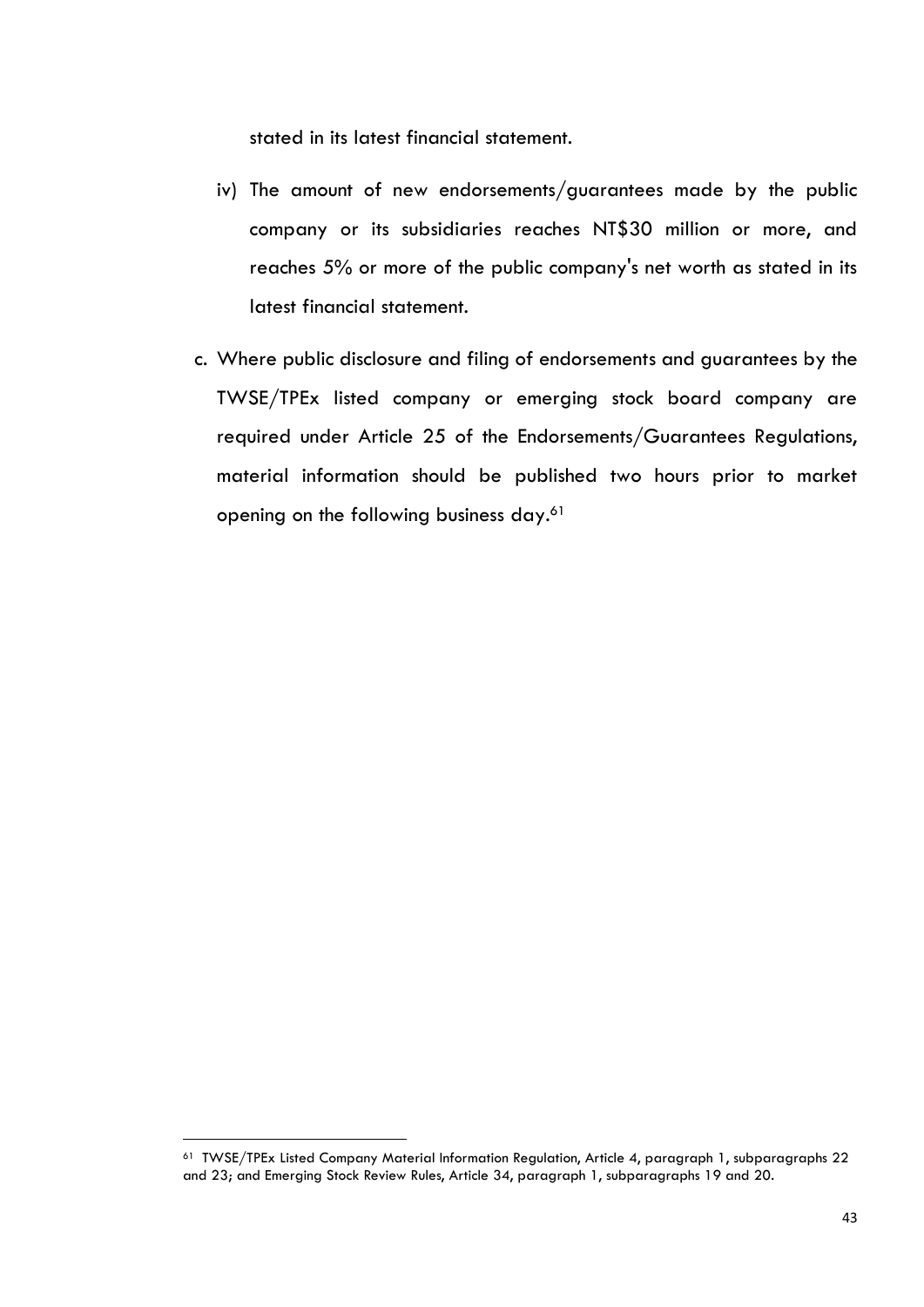## <span id="page-47-0"></span>**2. Regular information disclosure**

#### **(1) Information to be filed monthly**

- a. A TWSE/TPEx listed company should file by the end of following calendar month the information on the acquiring or disposing of assets, purchasing, sales, receivables, and payables with the related parties, after offsetting the transactions between the parent and the subsidiaries, as of the preceding month.<sup>62</sup>
- b. A TWSE/TPEx listed company or emerging stock company should file information of statements of loaning of funds and endorsements and guarantees made by the listed company and its subsidiaries for the preceding month by the 10th day of each calendar month.<sup>63</sup>

#### **(2) Information to be filed quarterly or biannually**

a. With respect to significant transactions with related parties, after the transactions between the parent and the subsidiaries are offset, if the discrepancy between the accumulated amount filed for each quarter and the figure audited (or reviewed) by the CPA reaches 10% and exceeds NT\$50 million, the reason for the discrepancy shall be filed within 15 days after the deadline for the public disclosure of the financial report for the current quarter.<sup>64</sup>

 $\overline{a}$ <sup>62</sup> Taiwan Stock Exchange Corporation Rules Governing Information Filing by Companies with TWSE Listed Securities and Offshore Fund Institutions with TWSE Listed Offshore Exchange-Traded Funds ("TWSE Listed Company Information Filing Rules"), and Taipei Exchange Rules Governing Information Reporting by Companies with TPEx Listed Securities ("TPEx Listed Company Information Filing Rules"), Article 3, paragraph 1, first half of subparagraph 27.

<sup>&</sup>lt;sup>63</sup> TWSE Listed Company Information Filing Rules, Article 3, paragraph 1, subparagraph 7; TPEx Listed Company Information Filing Rules, Article 3, paragraph 1, subparagraph 5; and Emerging Stock Review Rules, Article 33, paragraph 1, subparagraph 4, and Article 50, paragraph 1, subparagraph 3.

<sup>&</sup>lt;sup>64</sup> TWSE Listed Company Information Filing Rules, Article 3, paragraph 1, second half of subparagraph 27;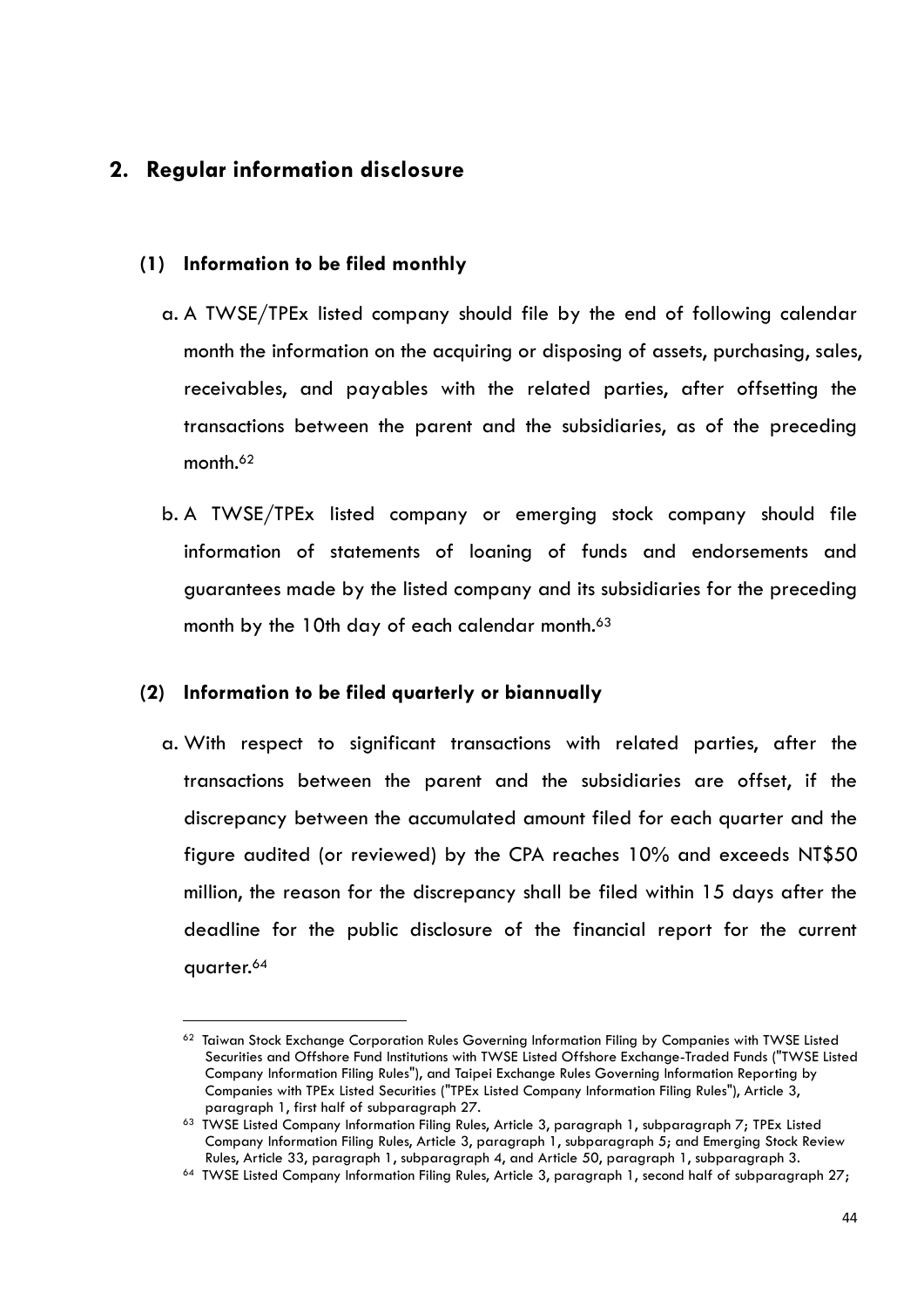- b. Significant transactions with related parties included in the notes to financial reports of a public company.<sup>65</sup>
- c. A public company shall separately disclose in the notes to the financial reports information on significant transactions, investees, investments in the Mainland Area, and major shareholders between the issuer and each of its subsidiaries during the current period, and on parent-subsidiary transactions.<sup>66</sup>

#### **(3) Information to be filed annually**

- a. A public company that is a subsidiary company under the Company Act shall, at the end of each fiscal year, prepare and submit a report regarding the relationship between itself and its controlling company indicating therein the legal acts, funds flow and loss and profit status between the two companies.<sup>67</sup>
- b. Special items included in a public company's annual report of the shareholders' meeting should disclose the consolidated business report, consolidated financial statement, and affiliation report for the most recent fiscal year, compiled in accordance with the Regulations Governing Preparation of Consolidated Business Reports Covering Affiliated Enterprises, Consolidated Financial Statements Covering Affiliated Enterprises, and Reports on Affiliations.<sup>68</sup>
- c. A public company's annual report of the shareholders' meeting should disclose remuneration paid during the most recent fiscal year to directors,

1

TPEx Listed Company Information Filing Rules, Article 3, paragraph 1, second half of subparagraph 27 <sup>65</sup> Preparation Regulations, Article 15, paragraph 1, subparagraph 17.

<sup>66</sup> Preparation Regulations, Article 17.

<sup>&</sup>lt;sup>67</sup> Company Act, Article 369-12, paragraph 1.

<sup>&</sup>lt;sup>68</sup> Regulations Governing Information to be Published in Annual Reports of Public Companies (the "Annual Report Information Regulations"), Article 21.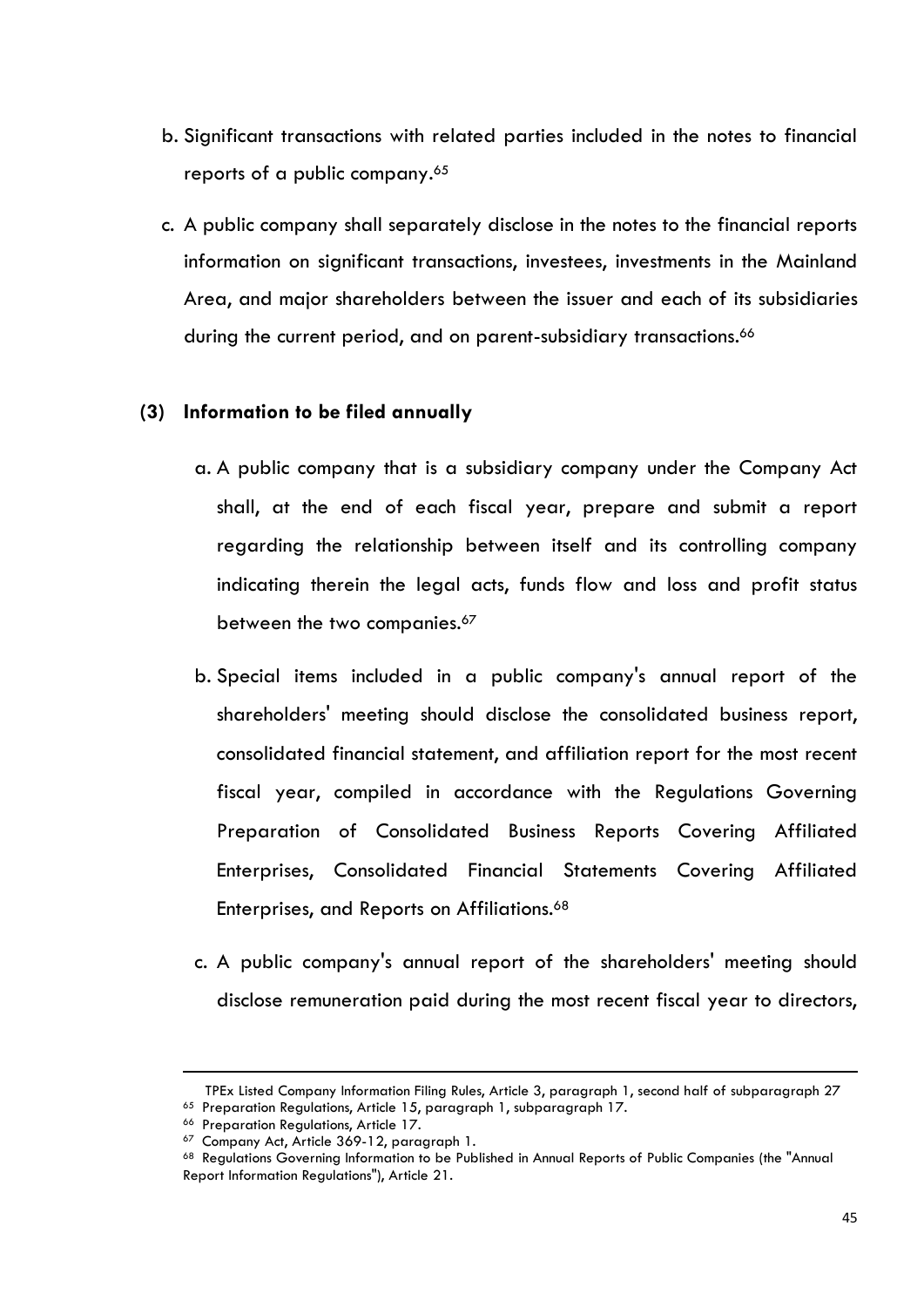supervisors, the general manager, and assistant general managers.<sup>69</sup>

- d. A public company's annual report of the shareholders' meeting should disclose state of operations of the board of directors, audit committee and remuneration committee, including the following information:<sup>70</sup>
	- i) For matter resolved at a meeting of the board of directors about which an independent director expresses an objection or reservation that has been included in records or stated in writing, information about date of the board meeting, specific term of the board, details of the proposal, opinions of all independent directors and how the company handles independent directors' opinions should be specified.
	- ii) For status of a proposal which a director recuses him/herself from due to personal interest therein, information about director's name, details of the proposal, reason of recusal, and status of voting should be specified.
	- iii) For matter adopted with the approval of two-thirds or more of all directors without having been passed by the audit committee, information about date of the board meeting, specific term of the board, details of the proposal, resolution of the audit committee, and how the company handles the audit committee's opinion should be specified.
	- iv) For status of a proposal which independent director member of the audit committee recuses him/herself from due to personal interest therein, information about independent director's name, details of the

<sup>69</sup> Annual Report Information Regulations, Article 10, paragraph 3.

 $70$  Annual Report Information Regulations, Article 10, paragraph 4, Items 1, 2 and 4 - Table 2, Table 2-1, Table 2-2-1.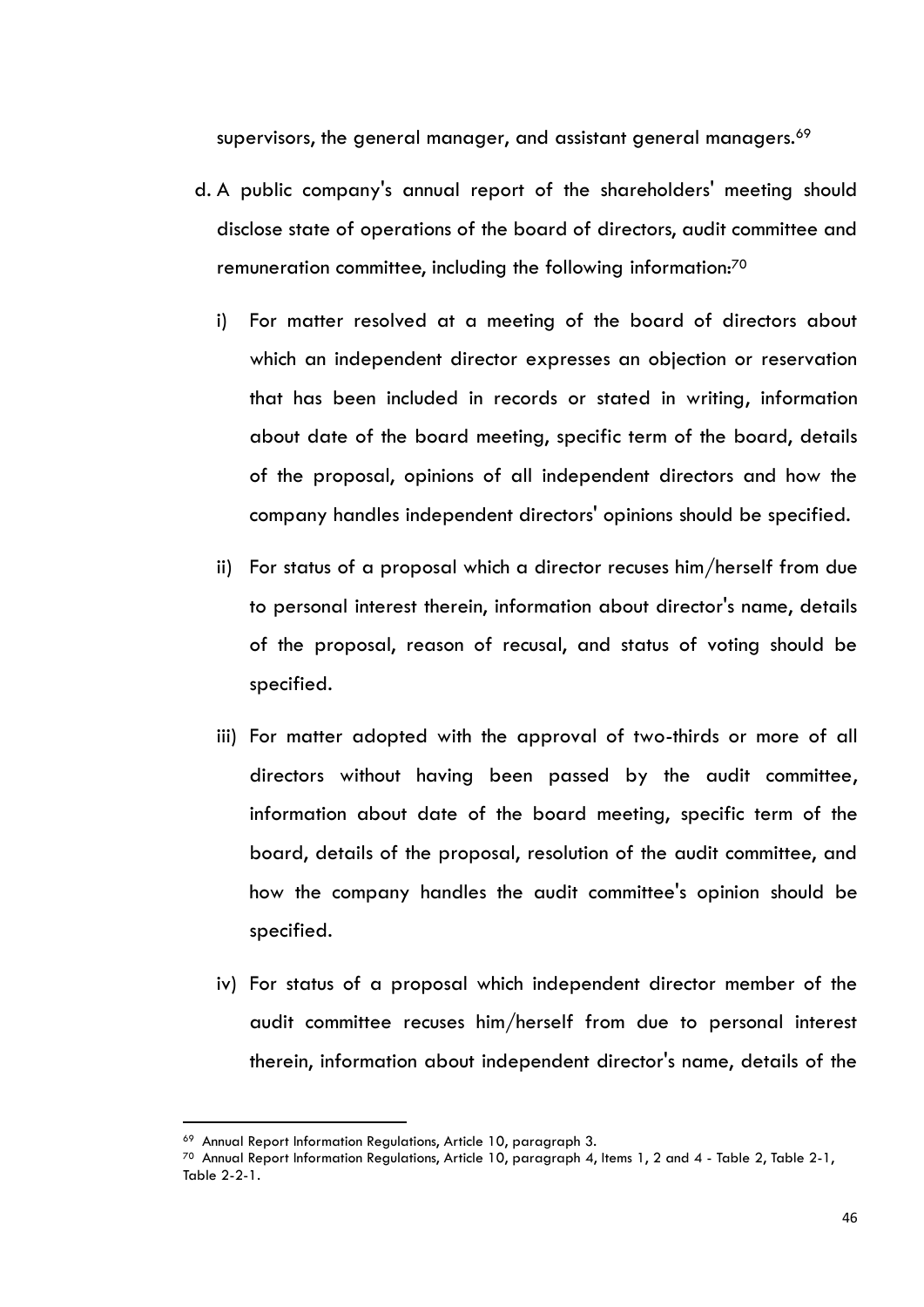proposal, reason of recusal, and status of voting should be specified.

- v) If the board of directors will decline to adopt, or will modify, a recommendation of the remuneration committee, information about date of the board meeting, specific term of the board, details of the proposal, resolution of the board, and how the company handles the audit committee's opinion should be specified. (If remuneration passed by the board of directors is more favorable than the suggestion by the remuneration committee, the difference and reason should be specified.)
- vi) For matter resolved at a meeting of the remuneration committee about which a committee member expresses an objection or reservation that has been included in records or stated in writing, information about date of the meeting of remuneration committee, specific term of the committee, details of the proposal, opinions of all members and how the members' opinions are handled should be specified.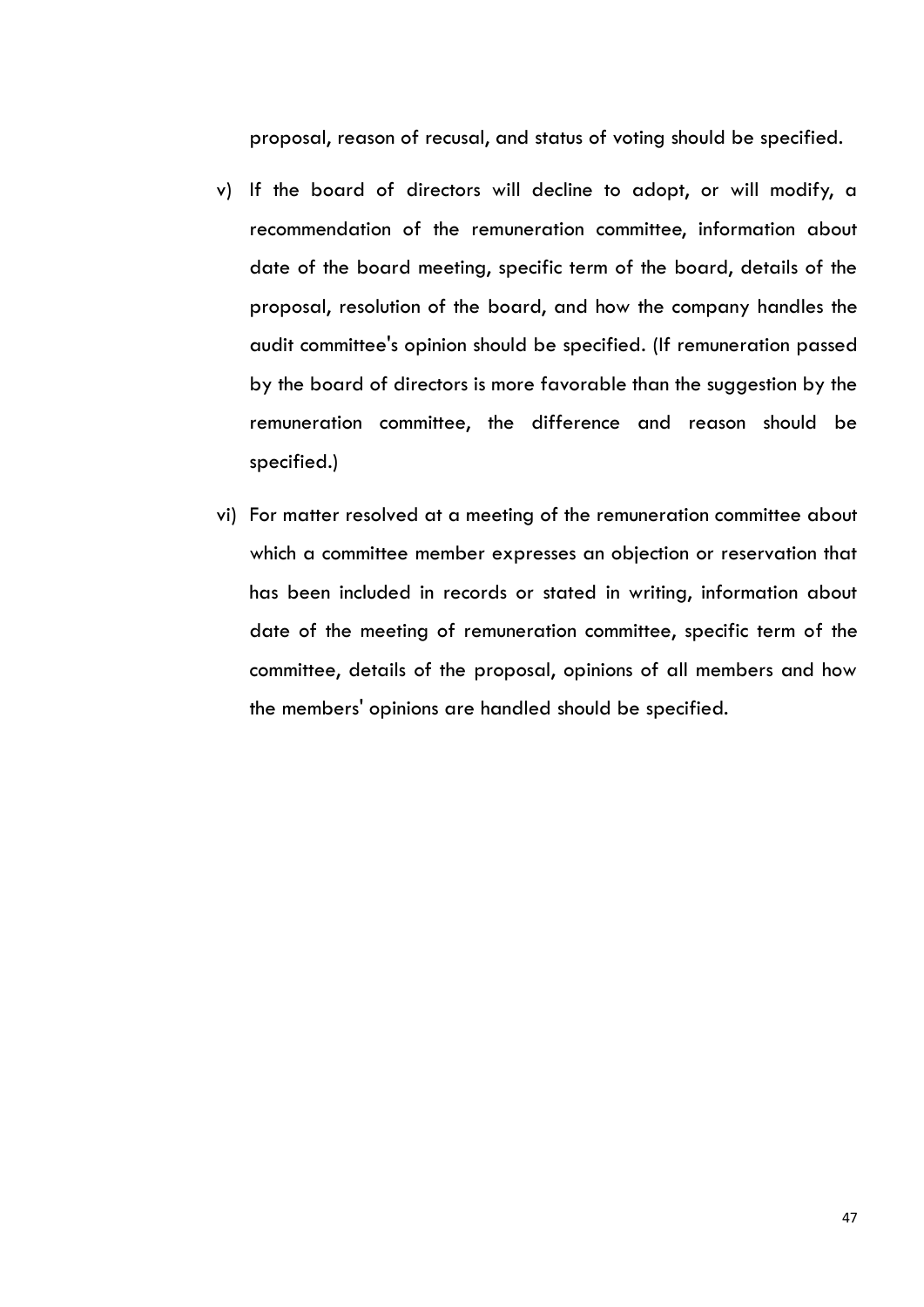# **Schedule 1: Resolution Procedure for Related Party Transaction and Required Information**

<span id="page-51-0"></span>

| Type of<br><b>Related Party</b><br><b>Transaction</b>      | Remuneration<br><b>Committee</b> | Audit<br><b>Committee</b> | <b>Directors</b> | <b>Meeting</b> | Board of Shareholders' Information Required at the Board Meeting/Shareholders' Meeting                                                                                                                                                                                                                                                                                                                                                                                                                                                                                                                                                                                                                                                                                                                                                                                                                                                                                                                                                                                                                                                         |
|------------------------------------------------------------|----------------------------------|---------------------------|------------------|----------------|------------------------------------------------------------------------------------------------------------------------------------------------------------------------------------------------------------------------------------------------------------------------------------------------------------------------------------------------------------------------------------------------------------------------------------------------------------------------------------------------------------------------------------------------------------------------------------------------------------------------------------------------------------------------------------------------------------------------------------------------------------------------------------------------------------------------------------------------------------------------------------------------------------------------------------------------------------------------------------------------------------------------------------------------------------------------------------------------------------------------------------------------|
| <b>Acquisition or</b><br>disposal of<br>material<br>assets |                                  | $\vee$                    | V                | V<br>(Note 1)  | The purpose, necessity and anticipated benefit of the acquisition or disposal of<br>(1)<br>assets.<br>The reason for choosing the related party as a transaction counterparty.<br>(2)<br>With respect to the acquisition of real property or right-of-use assets thereof<br>(3)<br>from a related party, information regarding appraisal of the reasonableness<br>of the preliminary transaction terms in accordance with the regulations.<br>The date and price at which the related party originally acquired the real<br>(4)<br>property, the original transaction counterparty, and that transaction<br>counterparty's relationship to the company and the related party.<br>Monthly cash flow forecasts for the year commencing from the anticipated<br>(5)<br>month of signing of the contract, and evaluation of the necessity of the<br>transaction, and reasonableness of the funds utilization.<br>An appraisal report from a professional appraiser or a CPA's opinion<br>(6)<br>obtained in compliance with the requirements.<br>Restrictive covenants and other important stipulations associated with the<br>(7)<br>transaction. |
| Loaning of<br>funds                                        |                                  | $\vee$                    | $\vee$           |                | Detailed review procedure<br>1. The necessity of and reasonableness of extending loans to others.<br>2. Borrower credit status and risk assessment.<br>3. Impact on the company's business operations, financial condition, and<br>shareholders' equity.                                                                                                                                                                                                                                                                                                                                                                                                                                                                                                                                                                                                                                                                                                                                                                                                                                                                                       |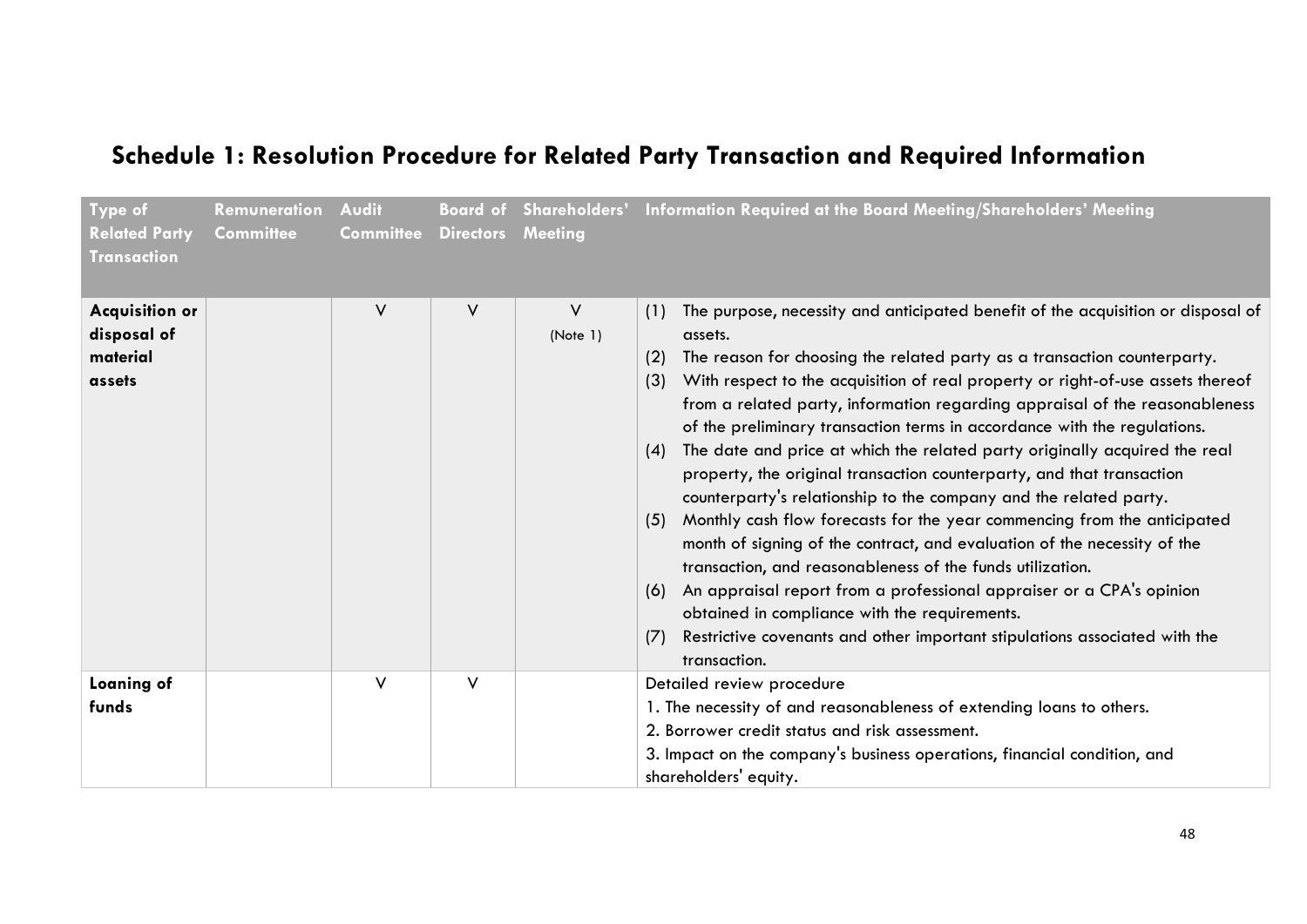| Type of<br><b>Related Party</b><br><b>Transaction</b>                                | Remuneration<br>Committee | <b>Audit</b><br><b>Committee</b> | <b>Directors Meeting</b> | Board of Shareholders' Information Required at the Board Meeting/Shareholders' Meeting                                                                                                                                                                                                                                                                                                       |
|--------------------------------------------------------------------------------------|---------------------------|----------------------------------|--------------------------|----------------------------------------------------------------------------------------------------------------------------------------------------------------------------------------------------------------------------------------------------------------------------------------------------------------------------------------------------------------------------------------------|
|                                                                                      |                           |                                  |                          | 4. Whether collateral must be obtained and appraisal of the value thereof.                                                                                                                                                                                                                                                                                                                   |
| <b>Material</b><br>endorsements<br>and<br>guarantees<br>(Note 2)                     |                           | $\vee$                           | $\vee$                   | Detailed review procedure<br>1. The necessity of and reasonableness of endorsements/guarantees.<br>2. Credit status and risk assessment of the entity for which the<br>endorsement/guarantee is made.<br>3. The impact on the company's business operations, financial condition, and<br>shareholders' equity.<br>4. Whether collateral must be obtained and appraisal of the value thereof. |
| <b>Remuneration</b><br>of directors,<br>supervisors<br>and<br>managerial<br>officers | $\vee$                    |                                  | V                        |                                                                                                                                                                                                                                                                                                                                                                                              |

Note 1: According to Article 15, paragraph 5 of the Acquisition/Disposal Regulations, a related party transaction with a transaction amount of 10% of total assets or more shall be submitted to the shareholders' meeting for discussion.

Note 2: According to Article 14-5 of the Securities and Exchange Act, material endorsements or guarantees shall be subject to the consent of one-half or more of all audit committee members and be submitted to the board of directors for a resolution. Therefore, approval by the chairman of the board, as empowered by the board of directors for subsequent submission to and ratification by the next board of directors' meeting under Article 17, paragraph 1 of the Regulations Governing Loaning of Funds and Making of Endorsements/Guarantees by Public Companies shall not apply.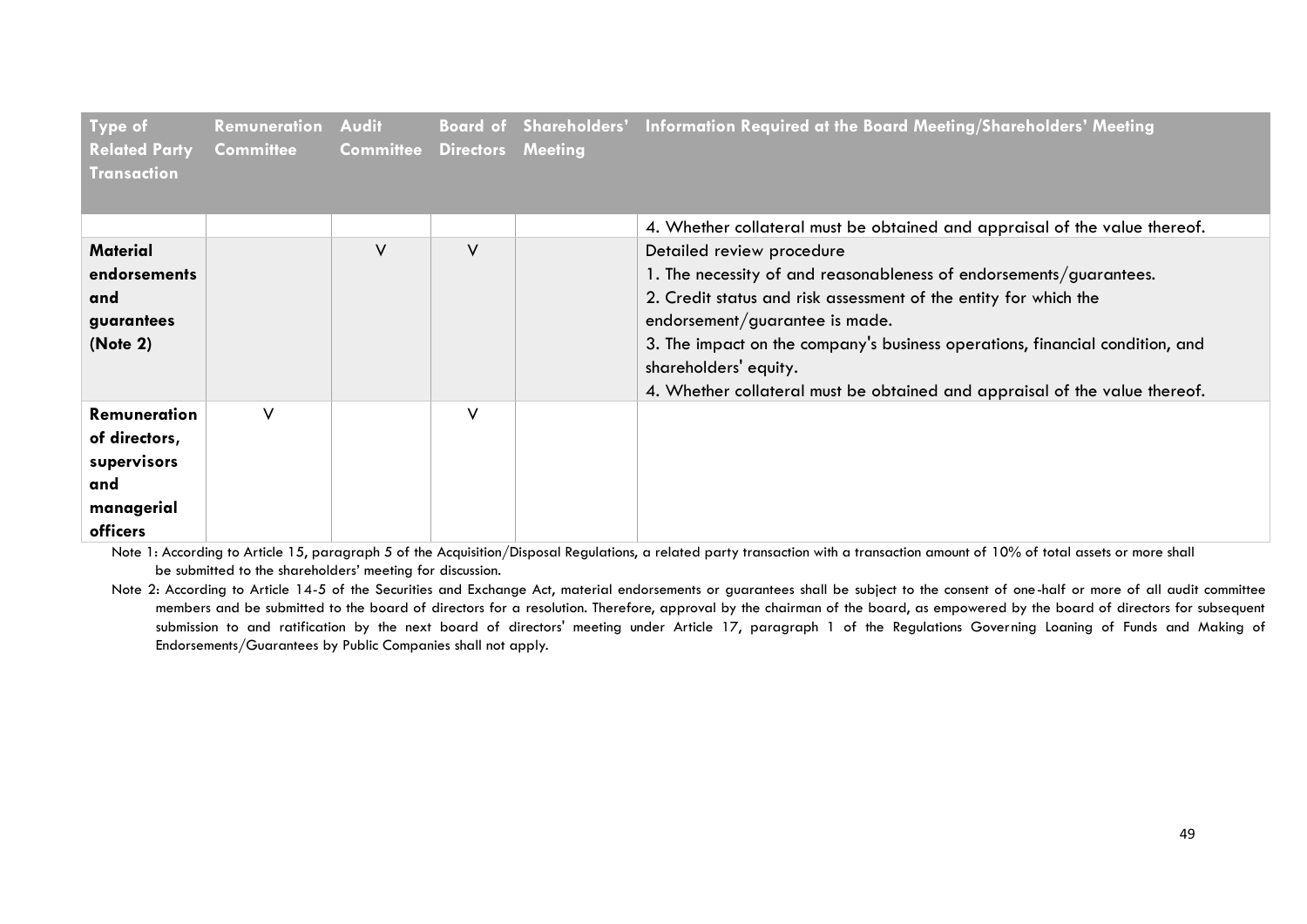# **Schedule 2: Random Information Disclosure of Related Party Transactions**

<span id="page-53-0"></span>

| Form of<br>information<br>disclosure               |             |                                                    | Material information to be published two hours<br>prior to market opening on the following<br>business |                                              |                                                       | Hold a press conference  |                                                                           |                       |                                              |                                                       |                   |
|----------------------------------------------------|-------------|----------------------------------------------------|--------------------------------------------------------------------------------------------------------|----------------------------------------------|-------------------------------------------------------|--------------------------|---------------------------------------------------------------------------|-----------------------|----------------------------------------------|-------------------------------------------------------|-------------------|
| <b>Reported items</b>                              |             | <b>TWSE</b><br><b>Listed</b><br>(including<br>TIB) | <b>TPEx</b><br>listed                                                                                  | <b>Emerging</b><br>stock<br>regular<br>board | <b>Emerging</b><br>stock<br>strategic<br>new<br>board | <b>Public</b><br>company | <b>TWSE</b><br><b>Listed</b><br>(including<br><b>Innovation</b><br>Board) | <b>TPEx</b><br>listed | <b>Emerging</b><br>stock<br>regular<br>board | <b>Emerging</b><br>stock<br>strategic<br>new<br>board | Public<br>company |
| 1. An independent                                  | Public      | V                                                  | $\vee$                                                                                                 | V                                            | V                                                     | $\times$                 | X                                                                         | X                     | $\times$                                     | $\times$                                              | X.                |
| director expresses an                              | companies   |                                                    |                                                                                                        |                                              |                                                       |                          |                                                                           |                       |                                              |                                                       |                   |
| objection or reservation<br>that has been included | plus (Note) |                                                    |                                                                                                        |                                              |                                                       |                          |                                                                           |                       |                                              |                                                       |                   |
| in records or stated in                            |             |                                                    |                                                                                                        |                                              |                                                       |                          |                                                                           |                       |                                              |                                                       |                   |
| writing.                                           |             |                                                    |                                                                                                        |                                              |                                                       |                          |                                                                           |                       |                                              |                                                       |                   |
| 2. A company has                                   |             |                                                    |                                                                                                        |                                              |                                                       |                          |                                                                           |                       |                                              |                                                       |                   |
| established an audit                               |             |                                                    |                                                                                                        |                                              |                                                       |                          |                                                                           |                       |                                              |                                                       |                   |
| committee, any matter                              |             |                                                    |                                                                                                        |                                              |                                                       |                          |                                                                           |                       |                                              |                                                       |                   |
| that has not been                                  |             |                                                    |                                                                                                        |                                              |                                                       |                          |                                                                           |                       |                                              |                                                       |                   |
| passed by the audit                                |             |                                                    |                                                                                                        |                                              |                                                       |                          |                                                                           |                       |                                              |                                                       |                   |
| committee, but has                                 |             |                                                    |                                                                                                        |                                              |                                                       |                          |                                                                           |                       |                                              |                                                       |                   |
| been adopted with the                              |             |                                                    |                                                                                                        |                                              |                                                       |                          |                                                                           |                       |                                              |                                                       |                   |
| approval of two-thirds                             |             |                                                    |                                                                                                        |                                              |                                                       |                          |                                                                           |                       |                                              |                                                       |                   |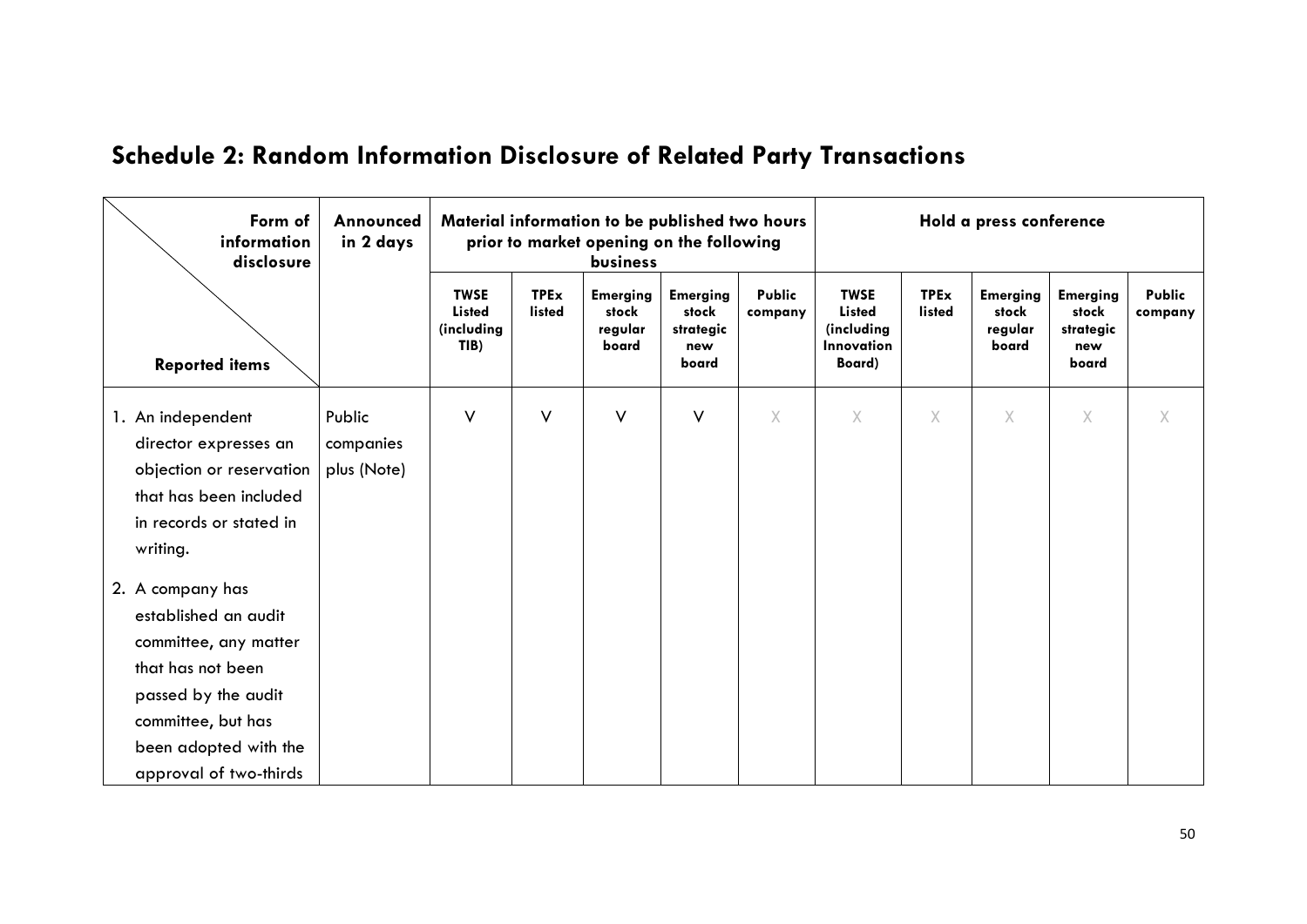| Form of<br>information<br>disclosure                                                                                                                                                             | Announced<br>in 2 days                               |                                                    |                              | Material information to be published two hours<br>prior to market opening on the following<br>business |                                                       |                   | Hold a press conference                                            |                       |                                              |                                                       |                   |
|--------------------------------------------------------------------------------------------------------------------------------------------------------------------------------------------------|------------------------------------------------------|----------------------------------------------------|------------------------------|--------------------------------------------------------------------------------------------------------|-------------------------------------------------------|-------------------|--------------------------------------------------------------------|-----------------------|----------------------------------------------|-------------------------------------------------------|-------------------|
| <b>Reported items</b>                                                                                                                                                                            |                                                      | <b>TWSE</b><br><b>Listed</b><br>(including<br>TIB) | <b>TPEx</b><br><b>listed</b> | <b>Emerging</b><br>stock<br>regular<br>board                                                           | <b>Emerging</b><br>stock<br>strategic<br>new<br>board | Public<br>company | <b>TWSE</b><br><b>Listed</b><br>(including<br>Innovation<br>Board) | <b>TPEx</b><br>listed | <b>Emerging</b><br>stock<br>regular<br>board | <b>Emerging</b><br>stock<br>strategic<br>new<br>board | Public<br>company |
| or more of all board<br>directors.                                                                                                                                                               |                                                      |                                                    |                              |                                                                                                        |                                                       |                   |                                                                    |                       |                                              |                                                       |                   |
| 3. Objection or expression   TWSE- and<br>of reservation by a<br>member of the<br>remuneration committee<br>about a resolution that<br>has been included in a<br>record or stated in<br>written. | TPEx-listed<br>and<br>emerging<br>stock<br>companies | V                                                  | V                            | $\vee$                                                                                                 | $\vee$                                                | X                 | $\times$                                                           | X                     | Χ                                            | X                                                     | X                 |
| 4. Any remuneration<br>passed by the board of<br>directors that is more<br>favorable than the<br>suggestion by the<br>remuneration                                                               |                                                      |                                                    |                              |                                                                                                        |                                                       |                   |                                                                    |                       |                                              |                                                       |                   |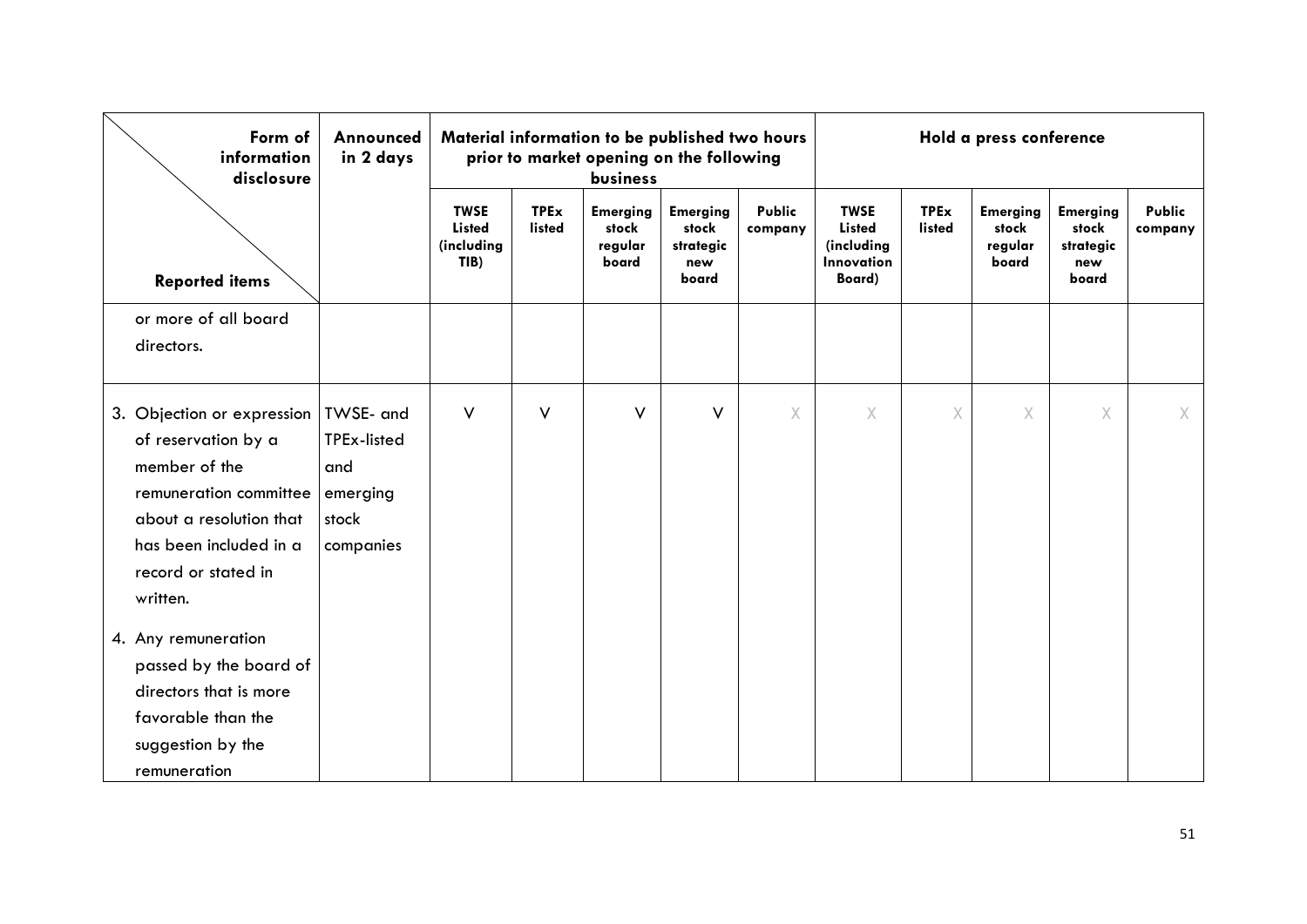| Form of<br>information<br>disclosure | Announced<br>in 2 days | Material information to be published two hours<br>prior to market opening on the following<br>business |                       |                                              |                                                       |                   | Hold a press conference                                            |                       |                                              |                                                       |                          |
|--------------------------------------|------------------------|--------------------------------------------------------------------------------------------------------|-----------------------|----------------------------------------------|-------------------------------------------------------|-------------------|--------------------------------------------------------------------|-----------------------|----------------------------------------------|-------------------------------------------------------|--------------------------|
| <b>Reported items</b>                |                        | <b>TWSE</b><br><b>Listed</b><br>(including<br>TIB)                                                     | <b>TPEx</b><br>listed | <b>Emerging</b><br>stock<br>regular<br>board | <b>Emerging</b><br>stock<br>strategic<br>new<br>board | Public<br>company | <b>TWSE</b><br><b>Listed</b><br>(including<br>Innovation<br>Board) | <b>TPEx</b><br>listed | <b>Emerging</b><br>stock<br>regular<br>board | <b>Emerging</b><br>stock<br>strategic<br>new<br>board | <b>Public</b><br>company |
| committee.                           |                        |                                                                                                        |                       |                                              |                                                       |                   |                                                                    |                       |                                              |                                                       |                          |
|                                      |                        |                                                                                                        |                       |                                              |                                                       |                   |                                                                    |                       |                                              |                                                       |                          |
|                                      |                        |                                                                                                        |                       |                                              |                                                       |                   |                                                                    |                       |                                              |                                                       |                          |
| 5. Upon acquisition or               | Public                 | $\vee$                                                                                                 | $\vee$                | $\vee$                                       | $\times$                                              | X.                | $\vee$                                                             | $\vee$                | $\times$                                     | X.                                                    | X.                       |
| disposal of real                     | companies              |                                                                                                        |                       |                                              |                                                       |                   |                                                                    |                       |                                              |                                                       |                          |
| property or                          | plus                   |                                                                                                        |                       |                                              |                                                       |                   |                                                                    |                       |                                              |                                                       |                          |
| right-of-use assets                  |                        |                                                                                                        |                       |                                              |                                                       |                   |                                                                    |                       |                                              |                                                       |                          |
| thereof by a public                  |                        |                                                                                                        |                       |                                              |                                                       |                   |                                                                    |                       |                                              |                                                       |                          |
| company and its                      |                        |                                                                                                        |                       |                                              |                                                       |                   |                                                                    |                       |                                              |                                                       |                          |
| subsidiary that is not               |                        |                                                                                                        |                       |                                              |                                                       |                   |                                                                    |                       |                                              |                                                       |                          |
| itself a public company              |                        |                                                                                                        |                       |                                              |                                                       |                   |                                                                    |                       |                                              |                                                       |                          |
| in Taiwan from or to a               |                        |                                                                                                        |                       |                                              |                                                       |                   |                                                                    |                       |                                              |                                                       |                          |
| related party, or                    |                        |                                                                                                        |                       |                                              |                                                       |                   |                                                                    |                       |                                              |                                                       |                          |
| acquisition or disposal              |                        |                                                                                                        |                       |                                              |                                                       |                   |                                                                    |                       |                                              |                                                       |                          |
| of assets other than                 |                        |                                                                                                        |                       |                                              |                                                       |                   |                                                                    |                       |                                              |                                                       |                          |
| real property or                     |                        |                                                                                                        |                       |                                              |                                                       |                   |                                                                    |                       |                                              |                                                       |                          |
| right-of-use assets                  |                        |                                                                                                        |                       |                                              |                                                       |                   |                                                                    |                       |                                              |                                                       |                          |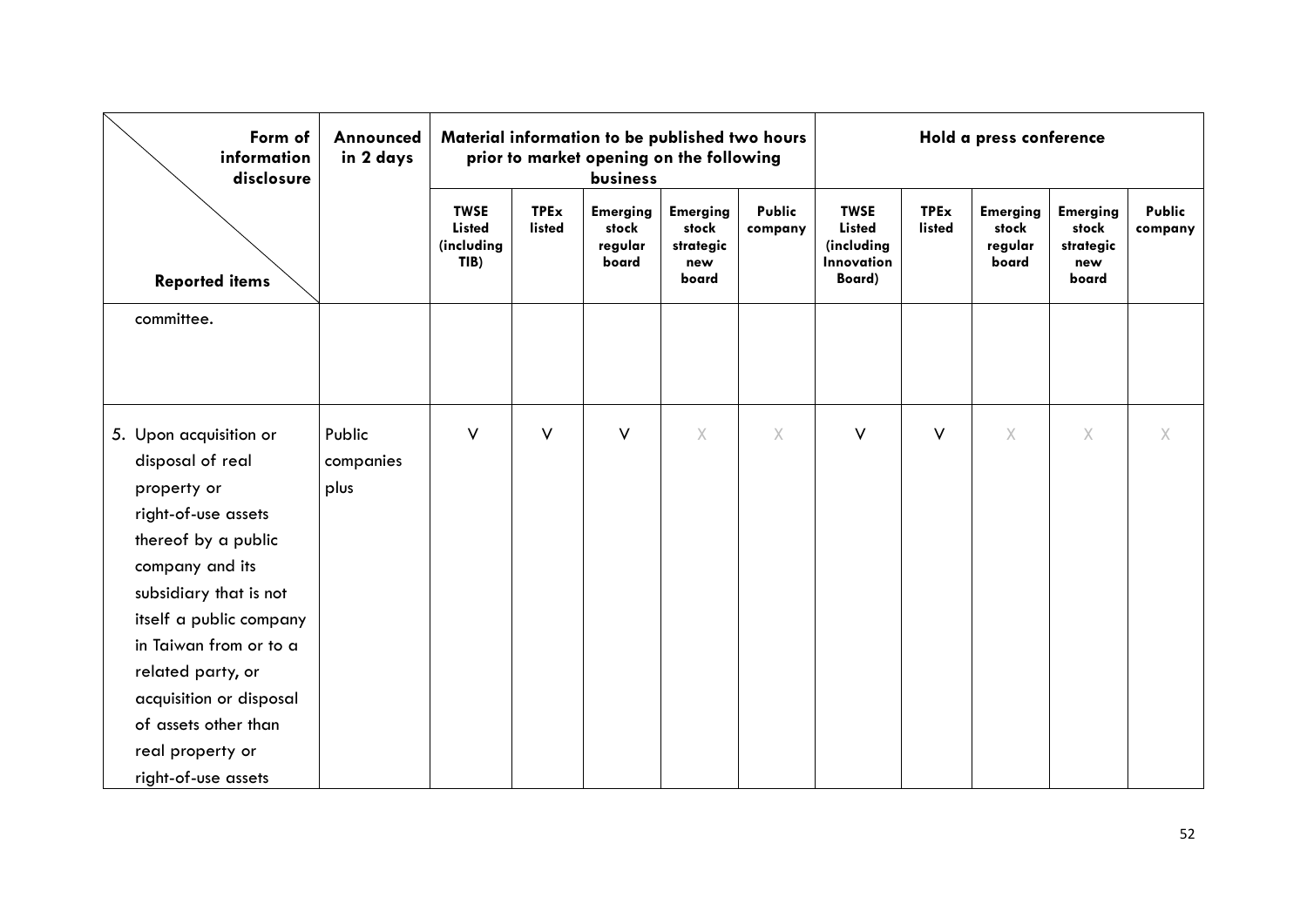| Form of<br>information<br>disclosure                                                                                                                                                                   | Announced<br>in 2 days      |                                                    | Material information to be published two hours<br>prior to market opening on the following<br>business |                                              |                                                       |                   | Hold a press conference                                            |                       |                                              |                                                       |                          |
|--------------------------------------------------------------------------------------------------------------------------------------------------------------------------------------------------------|-----------------------------|----------------------------------------------------|--------------------------------------------------------------------------------------------------------|----------------------------------------------|-------------------------------------------------------|-------------------|--------------------------------------------------------------------|-----------------------|----------------------------------------------|-------------------------------------------------------|--------------------------|
| <b>Reported items</b>                                                                                                                                                                                  |                             | <b>TWSE</b><br><b>Listed</b><br>(including<br>TIB) | <b>TPEx</b><br>listed                                                                                  | <b>Emerging</b><br>stock<br>regular<br>board | <b>Emerging</b><br>stock<br>strategic<br>new<br>board | Public<br>company | <b>TWSE</b><br><b>Listed</b><br>(including<br>Innovation<br>Board) | <b>TPEx</b><br>listed | <b>Emerging</b><br>stock<br>regular<br>board | <b>Emerging</b><br>stock<br>strategic<br>new<br>board | <b>Public</b><br>company |
| thereof from or to a<br>related party where<br>the transaction amount<br>reaches 20% or more<br>of paid-in capital, 10%<br>or more of the<br>company's total assets,<br>or NT\$300 million or<br>more. |                             |                                                    |                                                                                                        |                                              |                                                       |                   |                                                                    |                       |                                              |                                                       |                          |
| 6. In the event of errors,<br>omissions or changes in<br>the published<br>information a public<br>company is required to<br>published.                                                                 | Public<br>companies<br>plus | V                                                  | V                                                                                                      | $\vee$                                       | X.                                                    | $\chi$            | $\times$                                                           | Χ                     | X                                            | $\chi$                                                | X                        |
| 7. Loaning of funds or<br>endorsements/                                                                                                                                                                | Public<br>companies         | V                                                  | $\vee$                                                                                                 | V                                            | X                                                     | $\chi$            | X                                                                  | X.                    | X                                            | $\chi$                                                | X.                       |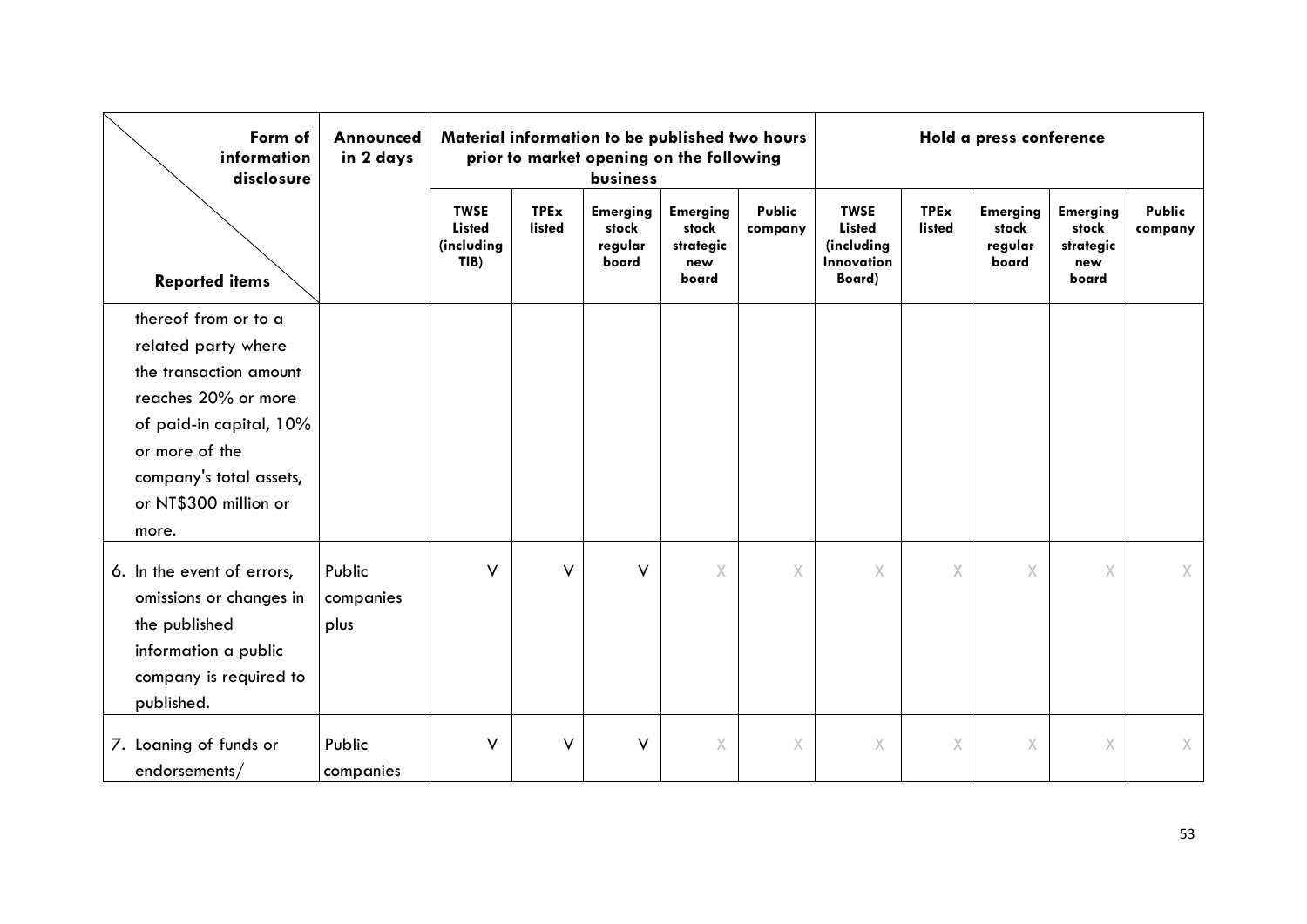| Form of<br>information<br>disclosure                                                    | Announced<br>in 2 days |                                                     | Material information to be published two hours<br>prior to market opening on the following<br><b>business</b> |                                              |                                                       | Hold a press conference |                                                                            |                       |                                              |                                                       |                   |
|-----------------------------------------------------------------------------------------|------------------------|-----------------------------------------------------|---------------------------------------------------------------------------------------------------------------|----------------------------------------------|-------------------------------------------------------|-------------------------|----------------------------------------------------------------------------|-----------------------|----------------------------------------------|-------------------------------------------------------|-------------------|
| <b>Reported items</b>                                                                   |                        | <b>TWSE</b><br><b>Listed</b><br>(including)<br>TIB) | <b>TPEx</b><br>listed                                                                                         | <b>Emerging</b><br>stock<br>regular<br>board | <b>Emerging</b><br>stock<br>strategic<br>new<br>board | Public<br>company       | <b>TWSE</b><br><b>Listed</b><br>(including)<br><b>Innovation</b><br>Board) | <b>TPEx</b><br>listed | <b>Emerging</b><br>stock<br>regular<br>board | <b>Emerging</b><br>stock<br>strategic<br>new<br>board | Public<br>company |
| guarantees has met the<br>standards under<br>Articles 22 and 24 of<br>the Endorsements/ | plus                   |                                                     |                                                                                                               |                                              |                                                       |                         |                                                                            |                       |                                              |                                                       |                   |
| <b>Guarantees</b><br>Regulations.                                                       |                        |                                                     |                                                                                                               |                                              |                                                       |                         |                                                                            |                       |                                              |                                                       |                   |

Noted: Public companies plus includes TWSE-listed companies (including Taiwan Innovation Board), TPEx-listed companies, Emerging Stock Regular Board companies,

Emerging Stock Strategic New Board companies, and public companies.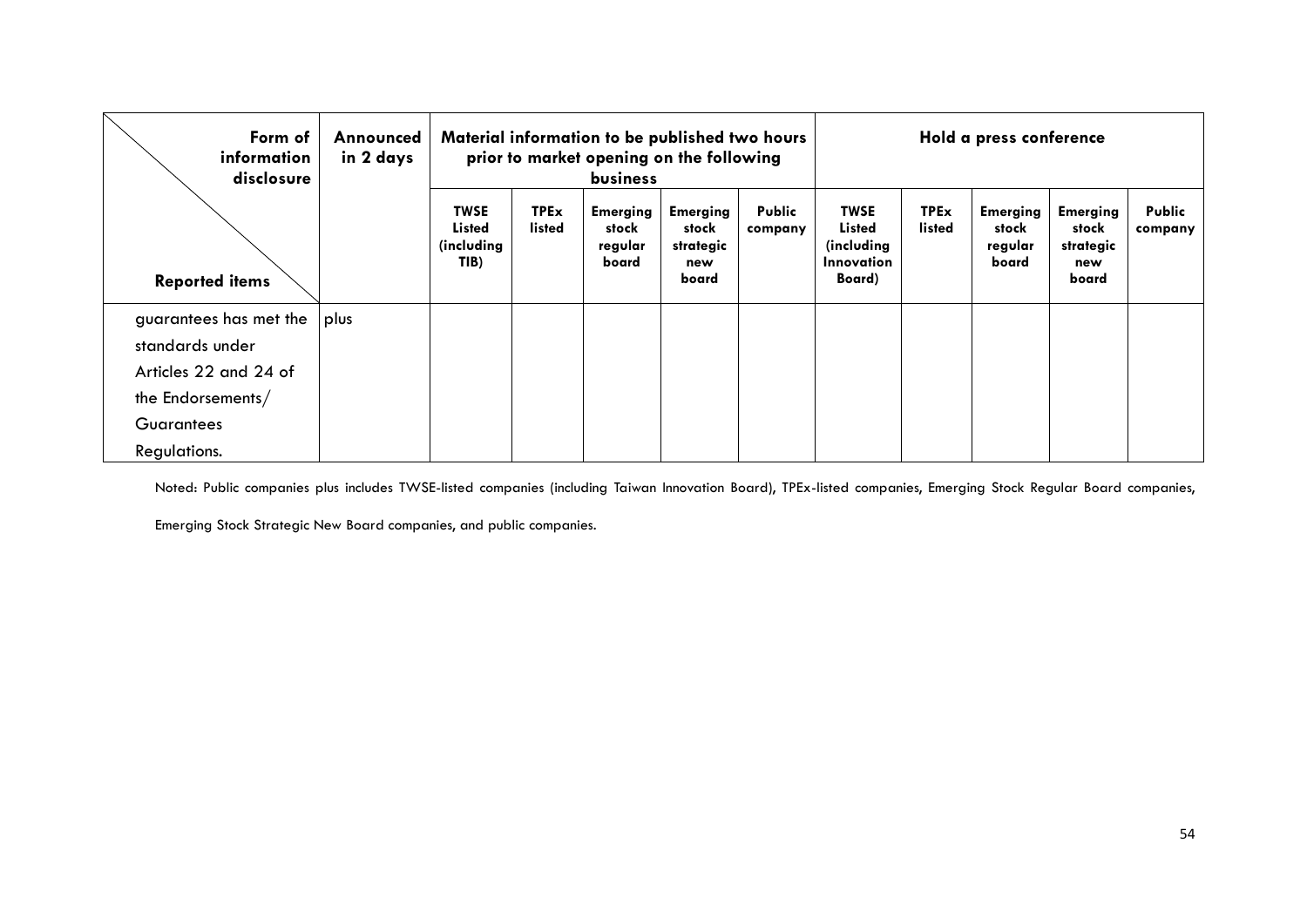| <b>Schedule 3: Regular Information Disclosure of Related Party Transactions</b> |  |  |  |  |
|---------------------------------------------------------------------------------|--|--|--|--|
|---------------------------------------------------------------------------------|--|--|--|--|

<span id="page-58-0"></span>

| <b>Reporting Subject</b><br><b>Reported Items</b>                                                                                                                                                                                                                                                                                                                                                                        | <b>TWSE listed</b><br>(including) | <b>TPEx listed</b> | <b>Regular Board</b> | <b>Emerging Stock   Emerging Stock</b><br><b>Strategic New</b><br><b>Board</b> | <b>Public</b><br><b>Companies</b> |
|--------------------------------------------------------------------------------------------------------------------------------------------------------------------------------------------------------------------------------------------------------------------------------------------------------------------------------------------------------------------------------------------------------------------------|-----------------------------------|--------------------|----------------------|--------------------------------------------------------------------------------|-----------------------------------|
| Information to be filed monthly                                                                                                                                                                                                                                                                                                                                                                                          |                                   |                    |                      |                                                                                |                                   |
| 1. Information about significant<br>transactions with related party                                                                                                                                                                                                                                                                                                                                                      | V                                 | $\vee$             | $\times$             | $\times$                                                                       | $\chi$                            |
| 2. Statement of loaning of funds and<br>endorsements and guarantees                                                                                                                                                                                                                                                                                                                                                      | V                                 | $\vee$             | $\vee$               | $\vee$                                                                         | Χ                                 |
| Information to be filed quarterly or biannually                                                                                                                                                                                                                                                                                                                                                                          |                                   |                    |                      |                                                                                |                                   |
| 1. With respect to significant transactions<br>with related parties, if the discrepancy<br>between the accumulated amount filed<br>for each quarter and the figure<br>audited (or reviewed) by the CPA<br>reaches 10% and exceeds NT\$50<br>million, the reason for the discrepancy<br>shall be filed within 15 days after the<br>deadline for the public disclosure of the<br>financial report for the current quarter. | V                                 | V                  | $\times$             | $\overline{X}$                                                                 | X                                 |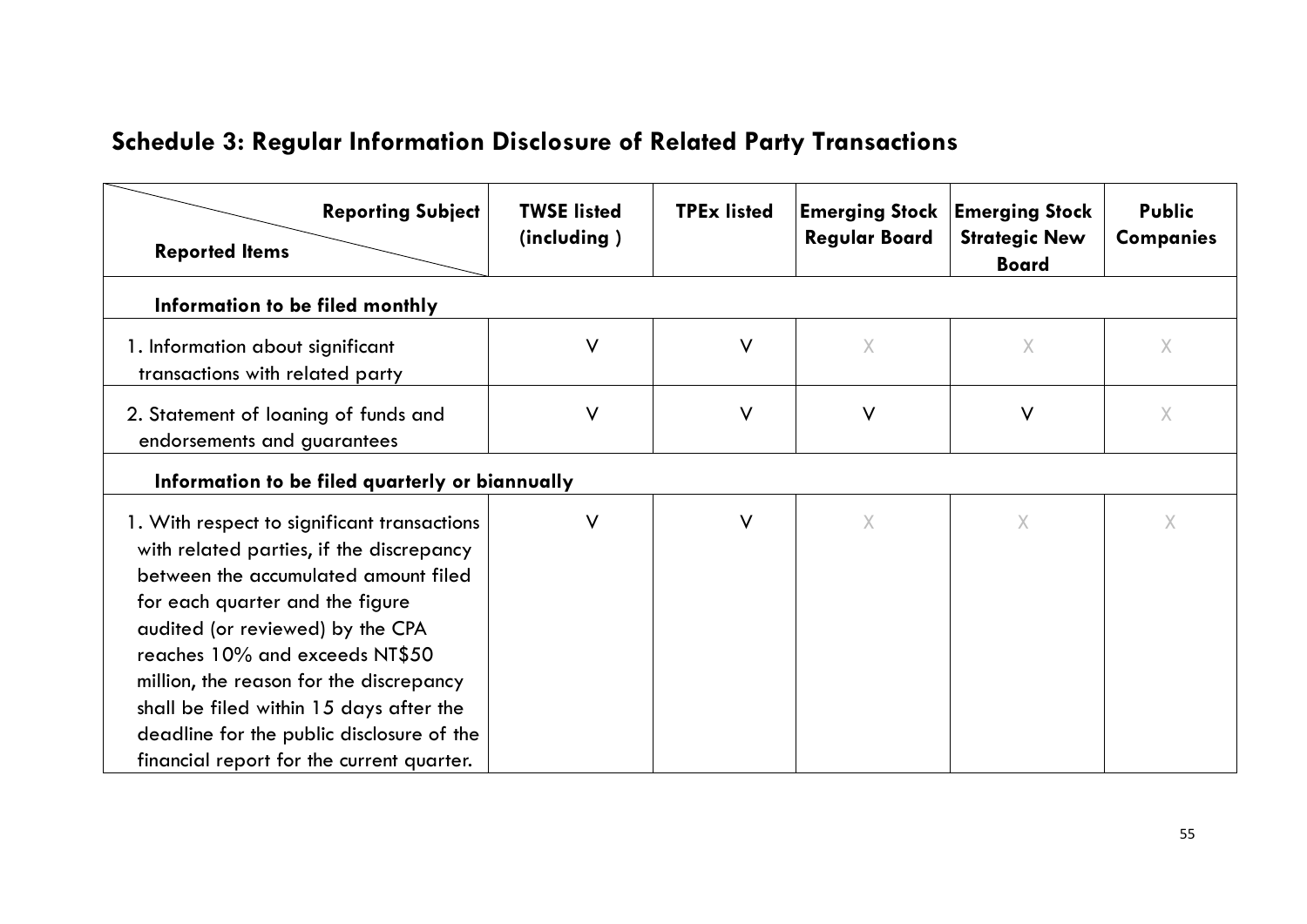| <b>Reporting Subject</b><br><b>Reported Items</b>                                                                                                                                                                                                                                                                                           | <b>TWSE listed</b><br>(including) | <b>TPEx listed</b> | <b>Regular Board</b>         | <b>Emerging Stock   Emerging Stock</b><br><b>Strategic New</b><br><b>Board</b> | <b>Public</b><br><b>Companies</b> |
|---------------------------------------------------------------------------------------------------------------------------------------------------------------------------------------------------------------------------------------------------------------------------------------------------------------------------------------------|-----------------------------------|--------------------|------------------------------|--------------------------------------------------------------------------------|-----------------------------------|
| 2. Significant transactions with related<br>parties included in the notes to financial<br>reports                                                                                                                                                                                                                                           | $\vee$                            | V                  | $\vee$<br>(filed biannually) | $\vee$<br>(filed<br>biannually)                                                | $\vee$<br>(filed<br>biannually)   |
| 3. Notes to financial reports should<br>separately disclose information about<br>related matters of the issuer and any of<br>its subsidiaries, as well as transactions<br>between a parent and its subsidiary.                                                                                                                              | $\vee$                            | V                  | V                            | $\vee$<br>(filed biannually) (filed biannually)                                | $\vee$<br>(filed<br>biannually)   |
| Information to be filed annually                                                                                                                                                                                                                                                                                                            |                                   |                    |                              |                                                                                |                                   |
| 1. A public company that is a subsidiary<br>company under the Company Act shall,<br>at the end of each fiscal year, prepare<br>and submit a report regarding the<br>relationship between itself and its<br>controlling company indicating therein<br>the legal acts, funds flow and loss and<br>profit status between the two<br>companies. | V                                 | V                  | $\vee$                       | $\vee$                                                                         | V                                 |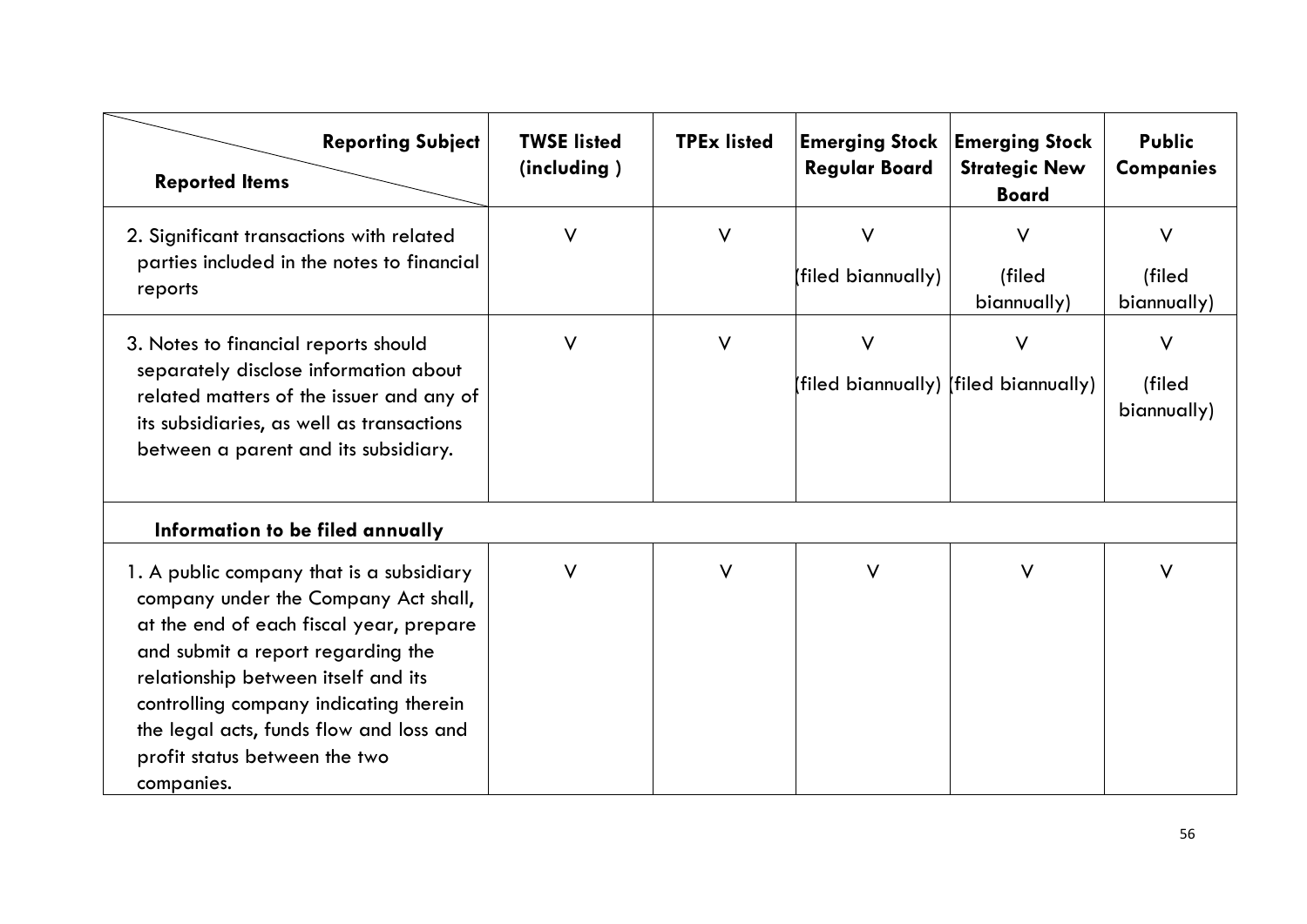| <b>Reporting Subject</b><br><b>Reported Items</b>                                                                                                                                                                                                                                                                                                                                                                                                                                                                        | <b>TWSE listed</b><br>(including) | <b>TPEx listed</b> | <b>Emerging Stock</b><br><b>Regular Board</b> | <b>Emerging Stock</b><br><b>Strategic New</b><br><b>Board</b> | <b>Public</b><br><b>Companies</b> |
|--------------------------------------------------------------------------------------------------------------------------------------------------------------------------------------------------------------------------------------------------------------------------------------------------------------------------------------------------------------------------------------------------------------------------------------------------------------------------------------------------------------------------|-----------------------------------|--------------------|-----------------------------------------------|---------------------------------------------------------------|-----------------------------------|
| 2. Special items included in the annual<br>report of the shareholders' meeting<br>should disclose the consolidated<br>business report, consolidated financial<br>statement, and affiliation report for the<br>most recent fiscal year, compiled in<br>accordance with the Regulations<br><b>Governing Preparation of Consolidated</b><br><b>Business Reports Covering Affiliated</b><br><b>Enterprises, Consolidated Financial</b><br><b>Statements Covering Affiliated</b><br>Enterprises, and Reports on Affiliations. | $\vee$                            | $\vee$             | $\vee$                                        | $\vee$                                                        | V                                 |
| 3. The annual report of the shareholders'<br>meeting should disclose remuneration<br>paid during the most recent fiscal year<br>to directors, supervisors, the general<br>manager, and assistant general<br>managers.                                                                                                                                                                                                                                                                                                    | $\vee$                            | $\vee$             | $\vee$                                        | $\vee$                                                        | $\vee$                            |
| 4. The annual report of the shareholders'<br>meeting should disclose state of                                                                                                                                                                                                                                                                                                                                                                                                                                            | V                                 | V                  | $\vee$                                        | $\vee$                                                        | V                                 |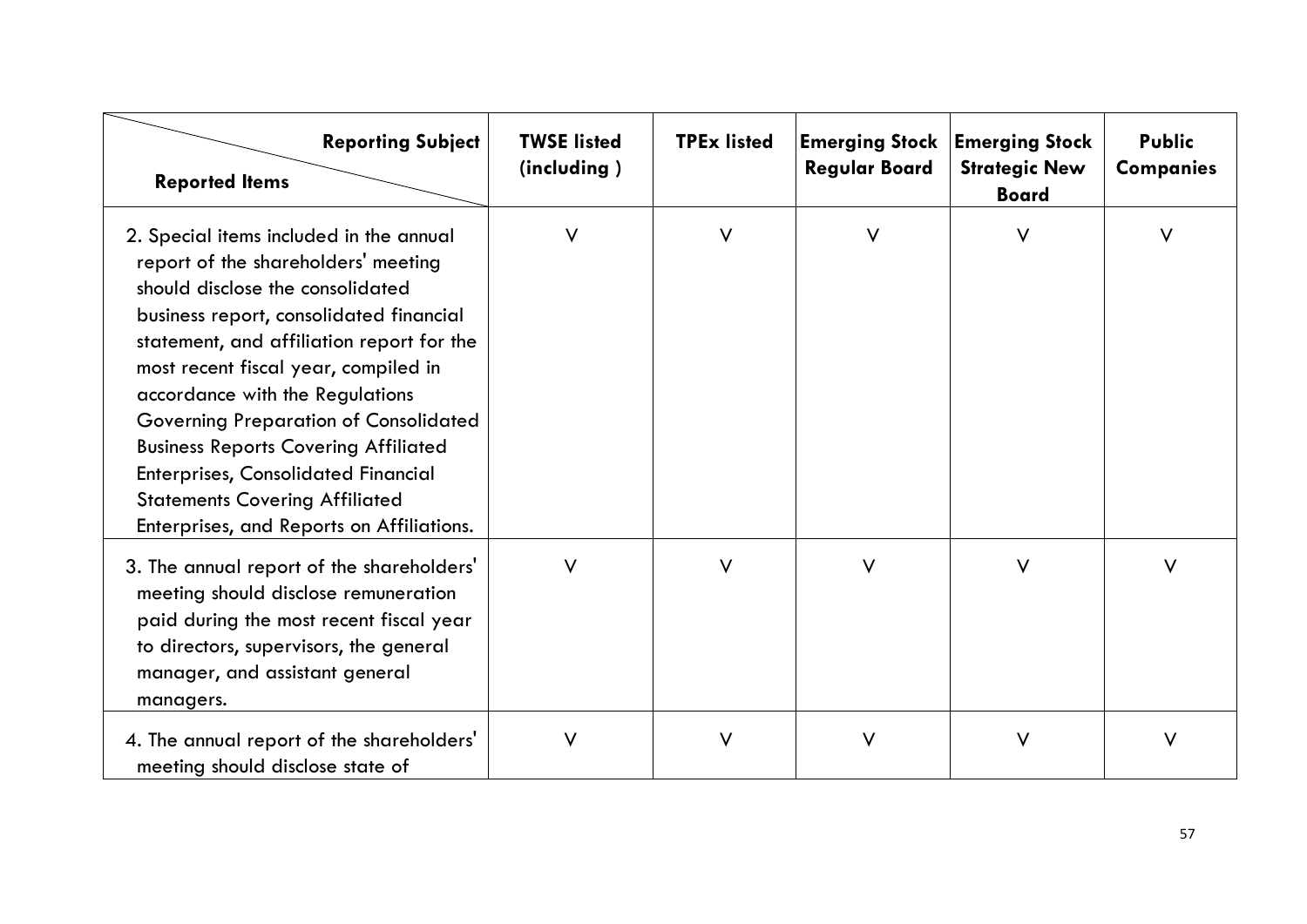| <b>Reporting Subject</b><br><b>Reported Items</b> | <b>TWSE listed</b><br>(including) | <b>TPEx listed</b> | <b>Emerging Stock Emerging Stock</b><br><b>Regular Board</b> | <b>Strategic New</b><br><b>Board</b> | <b>Public</b><br><b>Companies</b> |
|---------------------------------------------------|-----------------------------------|--------------------|--------------------------------------------------------------|--------------------------------------|-----------------------------------|
| operations of the board of directors,             |                                   |                    |                                                              |                                      |                                   |
| audit committee and remuneration                  |                                   |                    |                                                              |                                      |                                   |
| committee.                                        |                                   |                    |                                                              |                                      |                                   |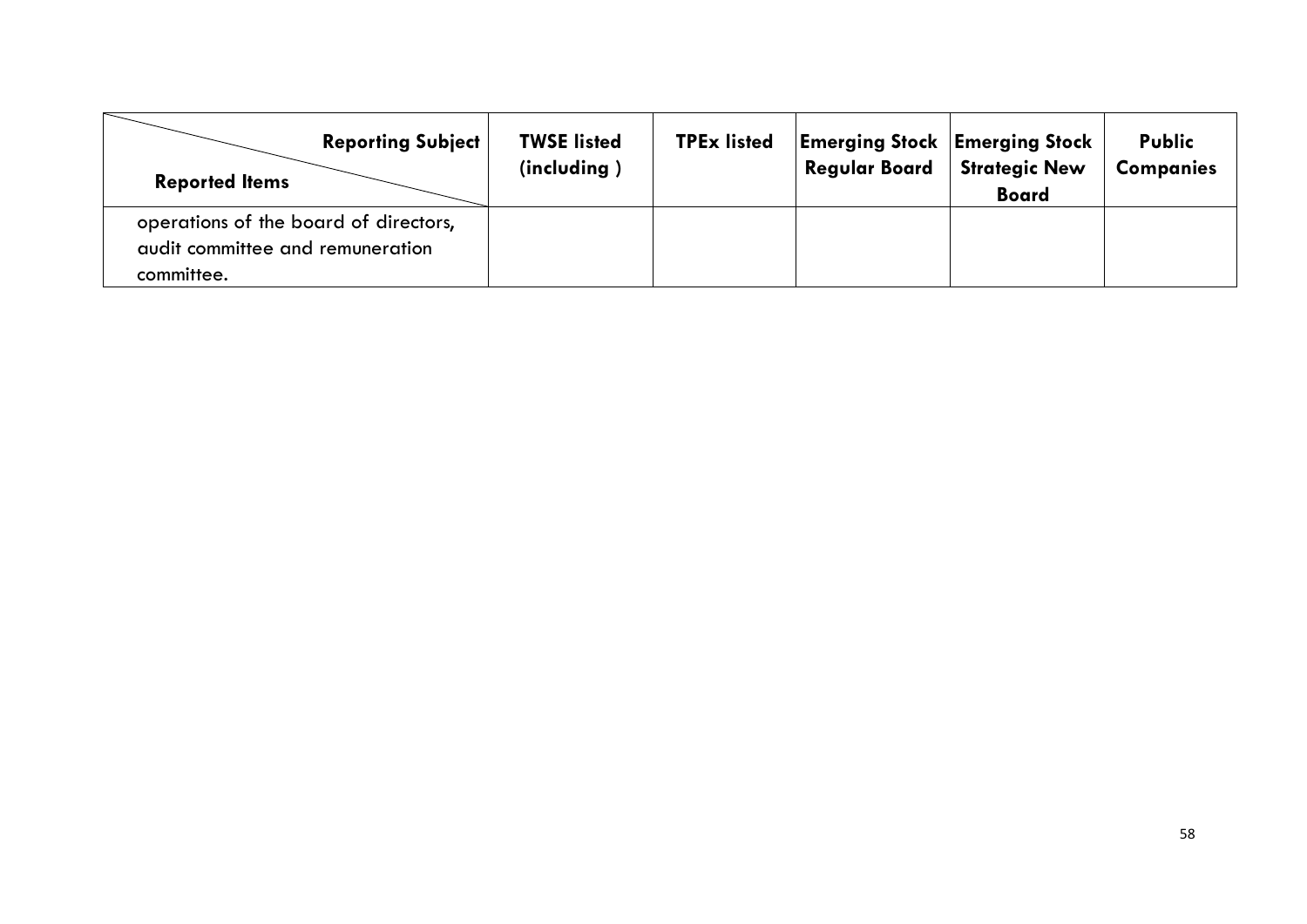# <span id="page-62-0"></span>**Appendix 1: Links to Regulations**

- [Company Act](http://eng.selaw.com.tw/LawArticle.aspx?LawID=FL011292&ModifyDate=1070801)
- [Securities and Exchange Act](http://eng.selaw.com.tw/LawArticle.aspx?LawID=FL007009&ModifyDate=1100127)
- [Regulations Governing the Acquisition and Disposal](http://eng.selaw.com.tw/LawArticle.aspx?LawID=FL021987&ModifyDate=1071126) of Assets by Public **[Companies](http://eng.selaw.com.tw/LawArticle.aspx?LawID=FL021987&ModifyDate=1071126)**
- [Q&A of Regulations Governing the Acquisition and Disposal of Assets by Public](https://www.fsc.gov.tw/uploaddowndoc?file=chdownload/202003040836460.pdf&filedisplay=%E5%85%AC%E9%96%8B%E7%99%BC%E8%A1%8C%E5%85%AC%E5%8F%B8%E5%8F%96%E5%BE%97%E6%88%96%E8%99%95%E5%88%86%E8%B3%87%E7%94%A2%E8%99%95%E7%90%86%E6%BA%96%E5%89%87%E5%95%8F%E7%AD%94%E9%9B%86.pdf&flag=doc)  **[Companies](https://www.fsc.gov.tw/uploaddowndoc?file=chdownload/202003040836460.pdf&filedisplay=%E5%85%AC%E9%96%8B%E7%99%BC%E8%A1%8C%E5%85%AC%E5%8F%B8%E5%8F%96%E5%BE%97%E6%88%96%E8%99%95%E5%88%86%E8%B3%87%E7%94%A2%E8%99%95%E7%90%86%E6%BA%96%E5%89%87%E5%95%8F%E7%AD%94%E9%9B%86.pdf&flag=doc)**
- [Regulations Governing Loaning of Funds and Making of](http://eng.selaw.com.tw/LawArticle.aspx?LawID=FL021986&ModifyDate=1080307)  [Endorsements/Guarantees by Public Companies](http://eng.selaw.com.tw/LawArticle.aspx?LawID=FL021986&ModifyDate=1080307)
- [Q&A of Regulations Governing Loaning of Funds and Making of](https://www.fsc.gov.tw/uploaddowndoc?file=chdownload/202102080955190.pdf&filedisplay=%E5%85%AC%E9%96%8B%E7%99%BC%E8%A1%8C%E5%85%AC%E5%8F%B8%E8%B3%87%E9%87%91%E8%B2%B8%E8%88%87%E5%8F%8A%E8%83%8C%E6%9B%B8%E4%BF%9D%E8%AD%89%E8%99%95%E7%90%86%E6%BA%96%E5%89%87%E5%95%8F%E7%AD%94%E9%9B%86%282021.2.8%29.pdf&flag=doc)  [Endorsements/Guarantees by Public Companies](https://www.fsc.gov.tw/uploaddowndoc?file=chdownload/202102080955190.pdf&filedisplay=%E5%85%AC%E9%96%8B%E7%99%BC%E8%A1%8C%E5%85%AC%E5%8F%B8%E8%B3%87%E9%87%91%E8%B2%B8%E8%88%87%E5%8F%8A%E8%83%8C%E6%9B%B8%E4%BF%9D%E8%AD%89%E8%99%95%E7%90%86%E6%BA%96%E5%89%87%E5%95%8F%E7%AD%94%E9%9B%86%282021.2.8%29.pdf&flag=doc)
- [Regulations Governing Establishment of Internal Control Systems by Public](http://eng.selaw.com.tw/LawArticle.aspx?LawID=FL021141&ModifyDate=1030922)  **[Companies](http://eng.selaw.com.tw/LawArticle.aspx?LawID=FL021141&ModifyDate=1030922)**
- [Q&A of Regulations Governing Establishment of Internal Control Systems by](https://www.sfb.gov.tw/ch/home.jsp?id=870&parentpath=0,6,858)  [Public Companies](https://www.sfb.gov.tw/ch/home.jsp?id=870&parentpath=0,6,858)
- [Regulations Governing Procedure for Board of Directors Meetings of Public](http://eng.selaw.com.tw/LawArticle.aspx?LawID=FL038789&ModifyDate=1090115)  **[Companies](http://eng.selaw.com.tw/LawArticle.aspx?LawID=FL038789&ModifyDate=1090115)**
- [Regulations Governing Information to be Published in Annual Reports of Public](http://eng.selaw.com.tw/LawArticle.aspx?LawID=FL007032&ModifyDate=1090122)  **[Companies](http://eng.selaw.com.tw/LawArticle.aspx?LawID=FL007032&ModifyDate=1090122)**
- [Regulations Governing the Preparation of Financial Reports by Securities](http://eng.selaw.com.tw/LawArticle.aspx?LawID=FL007203&ModifyDate=1091021)  [Issuers](http://eng.selaw.com.tw/LawArticle.aspx?LawID=FL007203&ModifyDate=1091021)
- [Regulations Governing the Appointment and Exercise of Powers by the](http://eng.selaw.com.tw/LawArticle.aspx?LawID=FL058795&ModifyDate=1090115)  [Remuneration Committee of a Company Whose Stock is Listed on the Taiwan](http://eng.selaw.com.tw/LawArticle.aspx?LawID=FL058795&ModifyDate=1090115)  [Stock Exchange or the Taipei](http://eng.selaw.com.tw/LawArticle.aspx?LawID=FL058795&ModifyDate=1090115) Exchange
- [Q&A of Corporate Governance -](https://www.fsc.gov.tw/uploaddowndoc?file=chdownload/201908151421280.pdf&filedisplay=%E5%95%8F%E7%AD%94%E9%9B%86105-%E5%85%AC%E5%8F%B8%E6%B2%BB%E7%90%86-%E8%96%AA%E8%B3%87%E5%A0%B1%E9%85%AC%E5%A7%94%E5%93%A1%E6%9C%83%E7%AF%87%281030401%29.pdf&flag=doc) Remuneration Committee Chapter
- [Taiwan Stock Exchange Corporation Procedures for Verification and Disclosure](http://eng.selaw.com.tw/LawArticle.aspx?LawID=FL007111&ModifyDate=1100427)  [of Material Information of Companies with Listed Securities](http://eng.selaw.com.tw/LawArticle.aspx?LawID=FL007111&ModifyDate=1100427)
- [Taiwan Stock Exchange Corporation Rules Governing Information Filing by](http://eng.selaw.com.tw/LawArticle.aspx?LawID=FL007250&ModifyDate=1100409)  [Companies with TWSE Listed Securities and Offshore Fund Institutions with](http://eng.selaw.com.tw/LawArticle.aspx?LawID=FL007250&ModifyDate=1100409)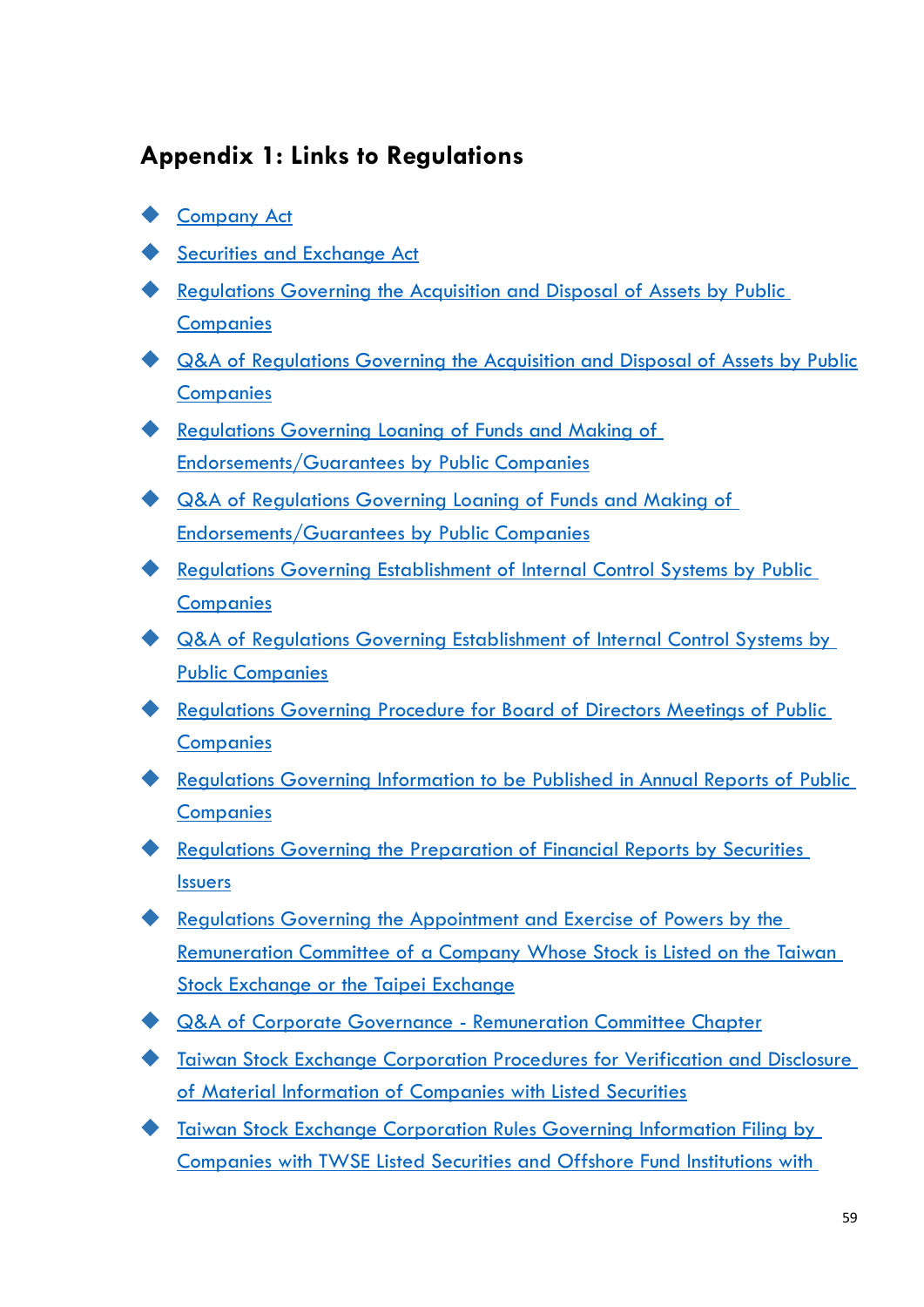[TWSE Listed Offshore Exchange-Traded Funds](http://eng.selaw.com.tw/LawArticle.aspx?LawID=FL007250&ModifyDate=1100409)

- [Taipei Exchange Procedures for Verification and Disclosure of Material](http://eng.selaw.com.tw/LawArticle.aspx?LawID=FL007378&ModifyDate=1100817)  [Information of Companies with TPEx Listed Securities](http://eng.selaw.com.tw/LawArticle.aspx?LawID=FL007378&ModifyDate=1100817)
- [Taipei Exchange Rules Governing Information Reporting by Companies with](http://eng.selaw.com.tw/LawArticle.aspx?LawID=FL007526&ModifyDate=1100817)  [TPEx Listed Securities](http://eng.selaw.com.tw/LawArticle.aspx?LawID=FL007526&ModifyDate=1100817)
- [Taipei Exchange Rules Governing the Review of Emerging Stocks for Trading on](http://eng.selaw.com.tw/LawArticle.aspx?LawID=FL007442&ModifyDate=1100922)  [the TPEx](http://eng.selaw.com.tw/LawArticle.aspx?LawID=FL007442&ModifyDate=1100922)
- XXX Co., Ltd. Rules Governing Financial and Business Matters Between this [Corporation and its Affiliated Enterprises](http://eng.selaw.com.tw/LawArticle.aspx?LawID=FL028626&ModifyDate=1030221)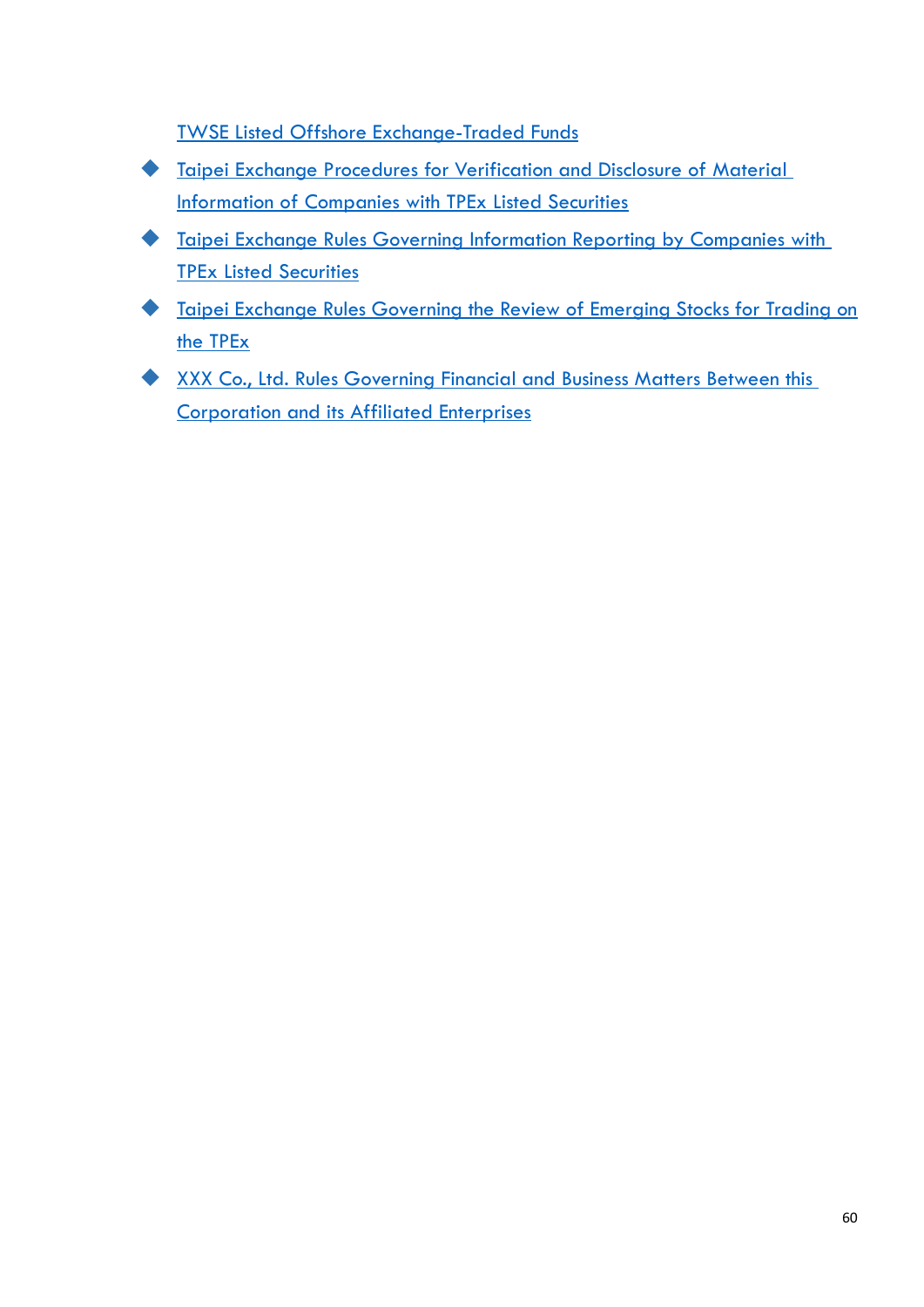# <span id="page-64-0"></span>**Appendix 2: Cases of Substantial Related Party**

(1) Case 1: The issuer and its Subsidiary A have a significant sales transaction with Company X. Subsidiary A's general manager Mr. B was the responsible person of Company X. During the period of sales, although Mr. B was not the responsible person of Company X, he has been using the corporate email at Company X. While it appears Mr. B is not a key managerial officer of Company X, the possibility that in fact Mr. B is a key managerial officer of Company X cannot be ruled out. So Company X is determined a substantive related party.



party transaction.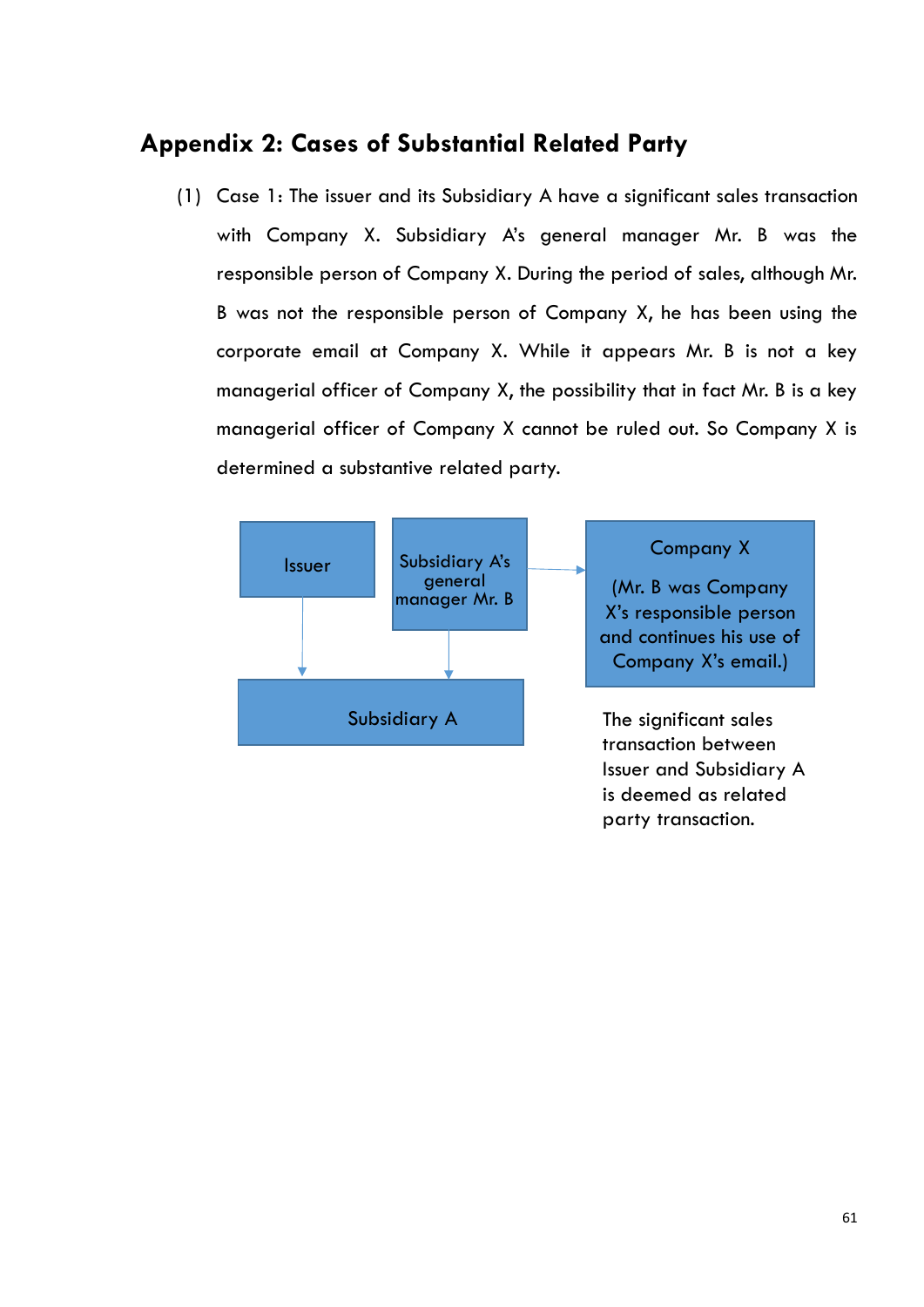(2) Case 2: The significant transaction involving share ownership between Issuer and the corporate director of its subsidiary is in general considered a substantive related party transaction under Article 18, paragraph 2, subparagraph 1 of the Preparation Regulations.

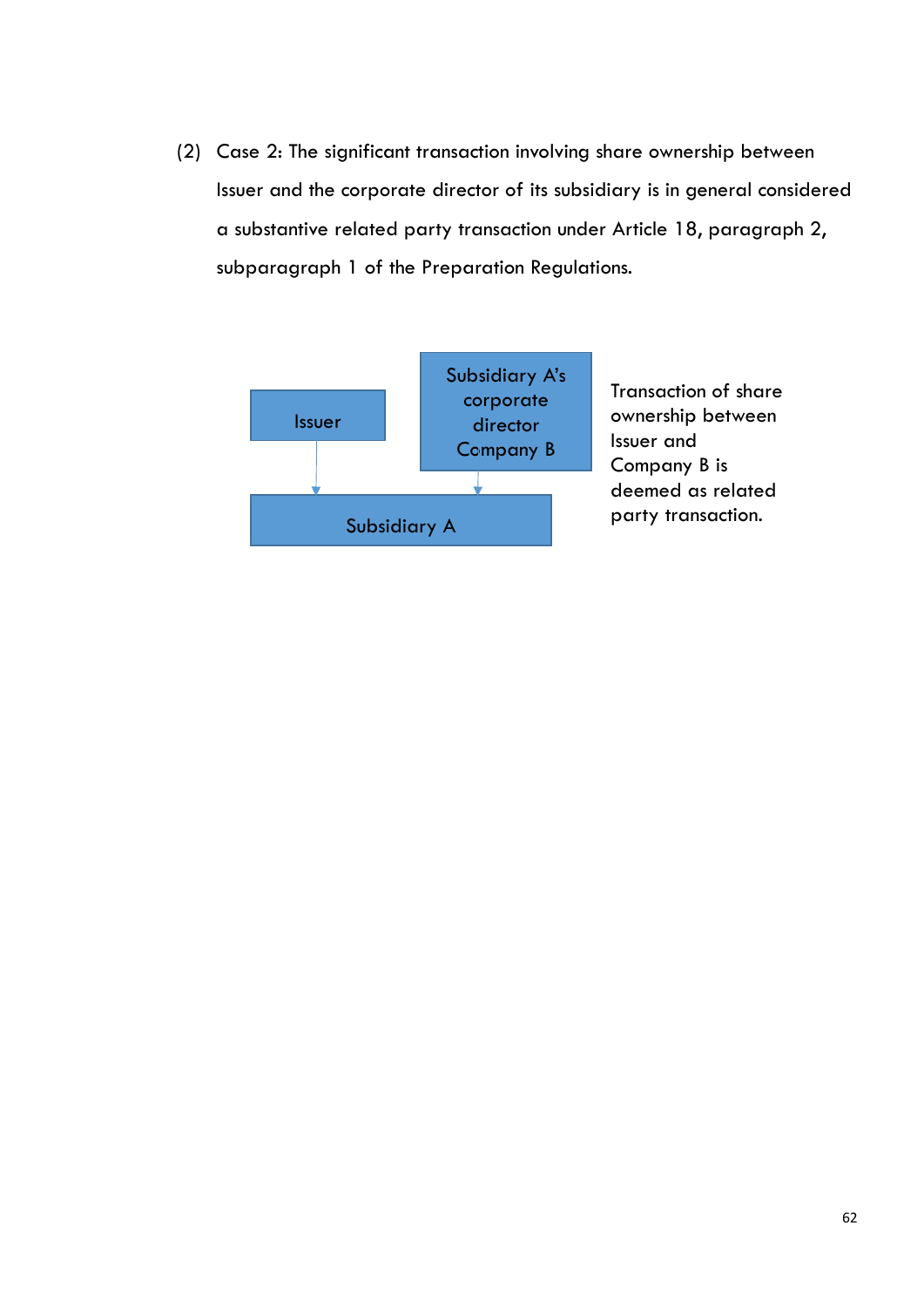(3) Case 3: Issuer and a director's adult Child A have a significant transaction. Unless there is evidence to the contrary, it is usually presumed the director has an influence on his adult child. So Individual A is determined as a substantive related party.



(4) Case 4: Issuer's chairman Mr. A and the transaction counterparty Company Y's chairperson Mrs. B are the same individual or are spouses or relatives within the second degree. Unless there is evidence to the contrary, it is usually presumed Mr. A or Mrs. B have influence over Issuer or Company Y, and they are substantive related parties under Article 18, paragraph 2, subparagraph 5 of the Preparation Regulations.

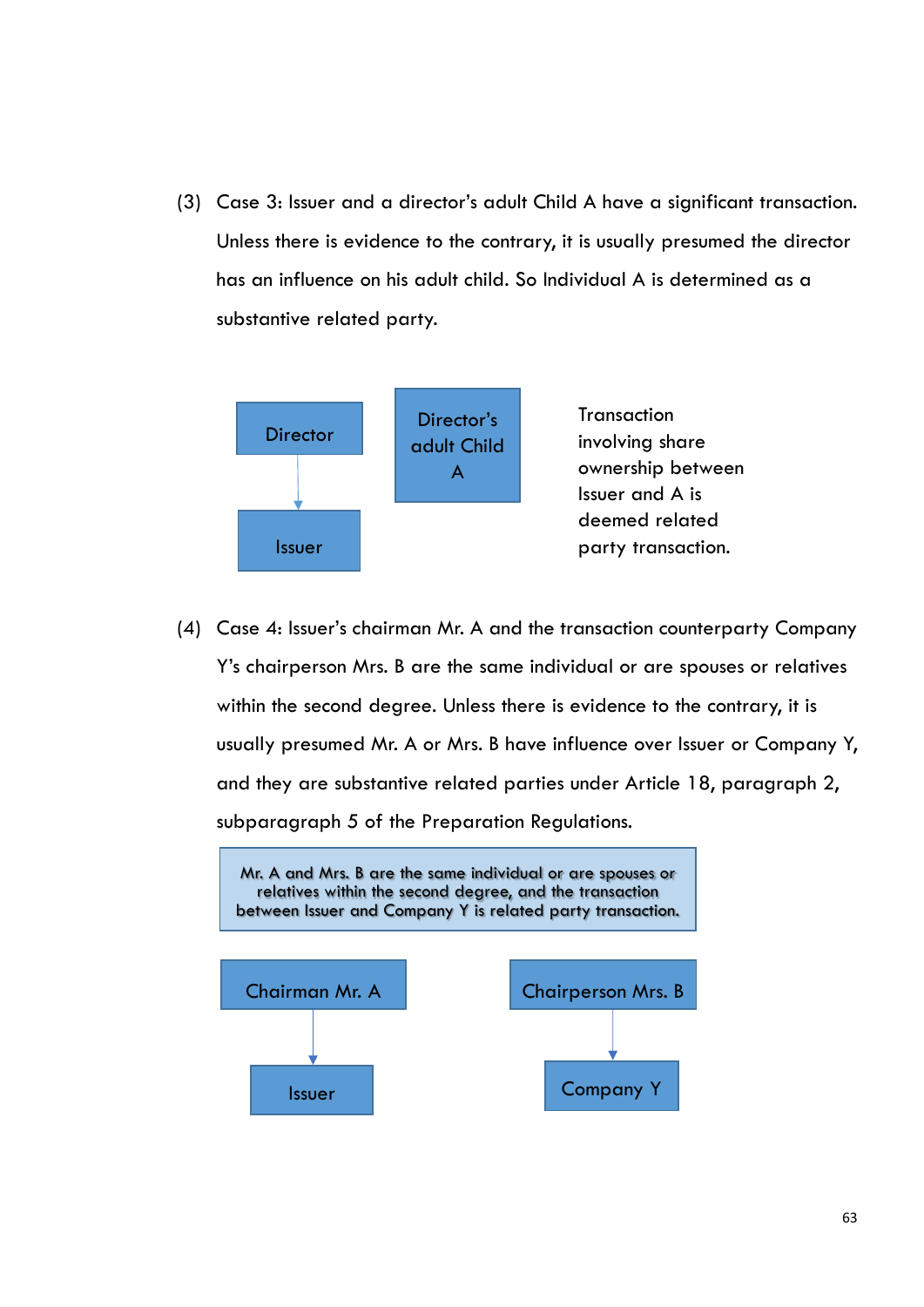# <span id="page-67-0"></span>**Appendix 3: Calculation method for subsidiaries in which a company directly or indirectly holds 100% of the issued shares or authorized capital**

Q&A of Regulations Governing the Acquisition and Disposal of Assets by Public Companies (as amended in March 2020), explanatory example in Question 29: With regard to "subsidiaries in which it directly or indirectly holds 100% of the issued shares or authorized capital" under Article 15, paragraph 3 of the Acquisition/Disposal Regulations, below is the calculation method for direct or indirect percentage:

- 1. To hold 100% of the issued shares or authorized capital with shares directly held by a public company, combined with shares indirectly held by other company in which the public company holds 50% or more of the issued shares or authorized capital; the above other company includes the company itself and a different other company in which it directly or indirectly hold 50% or more of the issues shares or authorized capital as calculated in the above method.
- 2. Below are types of subsidiaries in which it directly or indirectly holds 100% of the issued shares or authorized capital:

Explanatory Example 1: Company X is a subsidiary in which Company A directly or indirectly holds 100% of the issued shares or authorized capital [(Percentage of A's holding in X is  $75\%$ ) + (Percentage of B's holding in X is  $25\% = 100\%$ 

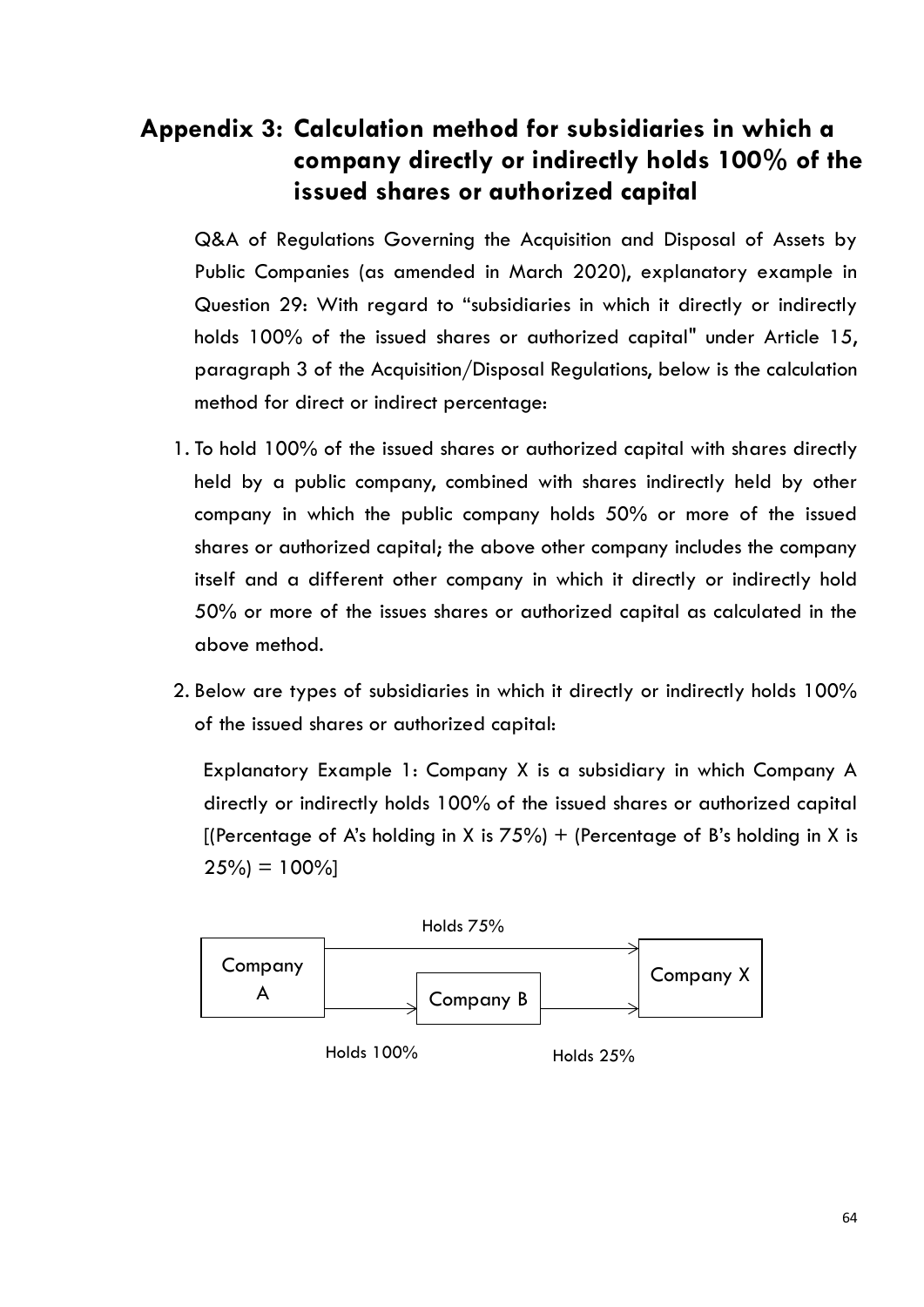Explanatory Example 2: Company X is a subsidiary in which Company A directly or indirectly holds 100% of the issued shares or authorized capital [(Percentage of B's holding in X is  $10\%$ ) + (Percentage of C's holding in X is  $90\% = 100\%$ 



Explanatory Example 3: Company X is a subsidiary in which Company A directly or indirectly holds 100% of the issued shares or authorized capital [(Percentage of B's holding in X is  $60\%$ ) + (Percentage of C's holding in X is  $40\%$  = 100% (B is a subsidiary in which A directly or indirectly holds 50% or more; C is a company in which B directly or indirectly holds 50% or more. So B's and C's holding in X should be combined.)]